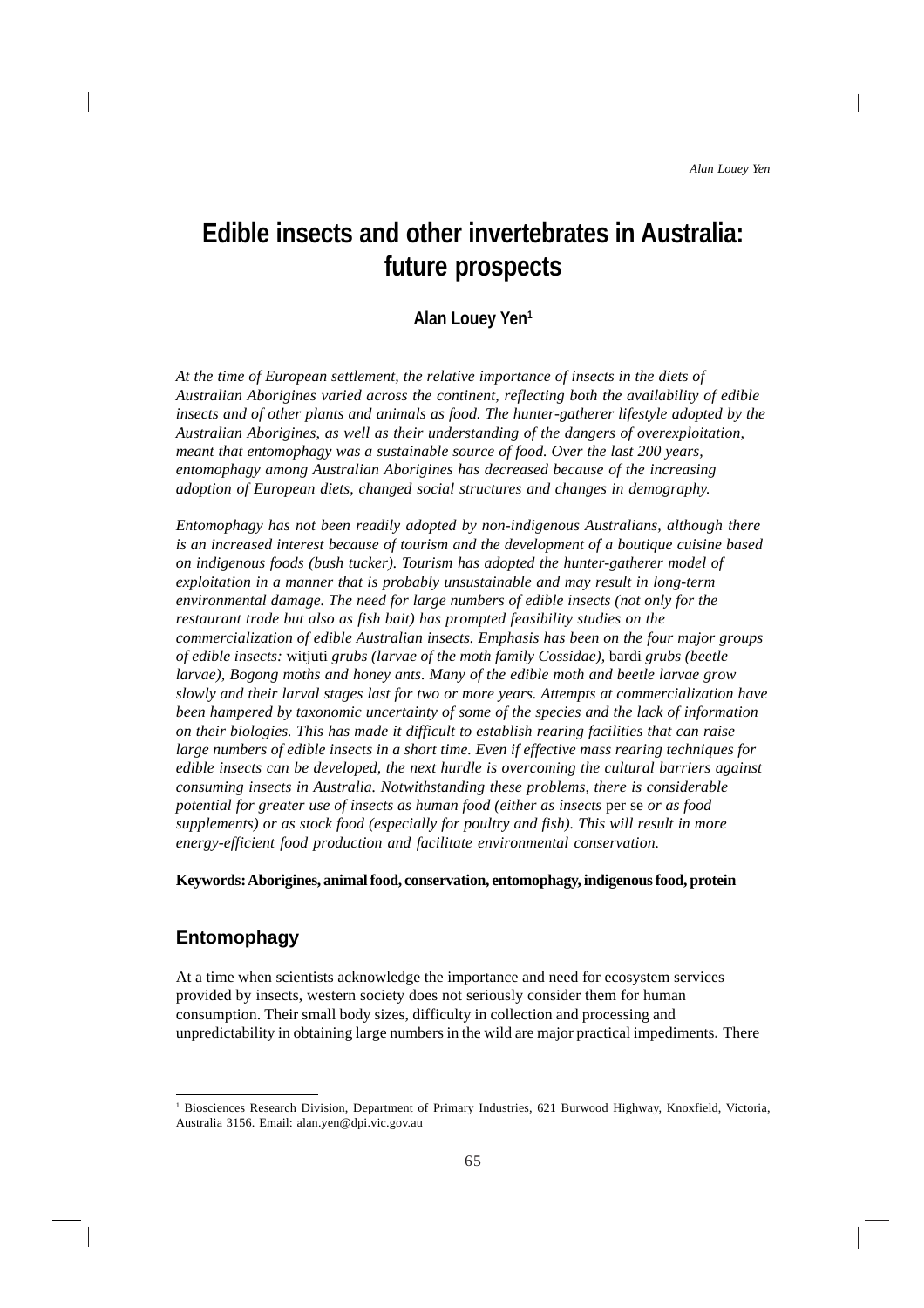*Edible insects and other invertebrates in Australia: future prospects*

are two main barriers to the acceptance of eating insects: (1) the bad reputation they have as unhygienic and disease-spreading species; and (2) their association with the concept that they are only eaten in times of starvation or as a food source of primitive hunter-gatherer societies (MacEvilly 2000; DeFoliart 1999). There is legislation in some countries regarding insects in food products, ranging from zero tolerance in the United Kingdom to allowing maximum permissible levels in the United States (MacEvilly 2000; Gorham 1979); the basis of this legislation is food contamination and perceived health issues associated with insects (Gorham 1979).

Over 1 500 species of insects are known to be consumed by humans from over 300 ethnic groups in 113 countries (MacEvilly 2000). Most of this entomophagy occurs in central and southern Africa, Asia, Australia and Latin America, and can provide 5 to 10 percent of the annual animal protein consumed by various indigenous groups as well as fat and calories, and various vitamins  $(A, B<sub>1</sub>, B<sub>2</sub>$  and D) and minerals (iron, calcium) (Gullan and Cranston 2005; MacEvilly 2000).

## **Entomophagy and the Australian Aborigines**

Until European settlement, Aborigines lived as nomadic hunter-gatherers. Survival required a comprehensive knowledge of the flora and fauna and their responses to varying geographic and climatic conditions (O'Dea 1991). They consumed a varied diet in which plants provided fibre but animal foods predominated. This diet was not high in fat as the meat was lean most of the year. Most food was either eaten raw, roasted on ashes, or baked whole in an earth oven. Most Aborigines lived in bands based on extended family groups (20 to 30 individuals) and there were larger gatherings for traditional ceremonies when there was sufficient food available to support larger numbers. Examples included men gathering in the Alps of southeastern Australia during summer to feast on Bogong moths (Flood 1980) and groups meeting at Waikerie on the River Murray in South Australia to collect adult giant swift moths (*Tricenta argentata*) that emerge in autumn after rain (South Australian Museum, n.d.). Men and women contributed differently; women provided subsistence diet (plants, honey, eggs, small vertebrates, invertebrates) and men were primarily hunters of larger vertebrates. Hunting and gathering was time-consuming, and there was generally only one main meal late in the afternoon after a day of hunting or gathering (O'Dea 1991).

Traditionally, Aborigines in Central Australia of different language groups considered the honey ant an important object of ritual and ceremony, and they were linked by the song cycles and ceremonies associated with it (Devitt 1986). The search and excavation for honey ants involve much time for relatively little return (Devitt 1986), and it was an important group activity for women and children who learned about and *looked after their country*.

Information on entomophagy among the various groups of Australian Aborigines has been summarized by Yen (2005), Meyer-Rochow (2005, 1975), Defoliart (2002), Tindale (1966), Reim (1962), Bodenheimer (1951), McKeown (1936) and Campbell (1926). The information is very patchy and has been confused by linguistic issues, incorrect recording of information, traditional beliefs of the Aborigines, incorrect use of common and scientific names of insects and lack of information on the biology and distribution of most species (Yen 2005). This has resulted in more detailed information about entomophagy among Australian Aborigines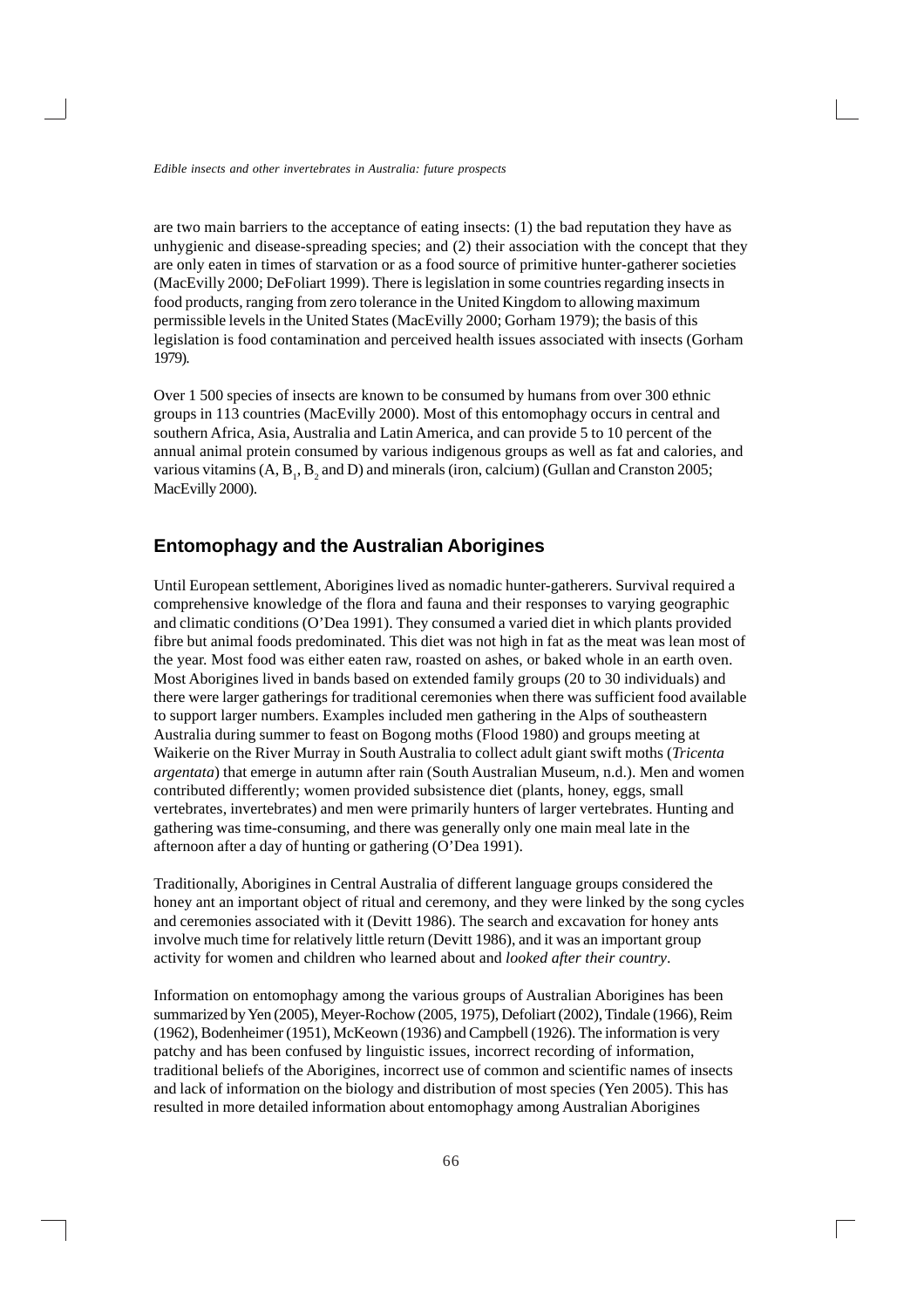involving a small number of charismatic species (or species groups): *witjuti* grubs, *bardi* grubs, honey ants, *Bogong* moths and sugar bags (native bees).

The common names of some of these insects are based on Aboriginal names. As there are 270 different Aboriginal languages with 600 to 700 dialects in Australia (Australian Info International 1989), this has led to much confusion and different spellings. For example, the name *witjuti* grubs (also spelled *witchetty* or *witchety*) is derived from the Pitjantjatjara name for *Acacia kempeana*, but it has now been loosely applied to many edible grubs across Australia. Among the Arerrnte, the same species is known as *tyape atnyematye*, with *tyape* indicating edible grub, *atneyeme* is the *witchetty* bush and *atnyematye* is the grub from the root of the *witchetty* bush (Central Land Council 2007b). The name *bardi* grubs is based on a buprestid beetle from *Xanthorrhoea* in southwestern Western Australia, but has also been loosely applied to edible grubs across Australia. Some Aboriginal groups had a better naming system for edible grubs: they used a term for *edible grub*, such as *maku* in Pitjantjatjara, followed by the name of the plant (Yen *et al.* 1997). Hence the edible grub from *Acacia kempeana* is known as *maku witjuti* among Pitjantjatjara speakers or *tyape atnyematye* by the Arrernte (Plate 1).



**Plate 1. Witjuti grub from Central Australia** *(Courtesy A.L. Yen)*

An important question is whether the information we have available today is an accurate reflection of the full range of insects (and other invertebrates) eaten by Australian Aborigines. Other edible insects may not have been recorded in the literature. In addition, there is the question of why groups of insects eaten by other indigenous groups outside of Australia were apparently not favoured in Australia. For example, termites (Isoptera), leaf-feeding caterpillars (Lepidoptera) and grasshoppers (Orthoptera) are major components of insect diets in most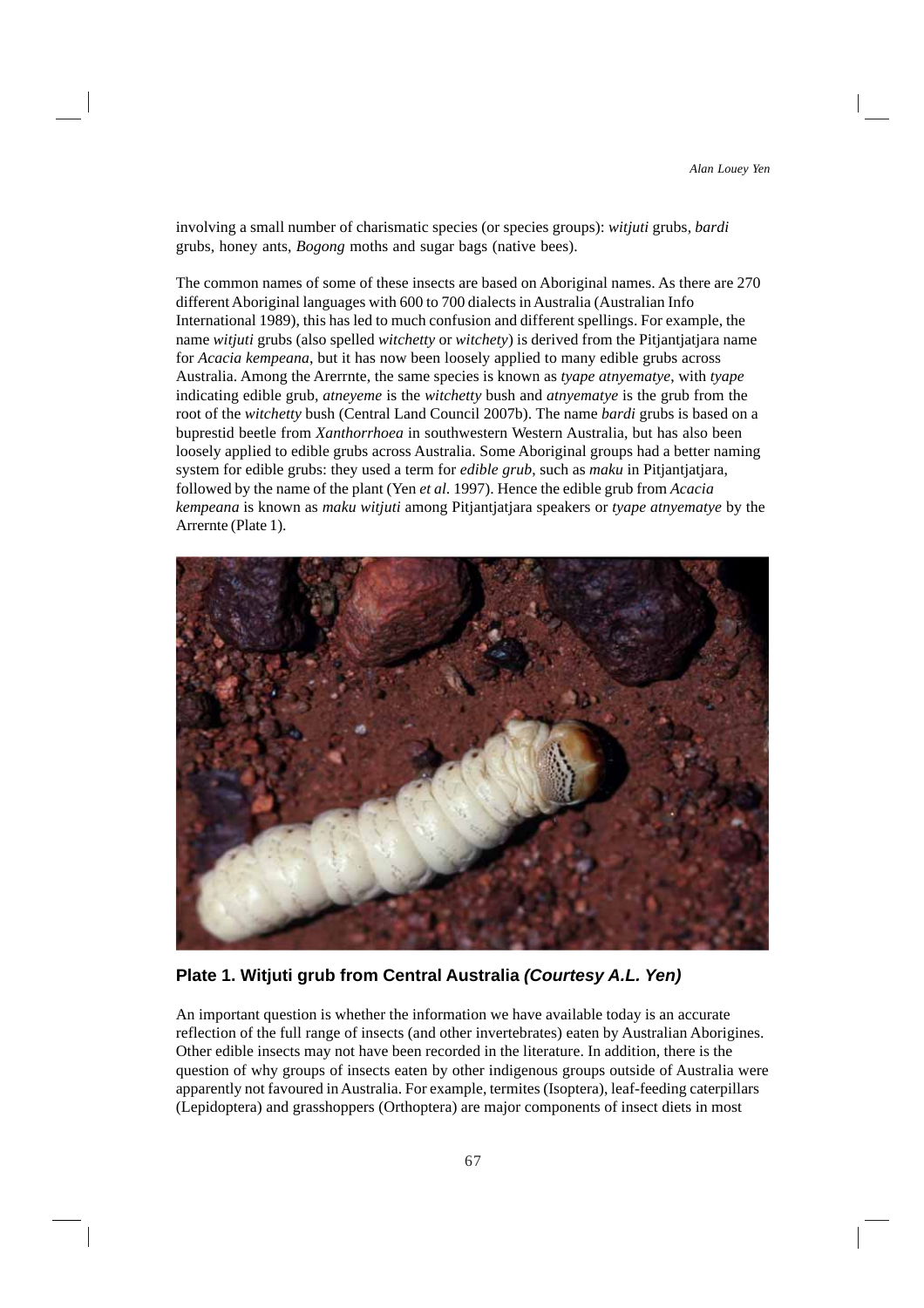*Edible insects and other invertebrates in Australia: future prospects*

other continents (Banjo *et al.* 2006b; DeFoliart 2005; Malaisse 2005; FAO Départment des Forêts 2004; Paoletti *et al.* 2003; Bodenheimer 1951), but only figure as minor items in a few Australian records (Meyer-Rochow and Changkija 1997; Meyer-Rochow 1975; Reim 1962).

To better understand entomophagy in Australia, it is important to consider the Australian environment and how it was exploited by the Aborigines before European settlement. Australia is an arid continent with soils poor in nutrients, unpredictable availability of water (droughts and floods) and wildfire hazards. The unpredictable climatic patterns result in a huge variation in plant species composition and reproduction, and population fluctuations of animals, leading to opportunistic and flexible activities that resulted in the seasonal movements of Aborigines (Allen 1974). There was no cultivation of grain and little agriculture as we know it (O'Dea 1991). The main habitat manipulation to increase plant production was controlled mosaic burning or *fire-stick farming* (Jones 1980).

The Australian environment is dominated by two plant genera, *Eucalyptus* and *Acacia*. This has resulted in enormous diversification of several families of insects (Yen 2002), and may be one reason for the absence of leaf-feeding caterpillars in the diet of Australian Aborigines. Many of the larger species feed on eucalypts and the oils and other chemicals in the eucalypt leaves make the caterpillars unpalatable. The major factor is climate unpredictability resulting in enormous variation in occurrence and abundance of insects. Many insects have long periods of relative inactivity or have well-protected immature life history stages; some have long life cycles, followed by mass emergence at times of adequate resources.

The nutritional value of insects to the pre-European settlement Aboriginal diet has received relatively little attention compared to the contribution of larger vertebrates. For many years, even the value of plants in the diet has been underestimated and only in recent years has this matter been addressed. With insects, more information is required about the role of entomophagy in traditional diets. It is difficult to generalize about the diet of Aborigines because it would have varied considerably across the continent, which is generally semi-arid or arid but with subtropical environments in the north and temperate conditions in the east, southeast and southwest. The insect diets would have reflected availability and need. Did entomophagy represent a need for proteins, fats and other substances of animal origin? How much of entomophagy is due to food deficiency (protein) or to tradition? It has to be remembered that Australian Aborigines ate their food raw, roasted on ashes, or baked in ashes. They did not use cooking utensils (except wrapping food in leaves or bark in northern Australia), and there was a lack of herbs and spices. The current indication is that insects provided sugar (honey ants, sugar bags, lerps) and fat (grubs, *Bogong* moths), although *witjuti* grubs have 38 percent protein and nearly 40 percent fat (a composition similar to olive oil [Naughton *et al.* 1986 in O'Dea 1991]). Native bees and honey ants were important seasonal sources of carbohydrates (Plate 2). Interestingly, Orthoptera are rich in proteins but were not eaten widely in Australia. Bukkens (2005) summarized nutrient aspects of insects for human diet around the world, but detailed information from Australia is lacking. Rich (2006 citing Miller *et al.* 1993) provided information on the nutritional value of raw and cooked *witjuti* grubs (species not cited) and the abdomen of *Bogong* moths.

The importance of insects in the diets of Australian Aborigines varied across the continent before European settlement, reflecting both the availability of edible insects and of other plants and animals as food. The hunter-gatherer life style adopted by the Australian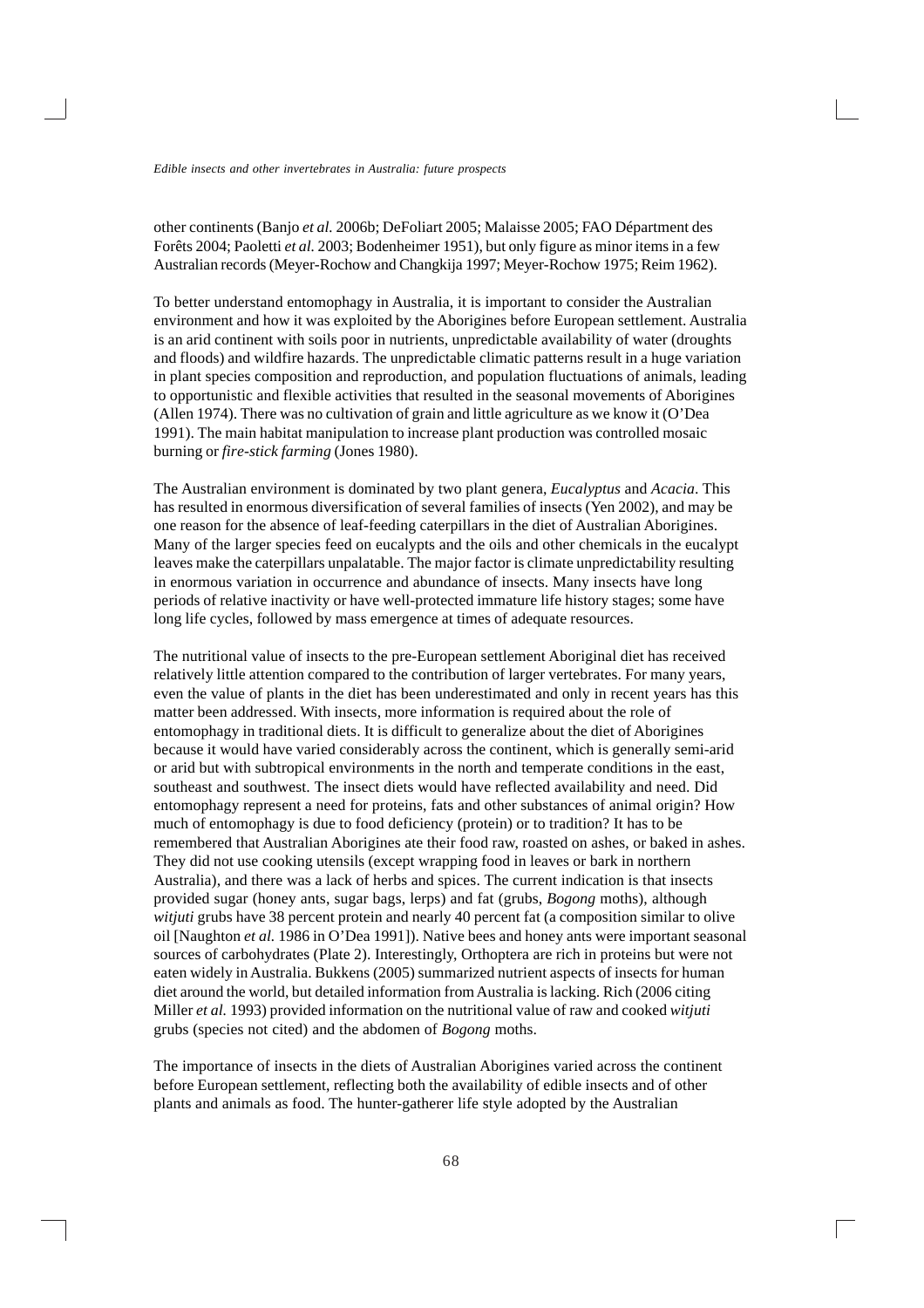Aborigines involved patterns of movement determined by resource availability, and this, combined with low population numbers, reduced the danger of overexploitation of food resources.



**Plate 2. Honey ants** *(Courtesy R. Start)*

## **Current status of entomophagy in Australia**

Over the last 200 years, entomophagy among Australian Aborigines has decreased because of the increasing adoption of European diets, changed social structures and changes in demography.

Entomophagy has not been readily adopted by non-indigenous Australians, although there is an increased interest because of tourism and the development of a boutique cuisine based on indigenous foods (bush tucker). Tourism has generally adopted the hunter-gatherer model of exploitation in a manner that is probably unsustainable and may result in long-term environmental damage. The exceptions are (1) promotion of iconic Aboriginal insect foods (*witjuti* and *bardi* grubs, honey ants) either as a boutique cuisine or part of a bush tucker tourism experience; (2) use of freshwater and burrowing crayfish as food items in their own right; (3) farming of exotic garden snails (*Helix aspera*) for restaurants; (4) insects, crayfish and earthworms (both native and introduced species) as recreational fish bait; and (5) insects bred as pet food (primarily for reptiles). Except for the first category, indigenous Australians are rarely associated with these activities.

There is a small industry in Australia that breeds the exotic snail *Helix aspera* for the restaurant trade and for personal consumption. There have been government-funded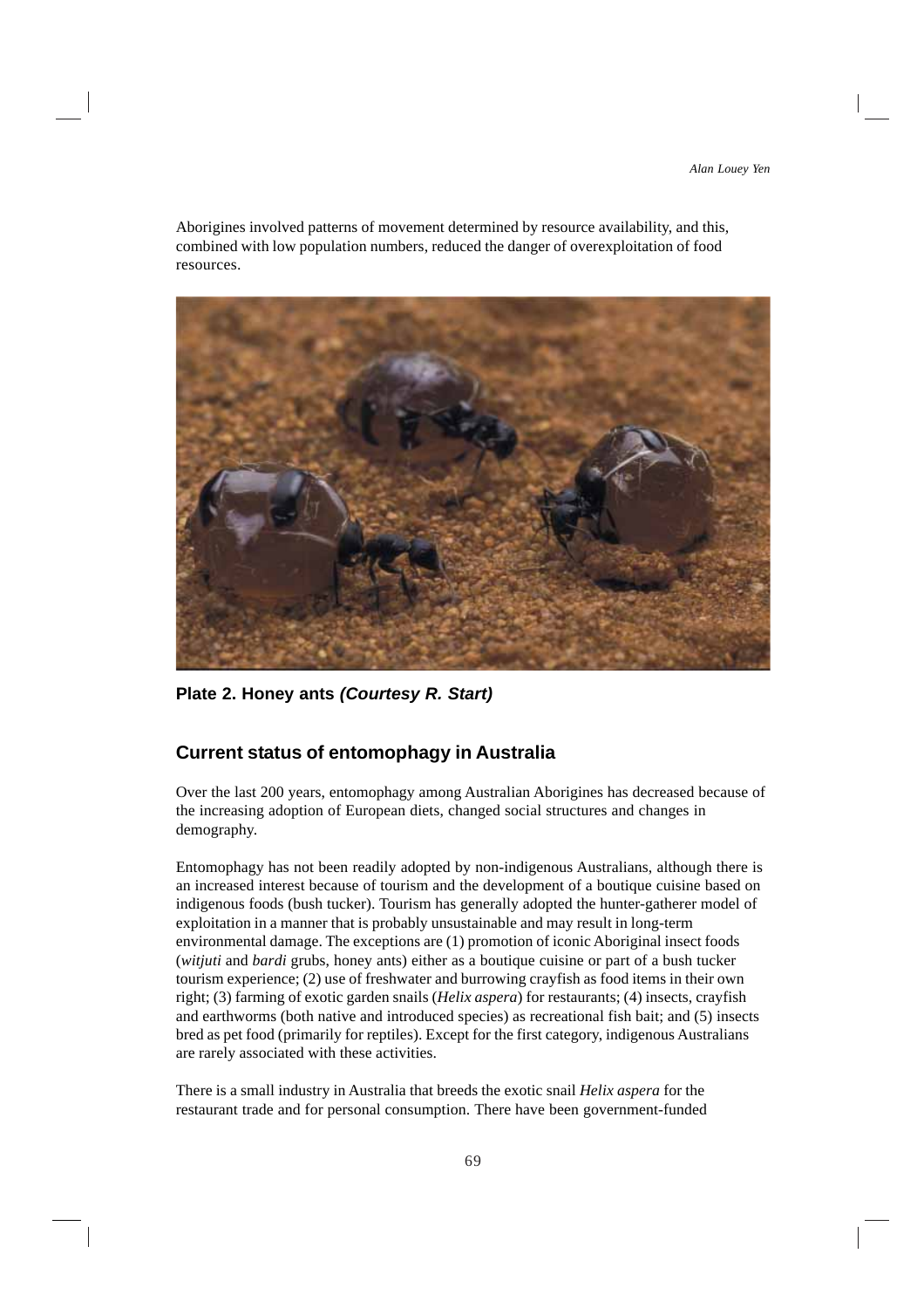*Edible insects and other invertebrates in Australia: future prospects*

feasibility studies on this snail (Murphy 2001; Begg 2006, 2003). Snails are reared and purged on a high fibre diet before processing. They are sometimes cooked, de-shelled and sold bottled. Regulatory authorities in Australia face a dilemma in that on the one hand, they want to encourage the development of alternative farm products such as snails, yet on the other hand, they need to protect existing industries (such as crops) from pest snails. Teo (2004) gives an example of the adverse environmental effects of a snail introduced to provide protein but escaping and becoming a crop pest. The same issue applies to the breeding of exotic earthworm species that are sold to gardeners and farmers.

Recreational fishing is a major industry in Australia, and there is a wealth of information on the use of live insects and other invertebrates (freshwater crayfish and earthworms) as bait, in fishing magazines and on fishing organization Web pages. While the information is interesting, some of it is full of errors and biases. Recreational anglers generally use fresh insect bait, and there is a preference in temperate Australia for what are incorrectly call *bardi* grubs found in the ground under River Red Gums. These are in fact hepialid moth larvae, more akin to *witjuti* grubs. They are dug up, stored separately (or else they can damage each other) either in the refrigerator or they are blanched in milk and frozen. They are sold for A\$1.50-2.50 each.

These activities have environmental and social consequences. The wild harvests of *witjuti* and *bardi* grubs and honey ants were sustainable activities when small numbers of traditional owners traveled by foot and collected them at appropriate times of the year. Today, tourism companies take bus loads of visitors to dig up edible insects. Some of these tourism ventures are led by traditional owners. However, the sustainability of a tourism-driven market using motor vehicles to access food has to be determined. Large numbers of recreational anglers digging up *bardi* grubs, in conjunction with other threats to forests (inappropriate forestry, fuelwood collection, eucalypt dieback due to changed hydrological regimes, cattle grazing, to name a few) could threaten the long-term viability of these grubs. There are now artificial grubs available, including a mould to make a *bardi* grub out of soft cheese!

#### **Commercialization issues**

The need for large numbers of edible insects (not only for the restaurant trade but also as fish bait) has prompted feasibility studies on the commercialization of edible Australian insects. Emphasis has been on the four major groups of native edible insects: *witjuti* grubs (larvae of the moth family Cossidae), *bardi* grubs (beetle larvae), *Bogong* moths and honey ants (Rich 2006), and the exotic snail *Helix aspera* (Berg 2006, 2003). Many of the edible moth and beetle larvae grow slowly and their larval stages last for two or more years. Attempts at commercialization, either by wild harvest or by mass rearing, have been hampered by taxonomic uncertainty of some of the species and the lack of information on their biologies. The small sizes of insects make collection or rearing and processing difficult; in the wild their locations and population numbers are unpredictable. This has made it difficult to establish rearing facilities that can raise large numbers in a short time.

Large-scale harvest or production of insects for human consumption has several issues that have to be considered, including the practicality of collecting from the wild and the possibility of overharvesting, economic mass rearing techniques, preservation and storage of the products and marketing.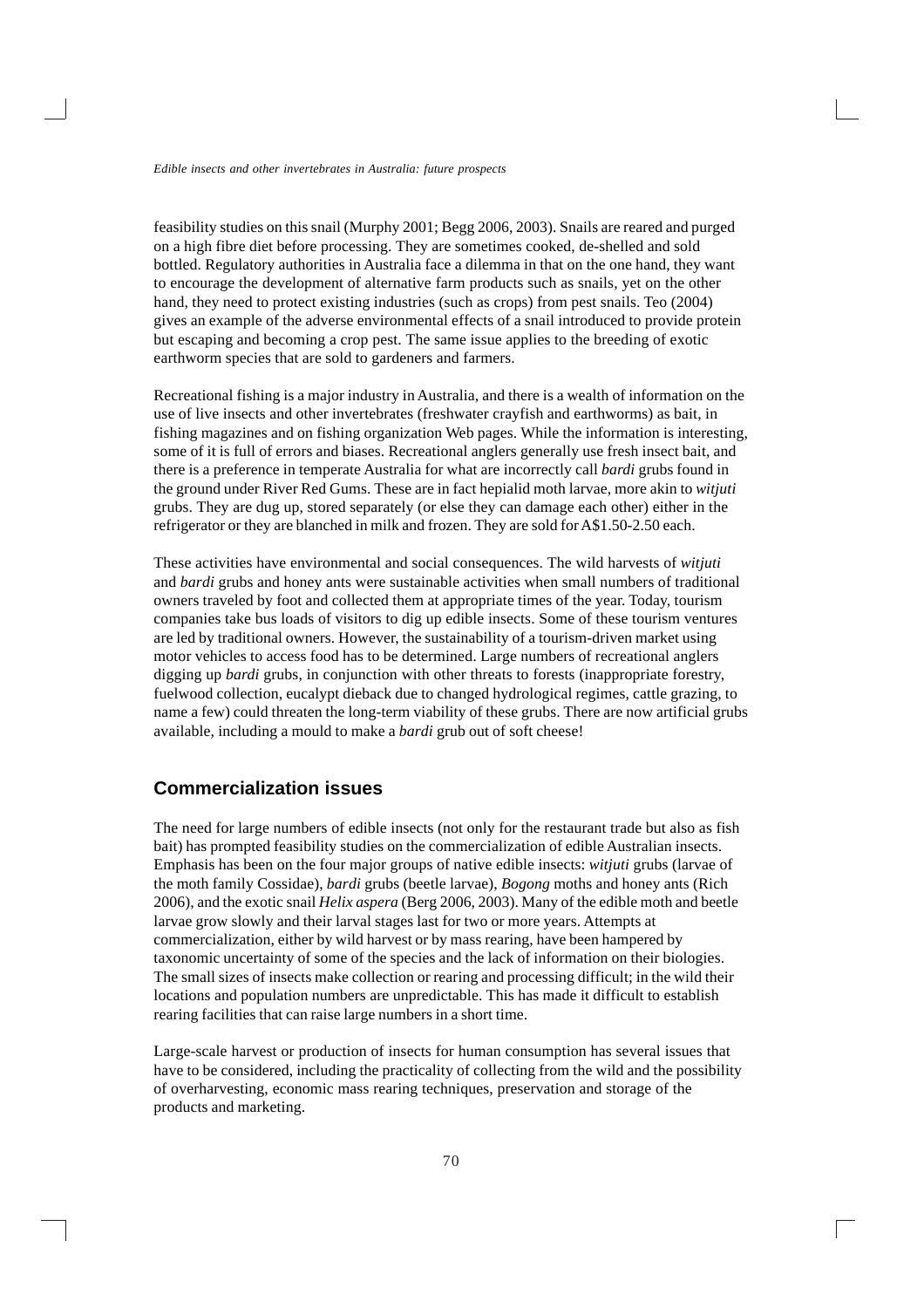Despite these issues, it has to be remembered that many invertebrates are unsafe to eat; some are inedible while others may initiate allergic reactions among humans (Gullan and Cranston 2005; MacEvilly 2000; Phillips and Burkholder 1995; Blum 1994; Berenbaum 1993), although this equally applies to all other plant and animal foods. Although many insects contain toxic chemicals, there are few records of harm to humans (Gorham 1979). Insects may also contain pathogenic microbes as a result of improper processing or handling, just like all food products, and preventive measures need to be in place (Banjo *et al.* 2006a).

## **Collecting (harvesting)**

Most edible insects are harvested from the wild (DeFoliart 1995). The availability of edible insects in Australia is unpredictable, both in time and location. There are suggestions that wild harvesting of crop pests is a possibility (Banjo *et al.* 2006) and that this can also reduce pesticide use (DeFoliart 2005; Gullan and Cranston 2005). There is another aspect, as some insects may contain higher than acceptable levels of chemicals (as will be discussed with *Bogong* moths later). In Australia, the major mobile plant pest is the Australian plague locust, *Chortoicetes terminifera* (Hunter 2004), although Schulz (1891) reported that the Aborigines around the Finke River region would not eat them.

Better management of sustainable harvesting of wild populations and more dependable supplies based on economically feasible mass rearing will only be possible in Australia with more information about the biology of edible species. This will require involving indigenous groups to participate and benefit from the exercise.

#### **Mass rearing**

Rich (2006) examined the feasibility of establishing a closed production system facility to rear *witjuti* grubs commercially under controlled conditions. The proposed method involved: (1) sourcing a generic pool from the wild; (2) rearing larvae through to adults; (3) getting adults to mate; (4) female oviposition and eggs transferred to bark crevices in containers (each female may carry up to 20 000 eggs); (5) egg hatching; (6) caterpillars maintained and farmed when they have grown to up to 15 centimetres in length. Rich (2006) defined *witjuti* grubs as moths in the Cossidae family (wood moths with stem-boring or root-feeding larvae) of which there are over 100 species in Australia (Common 1990), hepialid moth larvae and some beetle larvae.

The life cycle of wood moths takes over two years (Monteith 2006). The question has been raised as to whether the life cycle can be hastened by diet using synthetic diets or semisynthetic diets such as those used for the hepialid *Wiseana copularis* in New Zealand (Allan *et al*. 2002). Even the life history of well-known species such as the giant wood moth (*Endoxyla cinerea*) is not completely understood; although later stage caterpillars live in trunks, the biology of younger stages is not known and they may be root feeders (Monteith 2006). Dann (2003) inadvertently reared two *bardi* grubs through to pupation by keeping them in sawdust, indicating that a fully functional trunk may not be required for their survival.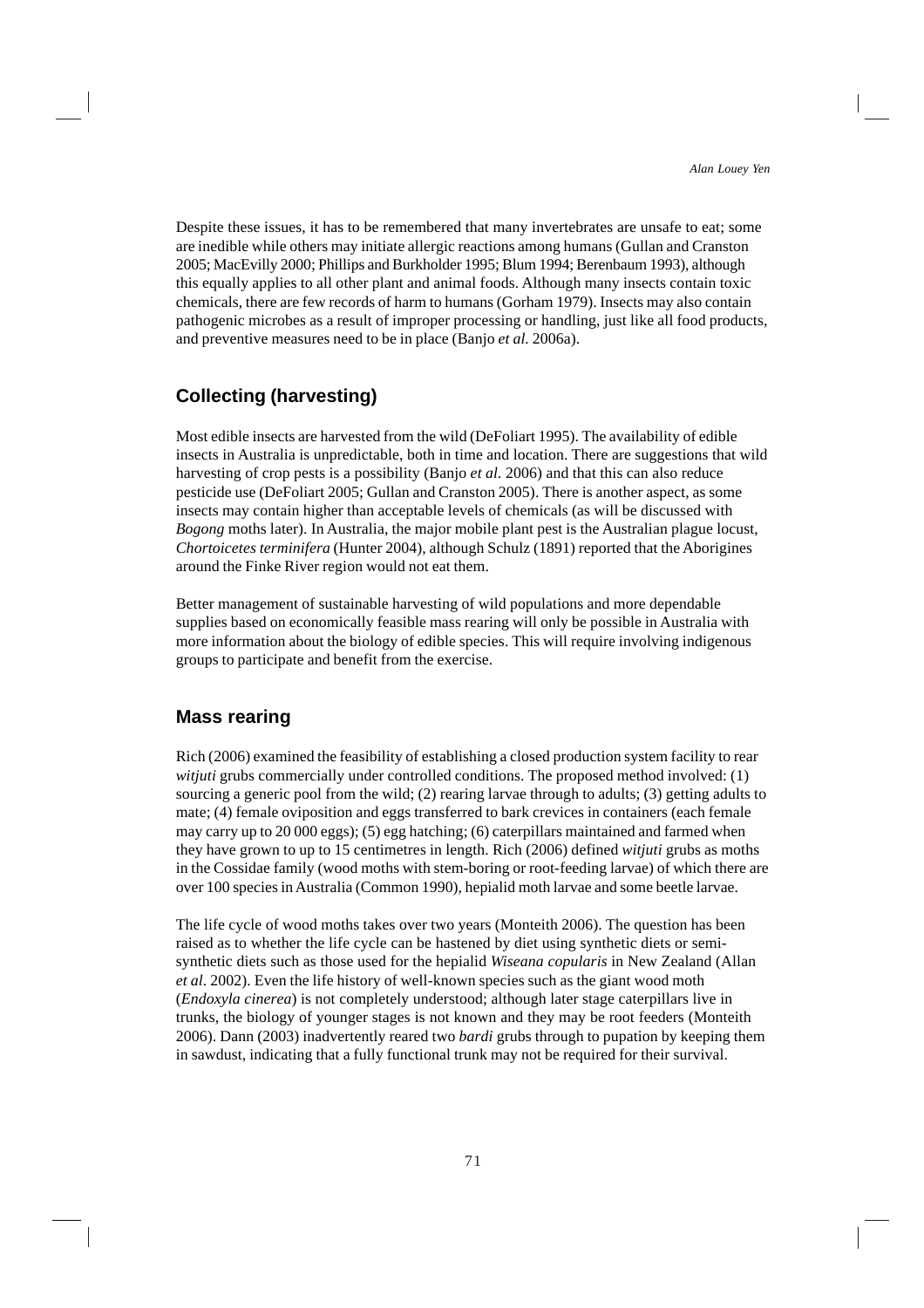*Edible insects and other invertebrates in Australia: future prospects*

To fully utilize mass insect rearing facilities, Rich (2006) suggested supplementary production activity of other insects such as *Bardistus cibarius* (*bardi* grub), honey ants, and the *Bogong* moth (*Agrotis infusa*). *Bardi* grub rearing would be suitable for the protocol outlined by Rich (2006); however, the other two species have their own unique biological characteristics that could make mass rearing a challenge.

The honey ant (*Melophorus bagoti*) is a social species that relies on two other biological components for successful production of honey by the repletes: its host *mulga* trees (*Acacia aneura*) and the scale insect *Austrotachardia acaciae* (Latz 1995). The honey ant workers collect honeydew from the scale insect to feed the repletes. Keeping social species like ants in captivity for food production can be difficult and the output is low compared to the commercial honey bee (*Apis mellifera*); individual honey ant nests rarely supply more than 100 grams of honey, comparable to commercial honey (Gullan and Cranston 2005). In Australia, other ant species have been maintained in culture for either venom research or as a source of chemicals such as antibiotics (Beattie 1994); these efforts may provide useful information on mass rearing for edible ants.

The *Bogong* moth is characterized by adult flight involving distances of more than 1 000 kilometres that may be necessary for breeding. Their life cycle is about six to seven months (eggs to adult). The main breeding grounds are pastures west of the Dividing Range and adults fly to the Southern Alps for the summer (Common 1954). The Aborigines (generally men) collected adults in the Alps, cooked and ate the bodies (over 60 percent of which is fat) or ground them into cakes for storage (Flood 1980). The *Bogong* moth can be an agricultural pest, but it faces several threats itself: loss of summer alpine habitat (cattle-grazing, wildfire, climate change) and accumulation of arsenic from agricultural sprays such as the herbicide monosodium methylarsenate. While individual moths have low arsenic content, accumulation from large numbers of moths has resulted in high arsenic levels in alpine soils at summer sites. Furthermore, the *Bogong* moths are a main food item of the endangered mountain pygmy possum (*Burramys parvus*) (Green *et al.* 2001).

There are over 100 species of freshwater crayfish in Australia, including the world's largest species, *Astacopsis gouldi* from Tasmania which reaches weights up to 4.5 kilograms (Short 2000). Some species, for example the burrowing crayfish (*Engaeus* species), are actually terrestrial but live in subterranean cavities full of water, while others live in freshwater bodies (*Cherax, Euastacus*, *Astacopsis*). Australian Aborigines ate the yabby (*Cherax destructor*) (Gillon and Knight 1986), and it has been suggested that they translocated this species into central Australia (Horwitz and Knott 1995). Australia currently has three species that are commercially exploited for the food industry: the yabby (*Cherax destructor*), redclaw (*C. quadricarinatus*) and marron (*C. tenuimanus*). The yabby naturally occurs in southeastern Australia, but the main production output is from populations translocated to southwestern Australia. Redclaw is produced in Queensland and northern New South Wales. The marron occurs in southwestern Western Australia but has been translocated to South Australia for production. Both redclaw and marron are bred in aquaculture facilities, while yabbies are mainly harvested from farm dams. From 1996 to 1999, production of these three species in Australia amounted to 421 tonnes (valued at approximately A\$5 million), and the projected output in 2004/2005 was 1 589 tonnes (Piper 2000). Many of the burrowing and freshwater crayfish are restricted in their distribution, and several threatened species are listed (O'Brien 2007).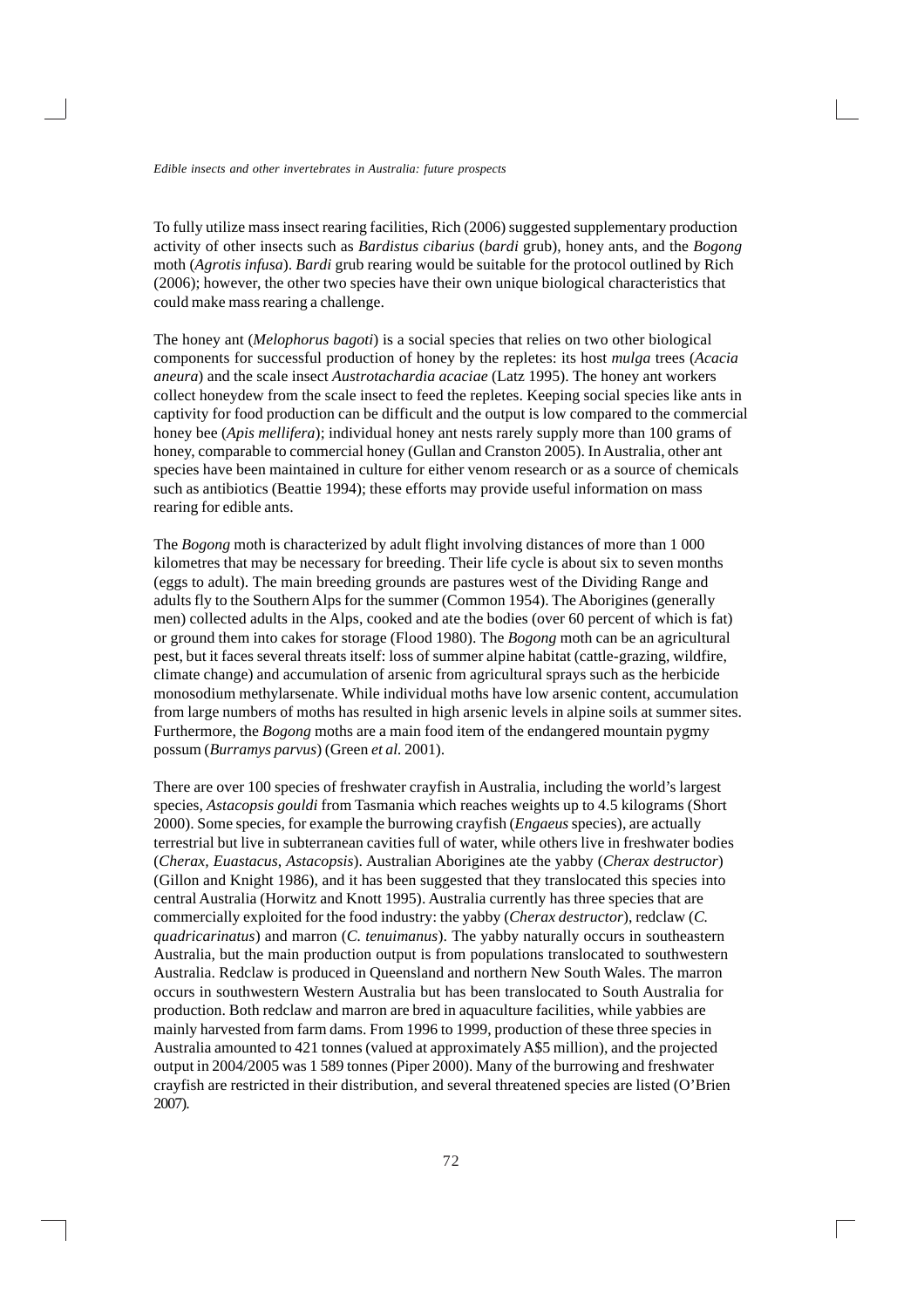*Alan Louey Yen*

## **Preservation and storage**

The mass rearing of insects for consumption or sustainable harvesting from the wild is an important hurdle that needs to be overcome. Australian Aborigines generally ate the food they collected or caught on the same day or not long after. There are only a few recorded examples of Aborigines preserving insect food to eat later. These include making *Bogong* moths into a cake (Flood 1980), a caterpillar (could be *muluru* of the Wangkangurru and Yarluyandi people or *anumara* of the Arrente people) that fed on grass that had its head pulled off, its body contents squeezed out and the body dried in hot ashes and was either eaten or stored (Hercus 1989; Kimber 1984) and collection of psyllid lerps from eucalypt leaves (Plate 3) that were rolled into a ball that could be stored for months (Central Land Council 2007b; Bin Salleh 1997). The *ayeparenye* caterpillar feeds on tar vine (*Boerhavis* spp.) and was collected in large numbers and gutted (*werlaneme*) and cooked in hot ash; it can also be stored (Central Land Council 2007b). *Witjuti* grubs that are dug out from inside a piece of *Acacia kempeana* root will seal up the exposed ends of the root and they can be kept alive for several days and transported within the root (author, personal observation).



**Plate 3. Lerps or sweet secretions of psyllid bug nymphs** *(Courtesy A.L. Yen)*

The storage and transport of fresh insects is a problem if large distances are involved, while dried, canned or bottled specimens are common (Ramos-Elorduy 2005). With modern food preservation methods such as freeze drying and cryovacking, long-term storage for transport should not be a major problem. If international export of insects is to be considered, one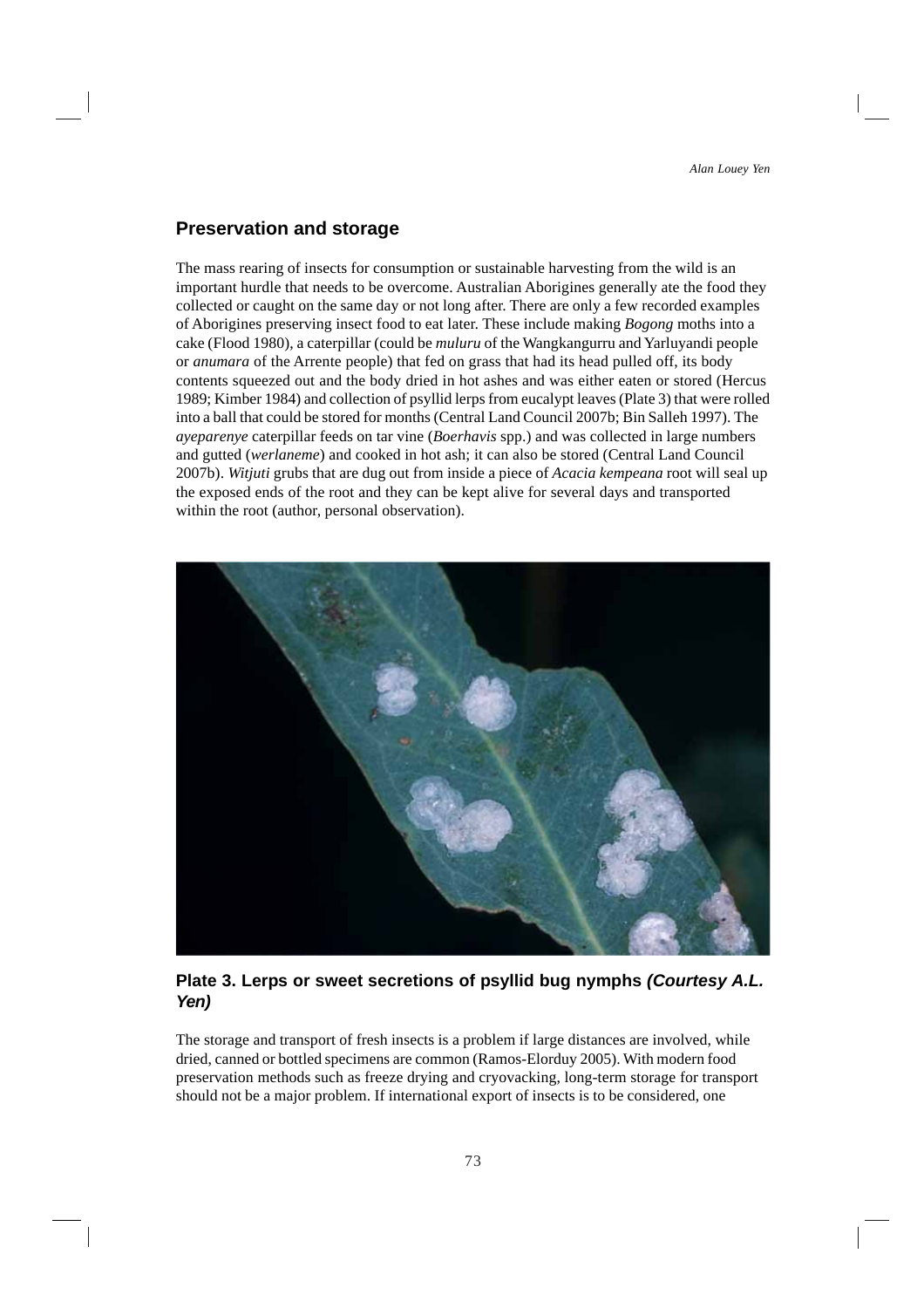*Edible insects and other invertebrates in Australia: future prospects*

important issue that requires consideration is the contamination level of the insects, which may breach quarantine regulations in different countries.

## **Marketing**

Possibly the most difficult task in expanding the value of entomophagy is getting people to accept the practice. The shunning of entomophagy is primarily cultural (Gullan and Cranston 2005). The first step is to counter western bias against insects as food; this strong public bias in the west also influences perceptions of entomophagy in traditional societies (Morris 2004). The issues that need to be considered are whether people in western societies will eat insects and whether they will aid developing nations that may need to mass produce insects as food.

In Australia, a market evaluation survey indicated that the idea of consuming *witjuti* grubs was a challenge for nearly half the 1 273 people interviewed; 33 percent were neutral, and only 20 percent considered them acceptable (Rich 2006).

People need to be given reasons why insects should be eaten other than the fact that they play a crucial role in diets of many peoples (Morris 2004). The messages should be that: (1) most insects have high food conversion efficiency compared with conventional livestock (Gullan and Cranston 2005); (2) cultivating insects for protein is less environmentally damaging than cattle ranching; (3) minilivestock (insect farming) can be a low-input, sustainable form of agriculture (Gullan and Cranston 2005);<sup>2</sup> and (4) semi-domestication of invertebrates could reduce pressures on natural populations (Paoletti and Dreon 2005; Paoletti and Dufour 2002).

The ways in which insects are eaten also need to be addressed. They can be eaten by people directly (either insects *per se* or insect additives to food), or indirectly by having them in the food production chain.

Eating insects whole or their body parts can be difficult for those brought up in western societies. This is overcome by presentation (mixing insects into more complex dishes) or by comparing them to currently accepted food types (especially crustaceans). If we are seeking to include insects for nutritional reasons, then perhaps we should consider the addition of ground-up insects in prepared foods (such as flour or pastes). This raises the question of whether we simply farm known species such as silkworms (*Bombyx mori*), house flies (*Musca domestica*) and mealworms (*Tenebrio monitor*). The answer is that we probably need to find out what other insects can provide that these species do not.

Insects and other invertebrates such as earthworms can be an important food for domesticated animals, and there are many examples of where they are used as feed for fish, poultry and pigs (Oyegoke *et al.* 2006; Gullan and Cranston 2005). The earthworm *Eisenia fetida* fed to

<sup>&</sup>lt;sup>2</sup> Insects could provide alternative forms of income to current production farms and involve much less land. In a study on the feasibility of commercializing bush food plants in Queensland, Phelps (1997) found that there was less interest while income from more traditional forms of farming was greater.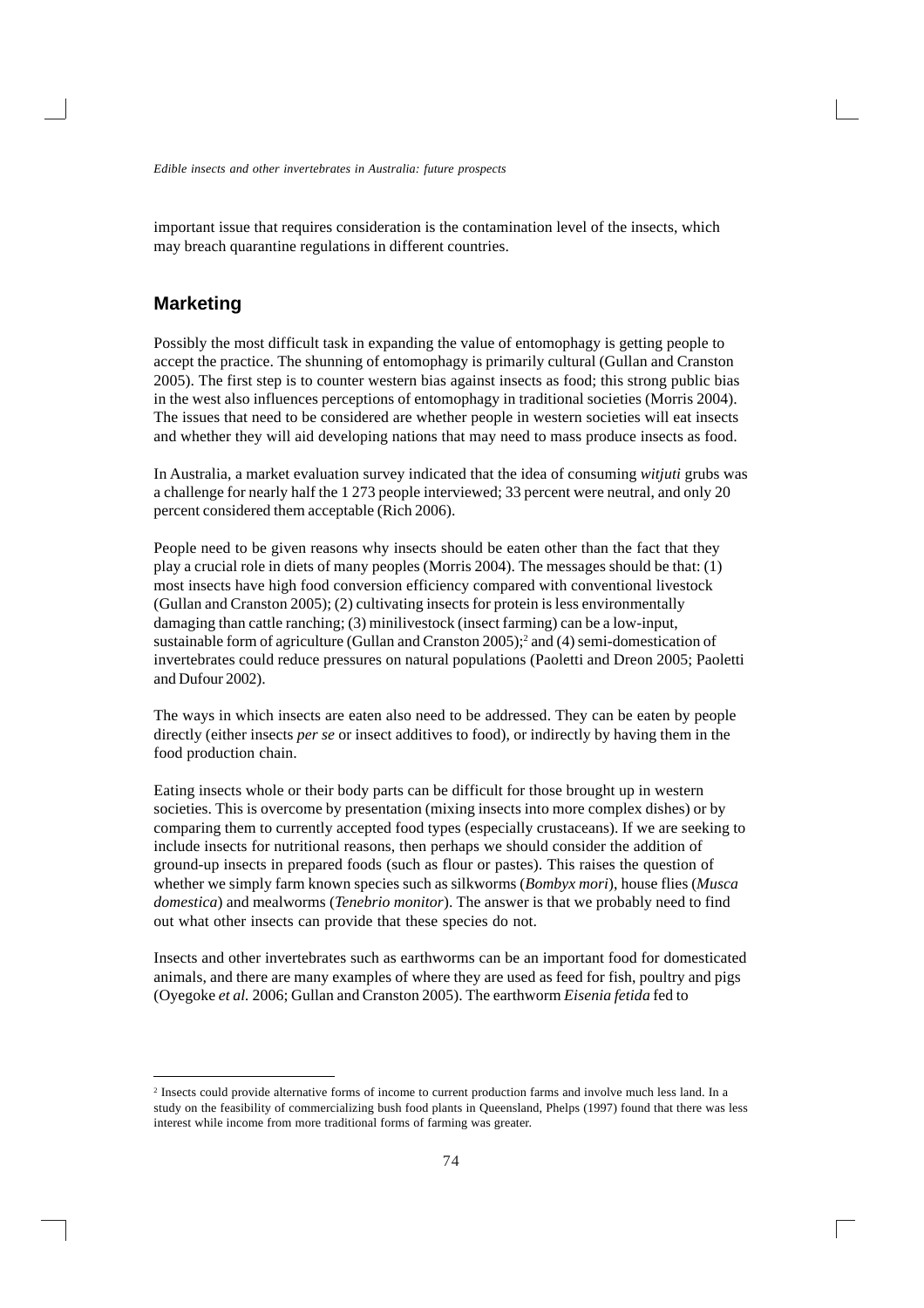aquarium fish (*Poecilia reticulata*) resulted in significantly increased brood numbers (double) compared to standard food (Kostecka and Paczka 2006).

### **The future: entomophagy and conservation in Australia**

What are the main requirements if entomophagy is to be advocated as a serious option for Australia? They involve advocacy (DeFoliart 1989); more attention to the biological potential of edible forest insects, including conservation, forest management, agriculture, nutrition and processing and storage (includes inventory of species); and stakeholder involvement (Vantomme *et al.* 2004).

#### **Advocates**

Advocacy for entomophagy needs a concerted effort (DeFoliart 1989). This can be at several levels involving: (1) scientists and conservationists on the potential benefits of entomophagy from an energy and conservation perspective; (2) nutritionalists on dietary advantages; and (3) farmers to establish minilivestock activities. A clear message needs to be delivered that entomophagy is not simply a developing world phenomenon, and developed nations can benefit if it is more widely adopted.

It could be a three-pronged advocacy strategy: (1) promoting iconic species as food for direct human consumption (*witjuti* and *bardi* grubs, yabbies, honey ants, etc); (2) allowing insects as food additives for provision of protein and other nutrients; and (3) encouraging the use of insects as animal (poultry, pig and fish) food.

Museums and zoos could play an important role as advocates. Live invertebrate displays are paramount in improving the profile of "creepy-crawlies" (Yen 1993) and many of these displays have associated captive breeding. This is an opportunity to study the biology of edible species and promote the use of edible invertebrates.

## **More information on edible insects**

An up-to-date inventory of entomophagous insects in Australia is required. This will involve both working with traditional landowners to obtain more information on which species they consider edible as well as information on their biology, collecting, preservation and cooking techniques. Research is also needed on the potential of species that are not eaten by traditional landowners.

Agreement is needed on definitions of scientific and common names for edible insects. As Yen *et al.* (1997) indicated, some Aboriginal groups have more accurate naming systems for edible grubs than those used by scientists. This situation is due to insufficient study on the taxonomy and distribution of these species. However, entomologists need to provide the lead on using correct names (such as *witjuti* and *bardi* grubs); the guide for the official common names of Australian insects (Naumann 1993) lists three taxa of insects as *bardi* grubs: the hepialid moths *Trictena atripalpis* and *Abantiades* marcidus and cerambycid beetles; the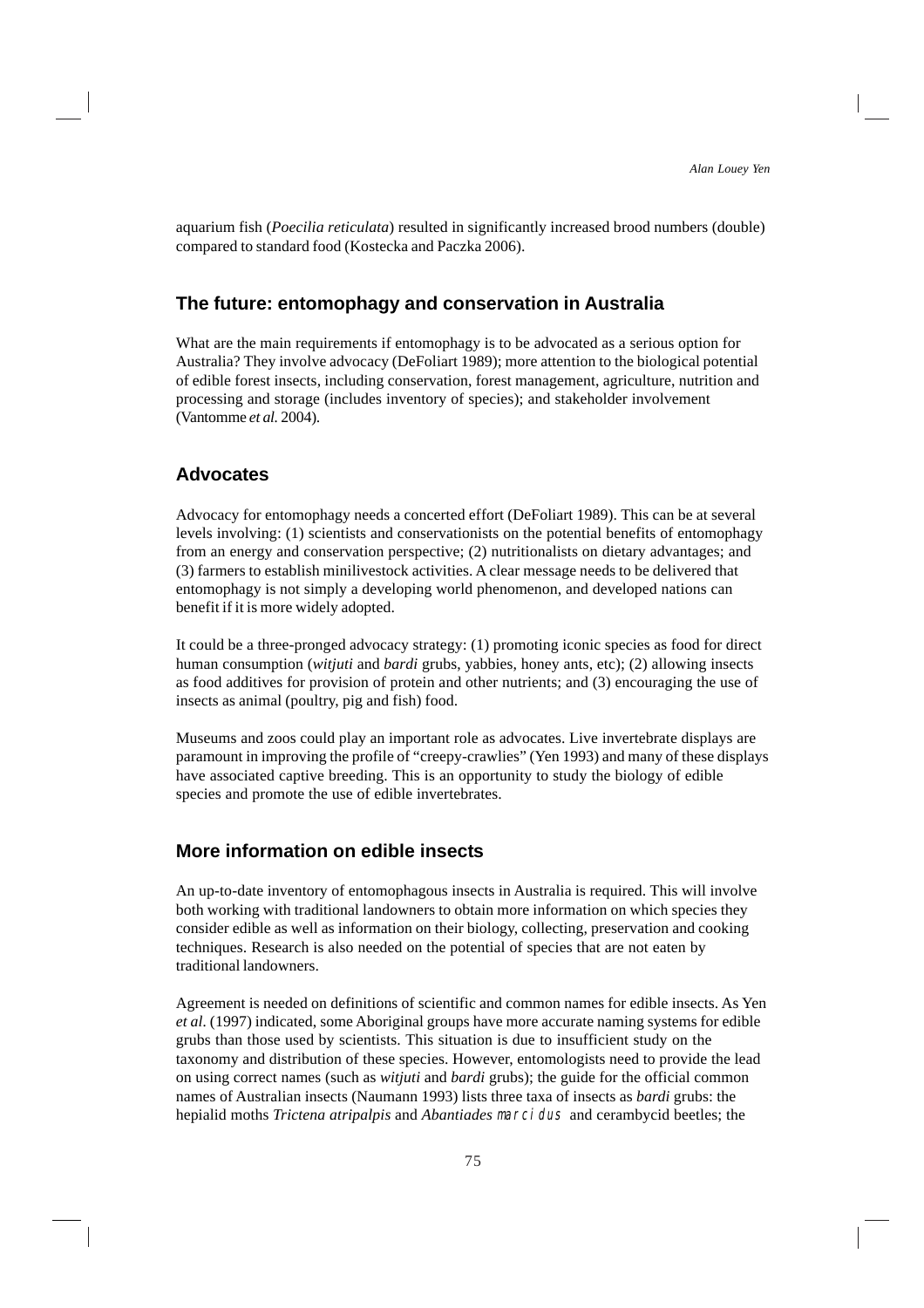*Edible insects and other invertebrates in Australia: future prospects*

term should only be applied to beetle larvae and strictly to the buprestid *Bardistus cibarius* (Yen 2005).

#### **Involvement of stakeholders**

There are four groups of stakeholders that need to have active involvement: (1) traditional owners; (2) landowners (whether government or private); (3) industry (food production, processing and marketing; and (4) consumers (Charnley *et al*. 2007).

With regard to the traditional Australian Aboriginal owners, there is an urgent need to document information and traditional stories because the loss of local knowledge is a major issue (Paoletti and Dreon 2005). This information is being lost with the passing of the current generation of elders and often the information is not being handed on to the next generations.

It is not simply a matter of recording the information because traditional knowledge is a complex mixture of language and custodianship (initiated and uninitiated; men and women; and the custodians of knowledge for a particular area). There have been attempts to document insect names among Australian Aborigines (Yen *et al.* 1997; Meyer-Rochow 1975), and the Aborigines themselves have provided much information on the species that they eat (Central Land Council 2007b; Dann 2003; Goddard and Kalotas 2002; Bryce 1998; Bin Salleh 1997; Latz 1995; Turner 1994; Hercus 1989; Devitt 1986; Gillon and Knight 1986).

There are often deeper meanings to names and ceremonies that involve restricted knowledge associated with looking after the land or with growing up. For example, some Central Australian songs and dances about *witjuti* grubs may refer to more complex social issues related to growing up and marriage (Roheim 1933). In another example, Spencer and Gillen (1899) described a *witchetty* grub ceremony at Emily Gap near Alice Springs in Central Australia. But the site is not known for the grub that feeds in the roots of the *witjuti* bush (*Acacia kempeana*). Instead, Emily Gap is a very important location for the traditional Arrernte owners because it is where *arlperenye* (the green stink beetle) decapitated the *ayeparenye* (the caterpillar that feeds on tar vine, *Boerhavis* spp), *ntyarlke* (the caterpillar that feeds on pigweed, *Portulaca olearacea*) and *utnerrengatye* (the caterpillar that feeds on the emu bush, *Eremophila longifolia*), and spilled their innards everywhere. It is the place where the caterpillars that are considered the main creative ancestors of Alice Springs originated (Central Land Council 2007a,b). These three caterpillars were food items and were ritually gutted before eating. A hole was dug and the guts were squeezed into the hole and buried; this gutting process is called *werlaneme* and had to be done according to Arrernte Law because these *tyape* (edible caterpillars) were very sacred to the area and the Arrernte people (Central Land Council 2007b). Interestingly, the scientific identities of these three species are still uncertain.

Documenting information from traditional owners requires acknowledgement that some sensitive information cannot be made public. For example, information on whether a particular insect is edible and how it is collected is often forthcoming, but information on Aboriginal understanding of the biology and mythology (which can be associated with creation and movement across the country) may not be.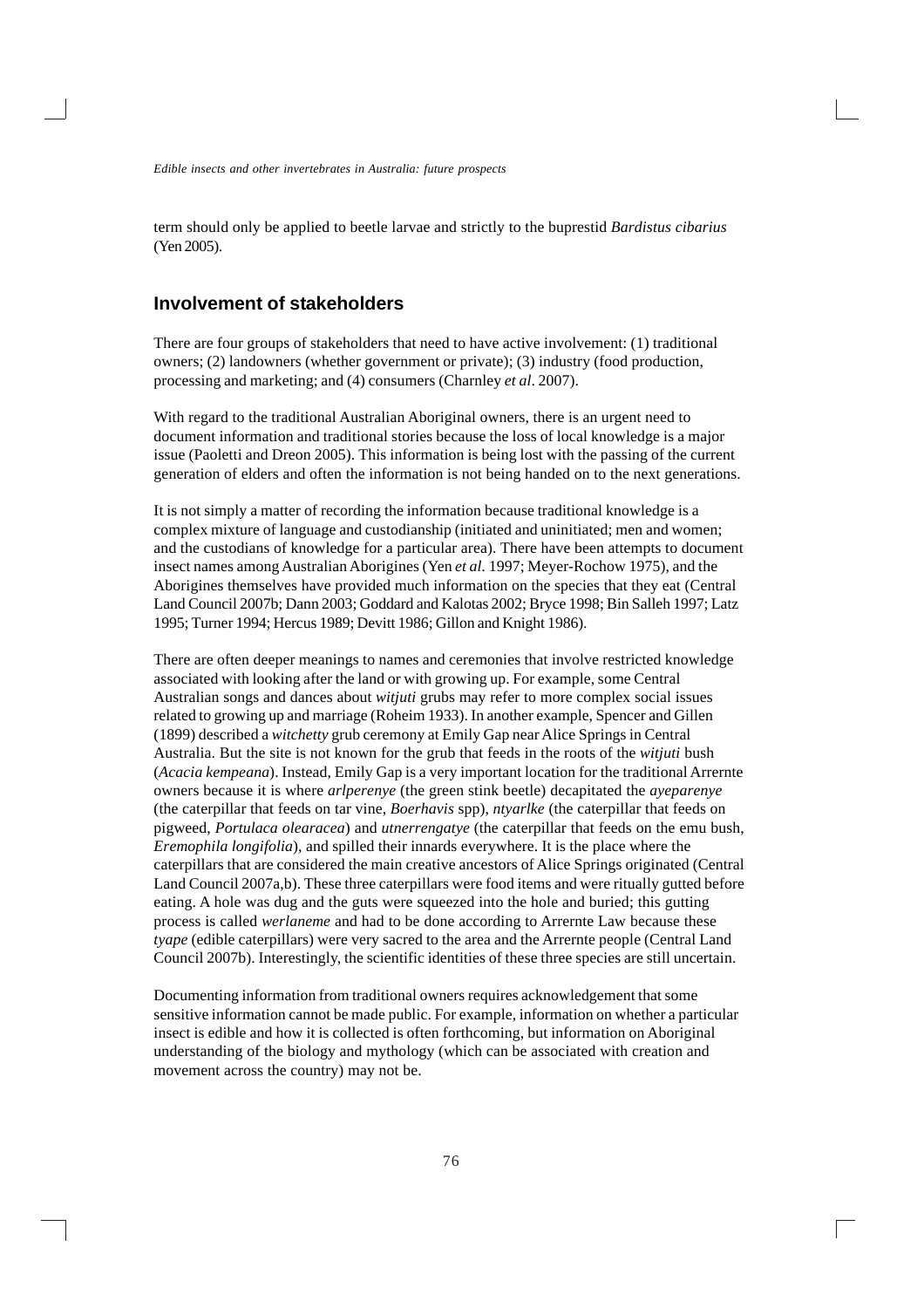Consultation with Aboriginal communities is essential because they will, in many cases, have important information on edible insects, may retain some ownership of land involved and they could be an important contribution to small local economies (Vantomme *et al.* 2004). Aboriginal involvement would involve gaining community support, provision of training, support services (developing a business plan, funding, site selection, species and plant), marketing and issues associated with intellectual and cultural property (Miers 2004).

## **Controlled mass production including economical mass harvest methods**

Two factors work against mass harvest of edible insects from the wild in Australia: unreliability of supply and the potential for habitat destruction. As outlined earlier, Australian Aborigines were able to utilize edible insects in a sustainable manner because of low population densities and tracking resources by moving across the country. There are questions as to whether harvesting for tourism and restaurants is sustainable because motorized transport has increased the area that is searched for food and at a much higher rate. There is unsubstantiated anecdotal evidence that sugarbags (native bees) have declined in the southern parts of Australia; whether this is due to better access or due to other environmental factors, remains to be determined.

The mass harvesting of pest insects is another matter. Whether this is economically feasible needs to be addressed. Pest outbreaks can also be unpredictable, and the mode of collection will depend on the target species. Collecting plague locusts would be difficult because of the vast areas that they cross in a short time, and access to some of these areas can be difficult. Locust control in Australia is based on spraying hopper beds to reduce adult numbers, and this may prevent collection of adults. Some pests of agricultural crops or horticulture could be mass collected by light or chemical (pheromone) traps. Initially it would be necessary to determine if these species are of entomophagous value to humans.

There has been limited study on mass rearing of edible Australian insects (Rich 2006), and the techniques are better developed for snails (Berg 2006, 2003) and crayfish (Piper 2000). There is certainly an opportunity to research mass rearing of selected insects other than the known iconic species as well as determining more efficient ways of rearing *bardi* and *witjuti* grubs. This research needs to be conducted in conjunction with research on food quality and safety. While discussion has focused on using the products within Australia, the value of international export markets needs to be kept in mind.

If minilivestock enterprises are to be established in Australia, it is necessary to consider the design, location and integration of these enterprises with other production systems. These need to be considered in relation to their purpose and how they operate (for example recycling systems for converting organic wastes into high protein feed supplements for humans, poultry, pigs and fish), and how farmers could augment their main income with minilivestock operations. New ventures should be considered, such as the possibility of using appropriate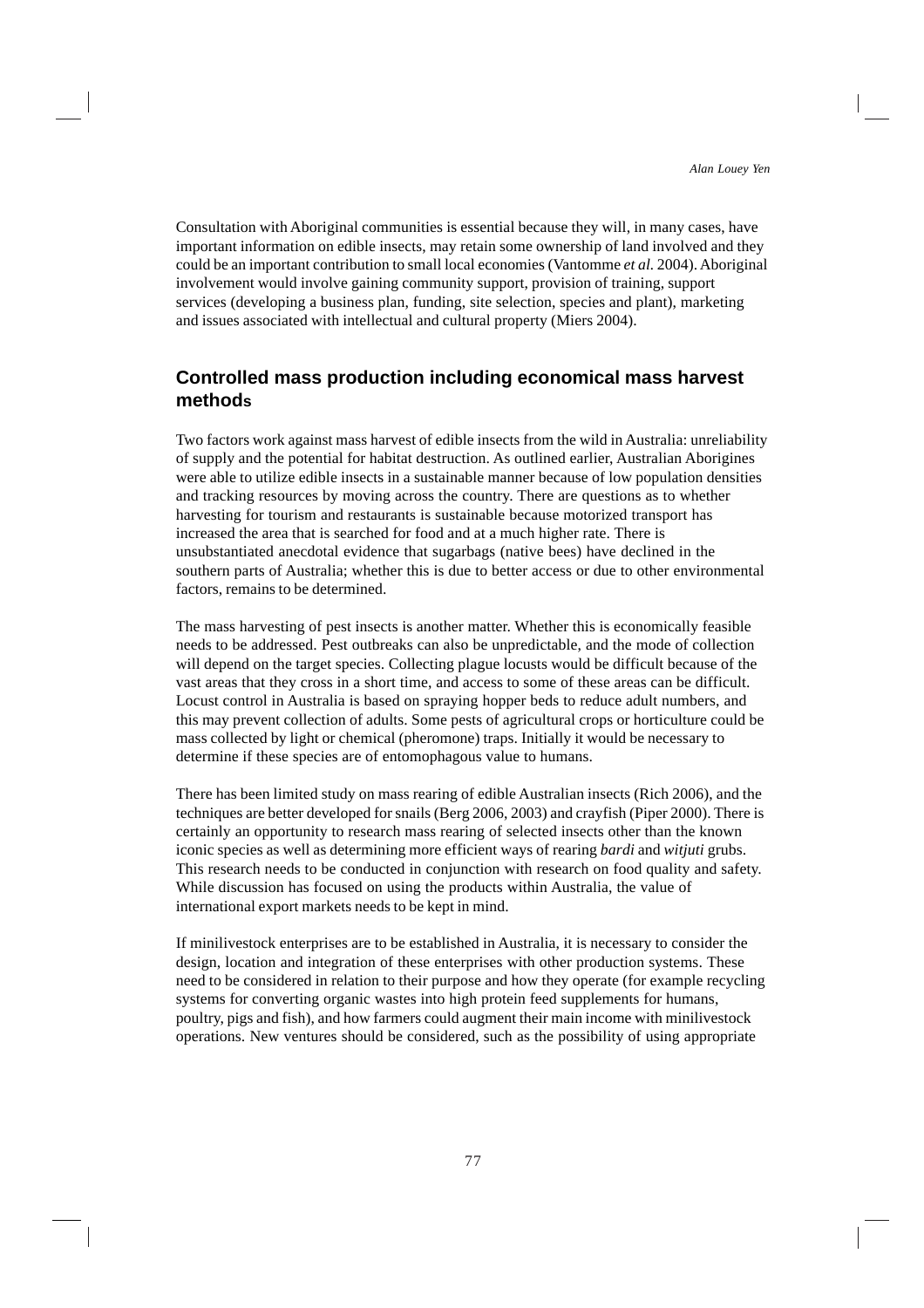*Edible insects and other invertebrates in Australia: future prospects*

termites to produce compost from sawmill waste in certain locations, and at the same time harvest termites as animal feed (D. Ewart, personal communication, 2008).

## **Conservation**

Besides reliability of supply, the other main argument for developing mass rearing facilities for edible insects is habitat conservation. While much of Australia is semi-arid or arid (but still with considerable vegetative cover), forests and woodlands have been severely depleted since European settlement. Many woodlands were cleared for agriculture, while some of the remaining forests are still used for timber production. The major threats to Australian forests and woodlands include alienation and fragmentation, altered hydrology regimes, stock grazing and other forms of activities that affect the understorey and ground layers and inappropriate fire regimes.

A survey of entomophagy in Central Africa found that forest caterpillars (Lepidoptera) and grubs (Coleoptera) provided high nutritive value and were a main source of protein, and unlike those from agricultural land, they were free of pesticides. Gathering (by hand or chopping off branches or felling trees) was probably not as much of a threat as logging, bushfires or other forms of forest disturbance (FAO Départment des Forêts 2004). The situation in Australia is different in that more forest has been cleared or alienated than in Central Africa, and although not many insects are being harvested, the effects (especially digging for fish bait) could be quite severe. Also, unlike Central Africa, Australian commercial forests are sometimes sprayed with chemicals (insecticides, fungicides and herbicides).

Mass rearing of insects, even if it is only for recreational fishing, would help the conservation of Australian forests. As part of environmental restoration in Australia, there are numerous tree-planting programmes to replace lost forests (and also part of carbon-trading schemes). These programmes range from those with purely conservation goals (planting endemic species with a structure that imitates natural conditions) to purely commercial agroforests. There is a need to consider whether some of these programmes can be integrated into a system that will also involve the production of edible insects.

#### **Conclusions and recommendations**

The consumption of insects is not a major component of diet in Australia today. It is confined to some groups of Aborigines (where it is in decline due to preference for processed western foods), as part of the bush tucker tourism experience and in a very small number of restaurants. There are commercial operations involving the mass rearing of freshwater crayfish and *Helix aspera* for human consumption. There is high demand for edible insects as bait in recreational fishing.

There are enormous opportunities to develop and expand entomophagy in Australia on three levels: (1) human consumption of selected species; (2) as a nutritive supplement in food for humans; and (3) as food for fish, poultry and other animals. Most edible Australian insects are difficult to collect in large numbers (and often in isolated locations that make transport to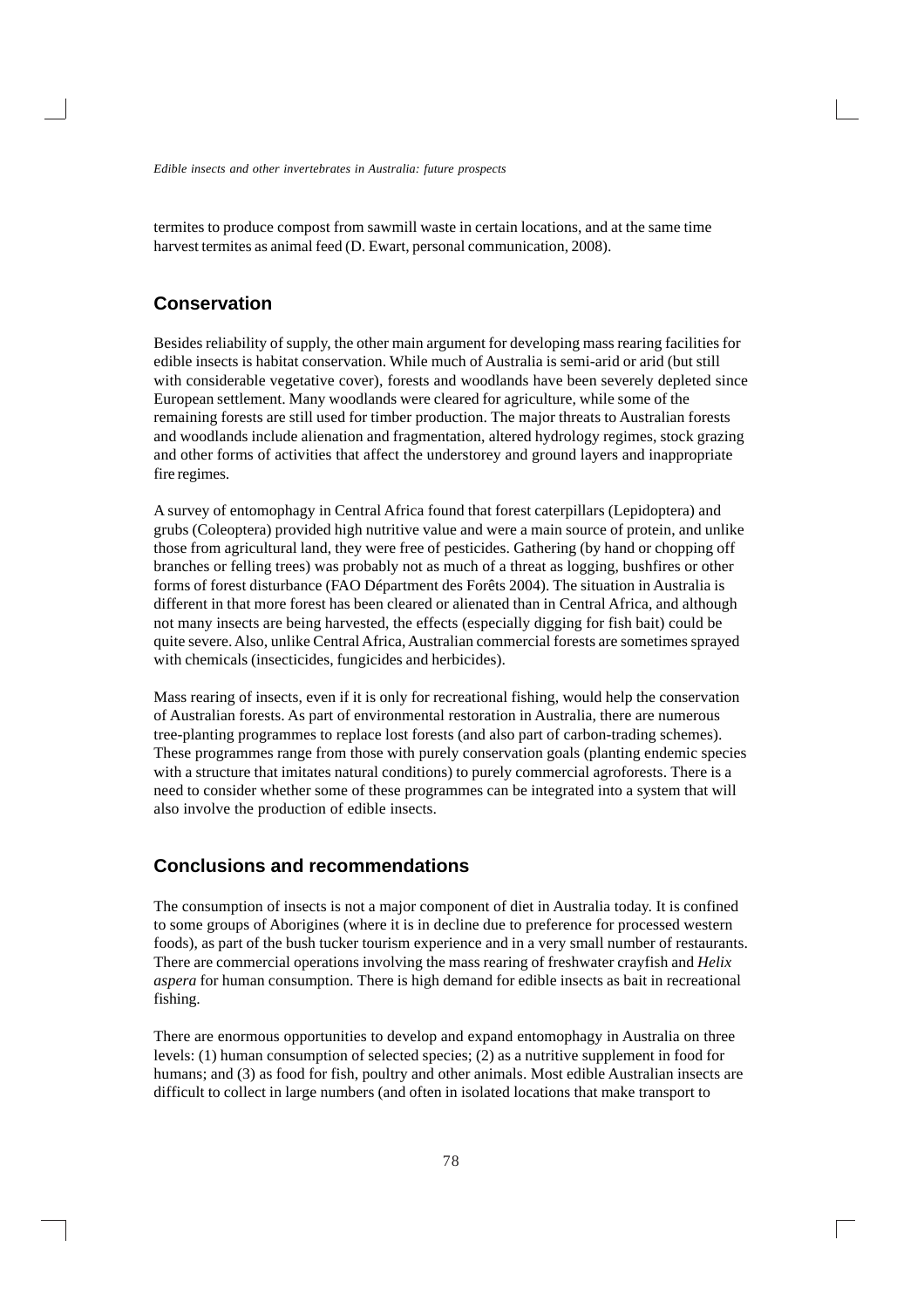markets an issue), are unpredictable in their occurrence and inappropriate harvesting could result in significant damage to both their population numbers and their habitats.

Mass rearing of edible insects would be the most appropriate solution to increase their availability. This involves research in raising insects from different habitats (leaf feeders, wood and root feeders, honeydew feeders, etc.) and species that can be highly mobile (for example *Bogong* moths). Mass rearing and preparation of edible insects is a research area that could facilitate more cross-continental collaboration. For example, the Asmat in Papua rear the palm weevil (*Rhynchophorus ferrugineus*) in rotting trunks of sago palm to enable the collection of large quantities (Paoletti 1995); can this idea be applied to edible trunk and root grubs in Australia?

If wild harvesting of edible insects and other invertebrates is to be undertaken, then there needs to be further research on the distribution and population dynamics of these groups so they can be harvested without destroying forests and other environments (Paoletti *et al.* 2000; Paoletti 1995).

The list of widely adopted edible insects in Australia is relatively small (for example *witjuti* and *bardi* grubs, *Bogong* moths, honey ants). This is partly due to taxonomic impediments and the actual number of species of Lepidopteran and Coleopteran larvae eaten (at the moment collectively lumped into the *witjuti* and *bardi* categories) could be quite large. There is an urgent need to document further information from Australian Aborigines because this disappearing traditional local knowledge could be lost forever (Paoletti *et al.* 2000). There could be more edible species in Australia, and it is necessary to learn how the various Aboriginal groups found, collected and cooked them.

#### **Acknowledgements**

The author wishes to thank the FAO Regional Office for Asia and the Pacific for the opportunity and assistance to attend the "Forest Insects as Food: Humans Bite Back" workshop in Chiang Mai, Thailand. Thank you to Patrick Durst (Senior Forestry Officer), Dennis Johnson and staff of the Forest Restoration Research Unit of Chiang Mai University.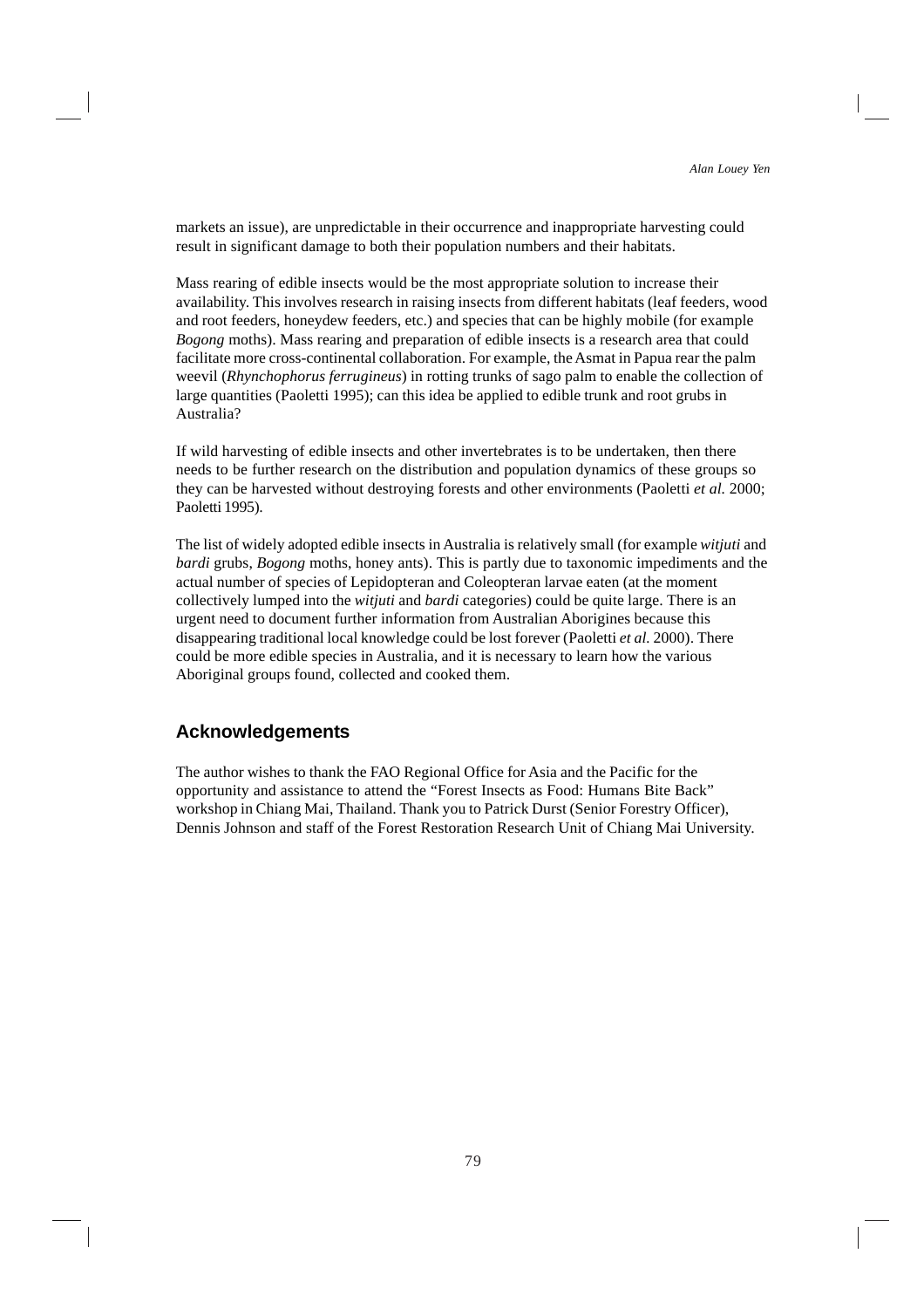*Edible insects and other invertebrates in Australia: future prospects*

## **Literature cited**

- **Allan, R.A., Wang, Q., Jiménez-Pérez, A. & Davis, L.K.** 2002. *Wiseana copularis* larvae (Hepialidae: Lepidoptera): Laboratory rearing procedures and effect of temperature on survival. *New Zealand Journal of Agricultural Research,* 45: 71-75.
- **Allen, H.** 1974. The Bagundji of the Darling Basin: cereal gatherers in an uncertain Environment. *World Archaeology,* 5(3): 309-322.
- **Australian Info International.** 1989. *Australian aboriginal culture*. Canberra, Australian Government Publishing Service.
- **Banjo, A.D., Lawal, O.A. & Adeyemi, A.J.** 2006a. The microbial fauna associated with the larvae of *Oryctes Monocerus. Journal of Applied Sciences Research,* 2(11): 837-843.
- Banjo, A.D., Lawal, O.A. & Songonuga, E.A. 2006b. The nutritional value of fourteen species of edible insects in Southwestern Nigeria. *African Journal of Biotechnology,* 5(3): 298- 301.
- **Beattie, A.J.** 1994. Invertebrates as economic resources. *Memoirs of the Queensland Museum,* 36(1): 7-11.
- **Begg, S.** 2006. *Free-range snail farming in Australia.* A report for the Rural Industries Research and Development Corporation. RIRDC Project No SFI-1A. RIRDC Publication No 06/104. 50 pp.
- **Begg, S.** 2003. *Farming edible snails lessons from Italy.* Report for the Rural Industries Research & Development Corporation for RIRDC Project Number: SF1-1A. RIRDC Publication Number 03/137. 20 pp.
- **Berenbaum, M.R.** 1993. Sequestered plant toxins and insect palability. *The Food Insects Newsletter,* 6(3). 7 pp.
- **Bin Salleh, R., ed.** 1997. *Mayi: some bush fruits of the West Kimberley*. 2<sup>nd</sup> ed. Broome, Magabala Books.
- **Blum, M.S.** 1994. The limits of entomophagy: a discretionary gourmand in a world of toxic insects. *The Food Insects Newsletter,* 7(2). 13 pp.
- **Bodenheimer, F.S.** 1951. *Insects as human food*. The Hague, Dr. W. Junk.
- **Bryce, S., comp.** 1998. *Women's gathering and hunting in the Pitjantjatjara Homelands.* Alice Springs, Institute for Aboriginal Development.
- **Bukkens, S,G.F.** 2005. Insects in the human diet: nutritional aspects. *In* M.G. Paoletti, ed. *Ecological implications of minilivestock,* pp. 545-577. Enfield, NH, USA, Science Pub.
- **Campbell, T.G.** 1926. Insect foods of the Aborigines. *Australian Museum Magazine,* 2: 407-410.
- **Central Land Council.** 2007a. *Joint management/national parks. Traditional owners sharing knowledge. Apmere Apwerte Urrthe-arenye Kenhe/the country of the Limestone People. Part 1. Anthwerrke (Emily Gap) and Akapulye (Jessie Gap) Nature Park and surrounding areas.* http://www.clc.org.au/OurLand/land\_management/reports/report1 b-limestone.asp
- **Central Land Council.** 2007b. *Joint management/national parks. Traditional owners sharing knowledge. Apmere Apwerte Urrthe-arenye Kenhe/the country of the Limestone People. Part 2. Plants.* http://www.clc.org.au/OurLand/land\_management/reports/ report1-b-limestone.asp
- **Charnley, S., Fischer, A.P. & Jones, E.T.** 2007. Integrating traditional and local ecological knowledge into forest biodiversity conservation in the Pacific Northwest. *Forest Ecology and Management,* 246: 14-28.

**Cherikoff, V.** 1989. *The bushfood handbook*. Bornia Park, New South Wales, Cherikoff Pty Ltd. **Common, I.F.B.** 1990. *Moths of Australia*. Melbourne University Press, Carlton.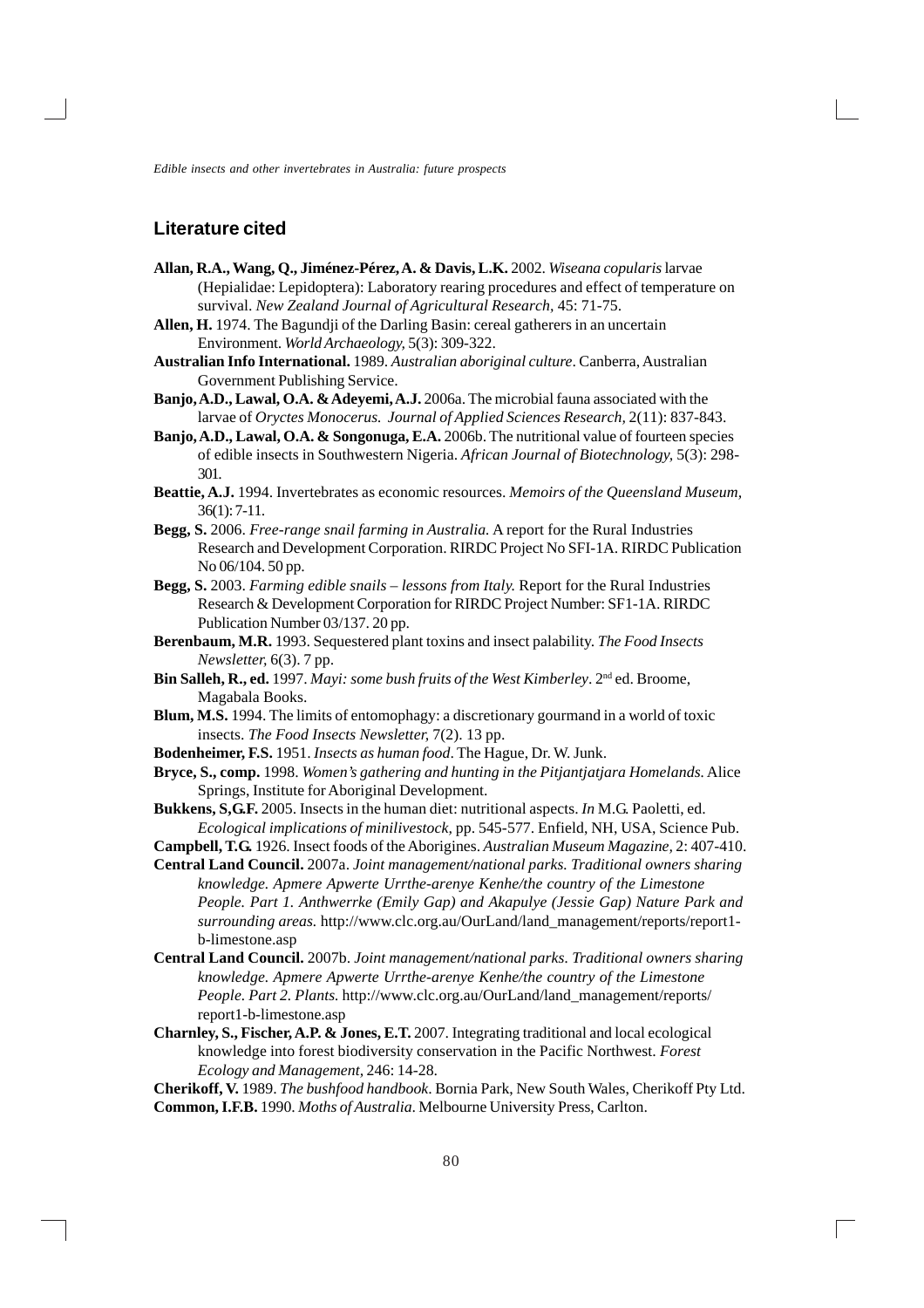**Dann, D.** 2003. *Waranygu Bayalgu [digging for food].* Geraldton, The Yamaji Language Centre. **DeFoliart, G.R.** 2005. Overview of role of edible insects in preserving biodiversity. *In* M.G.

Paoletti, ed. *Ecological implications of minilivestock,* pp. 123-140. Enfield, NH, USA, Science Pub.

- **De Foliart, G.R.** 2002. Oceania: Australia. *In The human use of insects as a food resource: a bibliographic account in progress, pp. 1-51.* Chapter 28.
- **DeFoliart,** G.R. 1999. Insects as food: why the western attitude is important. *Annual Review of Entomology,* 44: 21-50.
- **DeFoliart, G.R.** 1995. Edible insects as minilivestock. *Biodiversity and Conservation,* 4: 306- 321.
- **DeFoliart, G.R.** 1989. The human use of insects as food and as animal feed. *Bulletin of the Entomological Society of America,* 35: 22-35.
- **Devitt, J.** 1986. A taste for honey: aborigines and the collection of ants associated with mulga in Central Australia. In P.S. Sattler, ed. *The Mulga lands*, pp. 40-44. Brisbane, Royal Society of Queensland.
- **Flood, J.** 1980. *The moth hunters*. Canberra, Australian Institute of Aboriginal Studies.
- **FAO Départment des Forêts.** 2004. *Contribution des insects de la forêt à la sécurité alimentaire: L'exemple des chenilles d'Afrique Centrale.* Fao, Rome, Programme des Produits Forestiers non Ligneux. 112 pp.
- **Gillon, A. & Knight, E.** 1986. *Bourke bush food*. Dubbo, Development and Advisory Publications of N.S.W.
- **Goddard, C. & Kalotas, A., comp. and ed.** 2002. *Punu: Yankunytjatjara plant use.* 2nd ed. Alice Springs, Jukurrpa Books.
- **Gorham, J.R.** 1979. The significance for human health of insects in food. *Annual Review of Entomology,* 24:209-224.
- **Green, K. 2006.** The return migration of Bogong moths, *Agrotis infusa* (Boisduval) (Lepidoptera: Noctuidae), from the Snowy Mountains, New South Wales. *Australian Entomologist,* 33:27-30.
- Green, K., Broome, L., Heinze, D. & Johnston, S. 2001. Long distance transport of arsenic by migrating Bogong Moths from agricultural lowlands to mountain ecosystems. *The Victorian Naturalist,* 118: 112-116.
- **Gullan, P.J. & Cranston, P.S.** 2005. *The insects*. 3rd ed. Oxford, Blackwell Publishing.
- **Hercus, L.A.** 1989. Preparing grass witchetty grubs*. Records of the South Australian Museum,* 23: 51-57.
- **Horwitz, P. & Knott, B.** 1995. The distribution and spread of the yabby *Cherax destructor* complex in Australia: speculations, hypotheses and the need for research. *Freshwater Crayfish,* 10: 81-91.
- **Hunter, D.M.** 2004. Advances in the control of locusts (Orthoptera: Acrididae) in eastern Australia: from crop protection to preventive control. *Australian Journal of Entomology,* 43: 293-303.

**Isaacs, J.** 1987. *Bush food: aboriginal food and herbal medicine*. Sydney, Weldons.

- **Kimber, R.G.** 1984. Resource use and management in central Australia. *Australian Aboriginal Studies,* 1984/2, 12-23.
- **Kostecka, J. & P<sup>1</sup>czka, G.** 2006. Possible use of earthworm *Eisenia fetida* (Sav.) biomass for breeding aquarium fish. *European Journal of Soil Biology,* 42: S231-S233.
- **Latz, P.** 1995. *Bushfires & bushtucker. Aboriginal plant use in Central Australia*. Alice Springs, IAD Press.
- **Low, T.** 1989. *Bush tucker: Australia's wild food harvest*. Sydney, Angus & Robertson.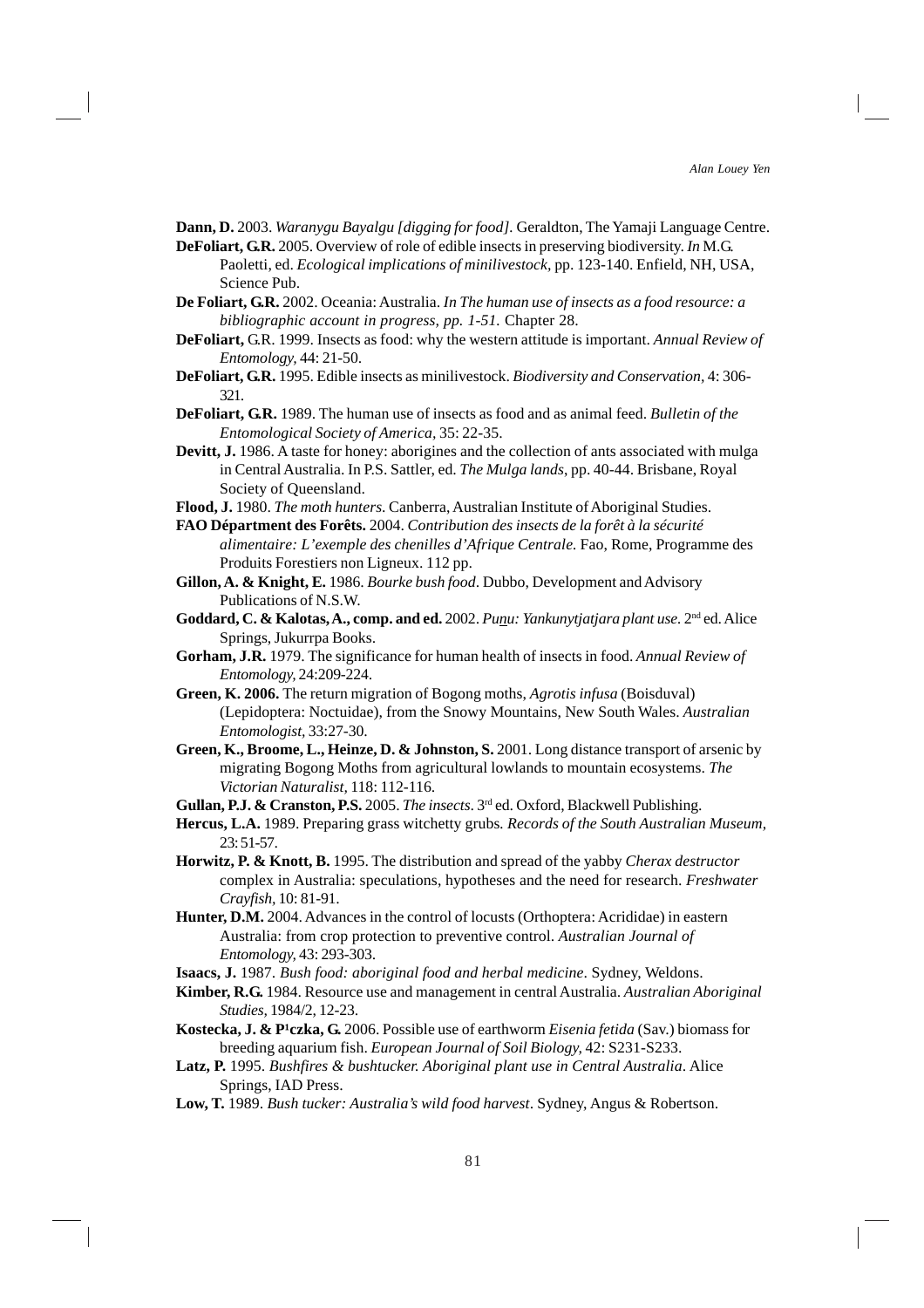*Edible insects and other invertebrates in Australia: future prospects*

**MacEvilly, C.** 2000. Bugs in the system. *Nutrition Bulletin*, 25: 267-268.

**Malaisse, F.** 2005. Human consumption of Lepidoptera, termites, Orthoptera, and ants in Africa. *In* M.G. Paoletti, ed. *Ecological implications of minilivestock,* pp. 175-230. Enfield, NH, USA, Science Pub.

**McKeown, K.C.** 1936. *Insect wonders of Australia*. Sydney, Angus & Robertson Ltd.

- **Menzel, P. & D'Aluisio, F.** 1998. *Man eating bugs*. Berkeley, Ten Speed Press.
- **Meyer-Rochow, V.B.** 2005. Traditional food insects and spiders in several ethnic groups of Northeast India, Papua New Guinea, Australia, and New Zealand. *In* M.G. Paoletti, ed. *Ecological implications of minilivestock,* pp. 389-413. Enfield, NH, USA, Science Pub..
- **Meyer-Rochow, V.B. & Changkija, S.** 1997. Uses of insects as human food in Papua New Guinea, Australia, and North-East India: cross cultural considerations and cautious conclusions. *Ecology of Food and Nutrition,* 36: 159-187.
- **Meyer-Rochow, V.B.** 1975. Local taxonomy and terminology for some terrestrial arthropods in five different ethnic groups of Papua New Guinea and Central Australia. *Journal of the Royal Society of Western Australia,* 58: 15-30.
- **Miers, G.** 2004. *Cultivation and sustainable wild harvest of bushfoods by aboriginal communities in Central Australia.* A report for the Rural Industries Research and Development Corporation. RIRDC Web-only Publication No W03/124. RIRDC Project No CLC-1A. 68 pp.
- **Monteith, G.** 2006. Giant wood moth and witchetty grubs. Queensland Museum Fact Sheet. 2 pp.

**Morris, B.** 2004. *Insects and human life*. Oxford, Berg.

- **Murphy, B.** 2001. *Breeding and growing snails commercially in Australia.* A report for the Rural Industries Research and Development Corporation. RIRDC Project No. ARH-1A. RIRDC Publication No. 00/188.
- Naumann, I. 1993. *CSIRO handbook of Australian insect names*. 6<sup>th</sup> ed. East Melbourne, CSIRO.
- **O'Brien, M.B.** 2007. Freshwater and terrestrial crayfish (Decapoda: Parastacidae) of Victoria: status, conservation, threatening processes and bibliography. *The Victorian Naturalist,* 124(4): 210-229.
- **O'Dea, K.** 1991. Traditional diet and food preferences of Australian aboriginal huntergatherers. *Philosophical Transactions: Biological Sciences,* 334: 233-241.
- **Oyegoke, O.O., Akintola, A.J. & Fasoranti, J.O.** 2006. Dietary potentials of the edible larvae of *Cirina forda* (Westwood) as a poultry feed. *African Journal of Biotechnology,* 5 (19): 1799-1802.
- **Paoletti, M.G., ed.** 2005. *Ecological implications of minilivestock*. Enfield, NH, USA, Science Pub.
- **Paoletti, M.G. & Dreon, A.L.** 2005. Minilivestock, environment, sustainability, and local knowledge disappearance. *In* M.G. Paoletti, ed. *Ecological implications of minilivestock,* pp. 1-18. Enfield, NH, USA, Science Pub. pp. 1-18.
- **Paoletti, M.G., Buscardo, E., Vanderjagt, D.J., Pastuszyn, A., Pizzoferrato, L., Huang, L., Chuang, Y-S., Glew, L.T., Millson, M. & Cerda, H.** 2003. Nutrient content of termites (*Syntermes* soldiers) consumed by Makiritare Amerindians of the Alto Orinoco of Venezuela. *Ecology of Food and Nutrition,* 42: 177–191.
- **Paoletti, M.G. & Dufour, D.L.** 2002. Minilivestock. *Encyclopaedia of Pest Management,* 1(1): 487-492.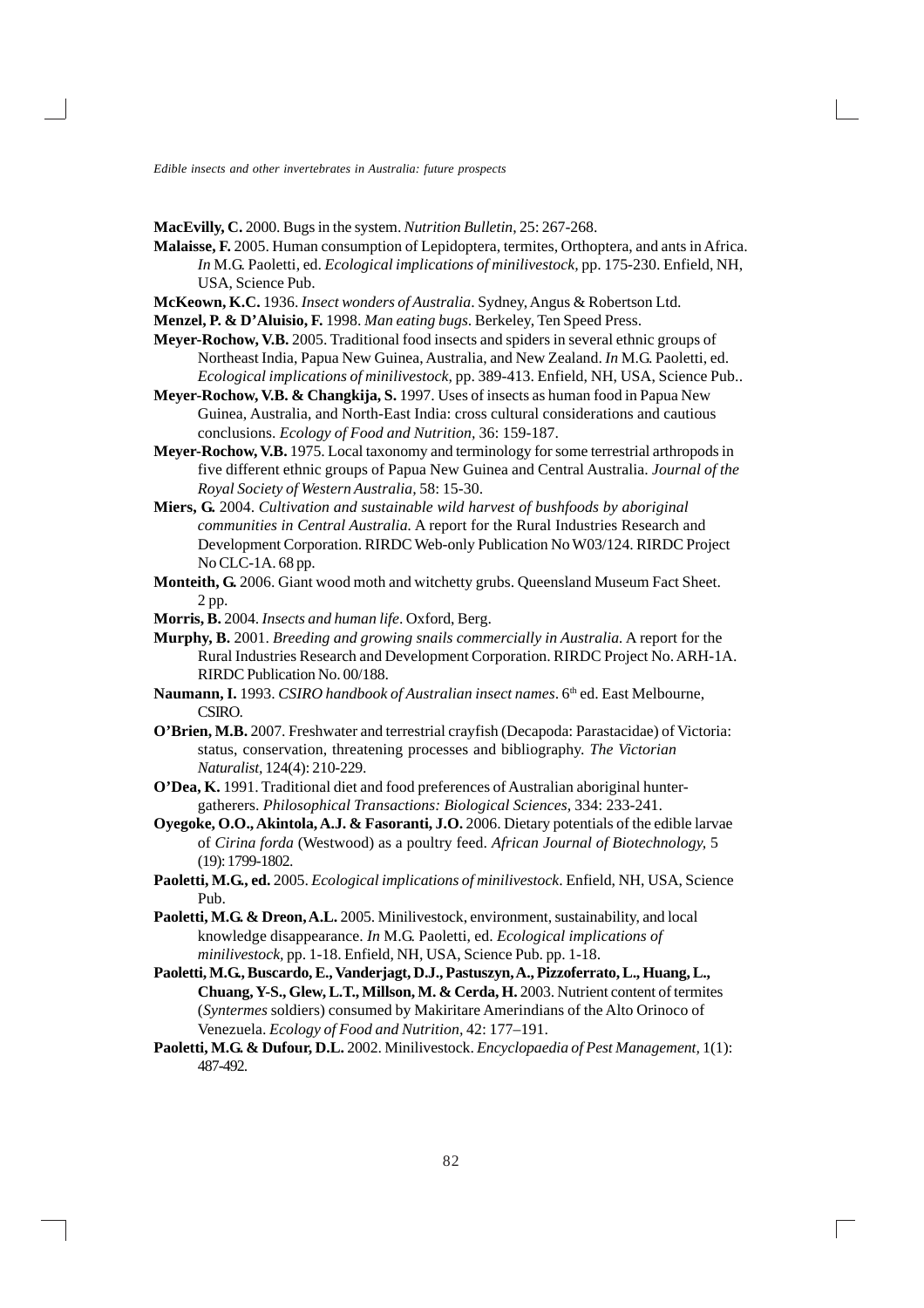- **Paoletti, M.G., Buscardo, E. & Dufour, D.L.** 2000. Edible invertebrates among Amazonian Indians: a critical review of disappearing knowledge. *Environment, Development and Sustainability,* 2: 195-225.
- **Paoletti. M.G.** 1995. Biodiversity, traditional landscapes and agroecosystem Management. *Landscape and Urban Planning,* 31: 117-128.
- **Phelps, D.G.** 1997. **Feasibility of a sustainable bush food industry in Western Queensland.** A pre-feasibility study for the Rural Industries Research and Development Corporation. RIRDC Research Paper Series No. 97/11. 112 pp.
- **Phillips, C.** 1993. Longicorn beetles 1. Primary Industries and Resources SA Fact Sheet No. 17. 3 pp.
- **Phillips, J. & Burkholder, W.** 1995. Allergies related to food insect production and Consumption. *The Food Insects Newsletter,* 8(2).
- **Piper, L.** 2000. *Potential for expansion of the freshwater crayfish industryin Australia.* A report for the Rural Industries Research and Development Corporation. RIRDC Publication No. 00/142. 31 pp.
- **Ramos-Elorduy, J.** 2005. Insects: A hopeful food source. *In* M.G. Paoletti, ed. *Ecological implications of minilivestock,* pp. 263-291. Enfield, NH, USA, Science Pub.
- **Reim, H.** 1962. *Die Insektennahrung der Austraslichen Ureinwohner*. Akademie-Verlag, Berlin.
- **Rich, B.R.** 2006. *A feasibility study into the commercialisation of witchetty grubs.* A Report
- for Rural Research and Development Corporation. RIRDC Publication No 06/109. 58 pp. **Róheim, G.** 1933. Women and their lives in Central Australia. *The Journal of the Royal*
	- *Anthropological Institute of Great Britain and Ireland,* 63: 207-265.
- **Schulze, L.** 1891. The aborigines of the upper and middle Finke River: their habits and customs, with introductory notes on the physical and natural-history features of the country. *Transactions of the Royal Society of South Australia,* 14(2): 210-245.
- **Short, J.W.** 2000. Freshwater crayfish. Queensland Museum Leaflet 0057. 2 pp.
- **South Australian Museum, n.d.** Two giant moths. Information sheet. 2 pp.
- **Spencer, B. & Gillen, F.J.** 1899. *The native tribes of Central Australia*. London, Macmillan and Co. Ltd., London.
- **Teo, S.S.** 2004. Biology of the golden apple snail, *Pomacea canaliculata* (Lamarck, 1822), with emphasis on responses to certain environmental conditions in Sabah, Malaysia, *Molluscan Research*, 24(3): 139-148.
- **Tindale, N.B.** 1966. Insects as food for the Australian Aborigines. *Australian Natural History,* 15: 179-183.
- **Turner, M.-M.** 1994. *Arrernte foods*: *foods from Central Australia.* Alice Springs, Institute for Aboriginal Development Press.
- **Vantomme, P., Göhler, D. & N'Deckere-Ziangba, F. 2004. Contribution of forest insects to** food security and forest conservation: the example of caterpillars in Central Africa. *ODI Wildlife Policy Briefing* No. 3: 1-4.
- **Yen, A.L.** 2005. Insect and other invertebrate foods of Australian Aborigines. *In* M.G. Paoletti, ed. *Ecological implications of minilivestock,* pp. 367-387. Enfield, NH, USA, Science Pub.
- **Yen, A.L.** 2002a. Short-range endemism and Australian Psylloidea (Insecta: Hemiptera) in the genera *Glycaspis* and *Acizzia* (Psyllidae). *Invertebrate Systematics,* 16: 631-636.
- **Yen, A.L., Gillen, J., Gillespie, R., Vanderwal, R. & the Mutitjulu Community.** 1997. A preliminary assessment of Anangu knowledge of Central Australian invertebrates. *Memoirs of the Museum of Victoria*, 56: 631-634.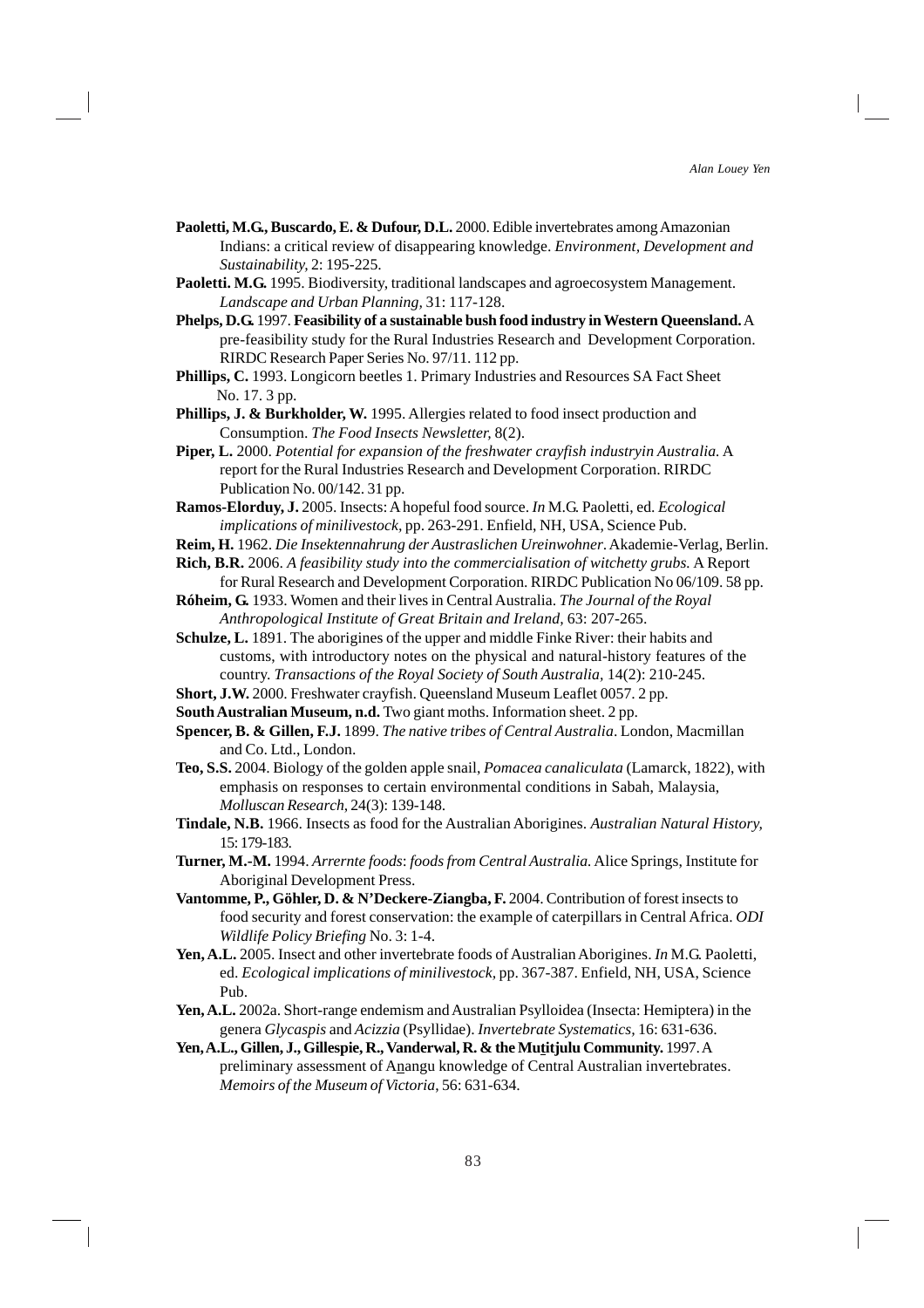*Review of the nutritive value of edible insects*

**Yen, A.L.** 1993. The role of museums and zoos in influencing public attitudes towards invertebrate conservation. *In* K.J. Gaston, T.R. New & M.J. Samways, eds. *Perspectives on insect conservation*, pp. 213-229. Andover, Hampshire: Intercept Ltd.

 $\overline{1}$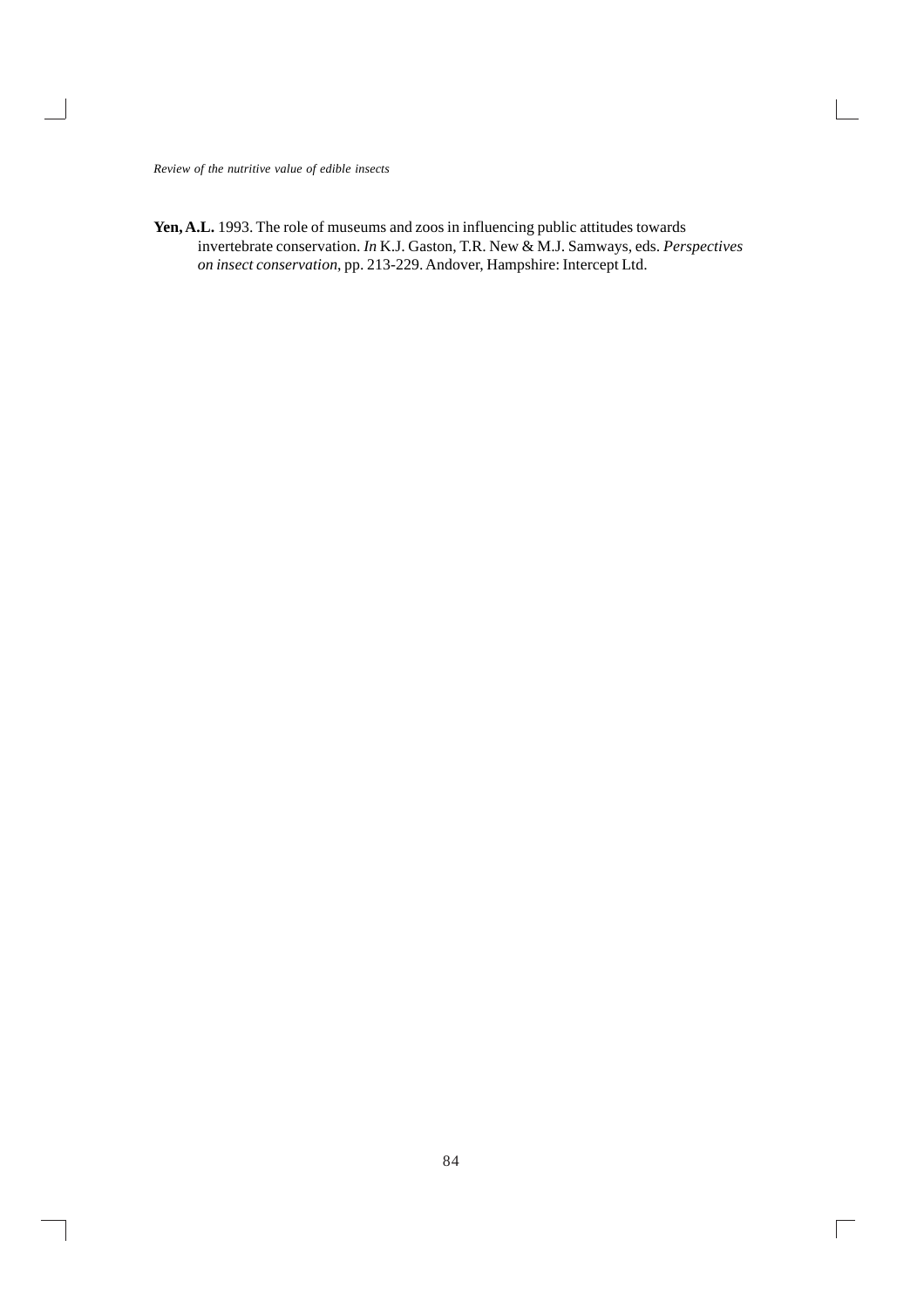*Chen Xiaoming, Feng Ying and Zhang Hong*

# **Review of the nutritive value of edible insects**

## **Chen Xiaoming, Feng Ying, Zhang Hong and Chen Zhiyong1**

*Insects have not been fully used and developed as a food source. Based on analysis and study, the nutritive value of edible insects was reviewed. The results showed that insects have rich protein (20-70 percent), amino acid (30-60 percent), fat (10-50 percent), fatty acid, carbohydrate (2-10 percent), mineral elements, vitamins and other activated elements that promote human health. As protein sources, the nutritive value of edible insects is as good as other animals or plants. Insects are characterized by rich species diversity and large populations, therefore as nutritive resources, edible insects can be widely used and have great development potential. In promoting insects as human food, relative nutritive values should be taken into consideration to provide the maximum benefit to human consumers.*

**Keywords: amino acid, carbohydrate, fat, fatty acid, protein, trace elements**

#### **Introduction**

Insects represent a significant biological resource that is still not fully utilized around the world. There are many species and vast numbers of insects. Insect bodies are rich in protein, amino acids, fat, carbohydrates , various vitamins and trace elements. Therefore insects offer an important nutritional resource for humans and are worthy of development (Chen and Feng 1999; Yang 1998; Hu 1996; DeFoliart 1992; Mitsuhashi 1992; Comby 1990; Ramos-Elorduy and Pino 1989; Zhou 1982; Zhou 1980).

During human evolution, it was customary in many countries and regions to eat insects. In ancient China it was common to consume insects as food. According to the famous entomological historian Zhou Shu-wen, the Chinese began to eat insects more than 3 000 years ago (Zhou 1982), moreover many old documents detail the eating of insects; some insects were even sent to the king and high officials as tribute. Until now, in many regions of China, especially in areas where minority groups live, people are still accustomed to eating insects.

Besides being a delicious food commodity, the nutritive value of edible insects has attracted the attention of nutritionists, health workers and physicians. Many insects not only have high nutritive value, but are also considered to have health-enhancing properties, such as Chinese caterpillar fungus, ants, termites and silkworms; some have been processed into health foods.

<sup>1</sup> The Research Institute of Resource Insects, Chinese Academy of Forestry, Kunming 650224, People's Republic of China. Email: cafcxm@tom.com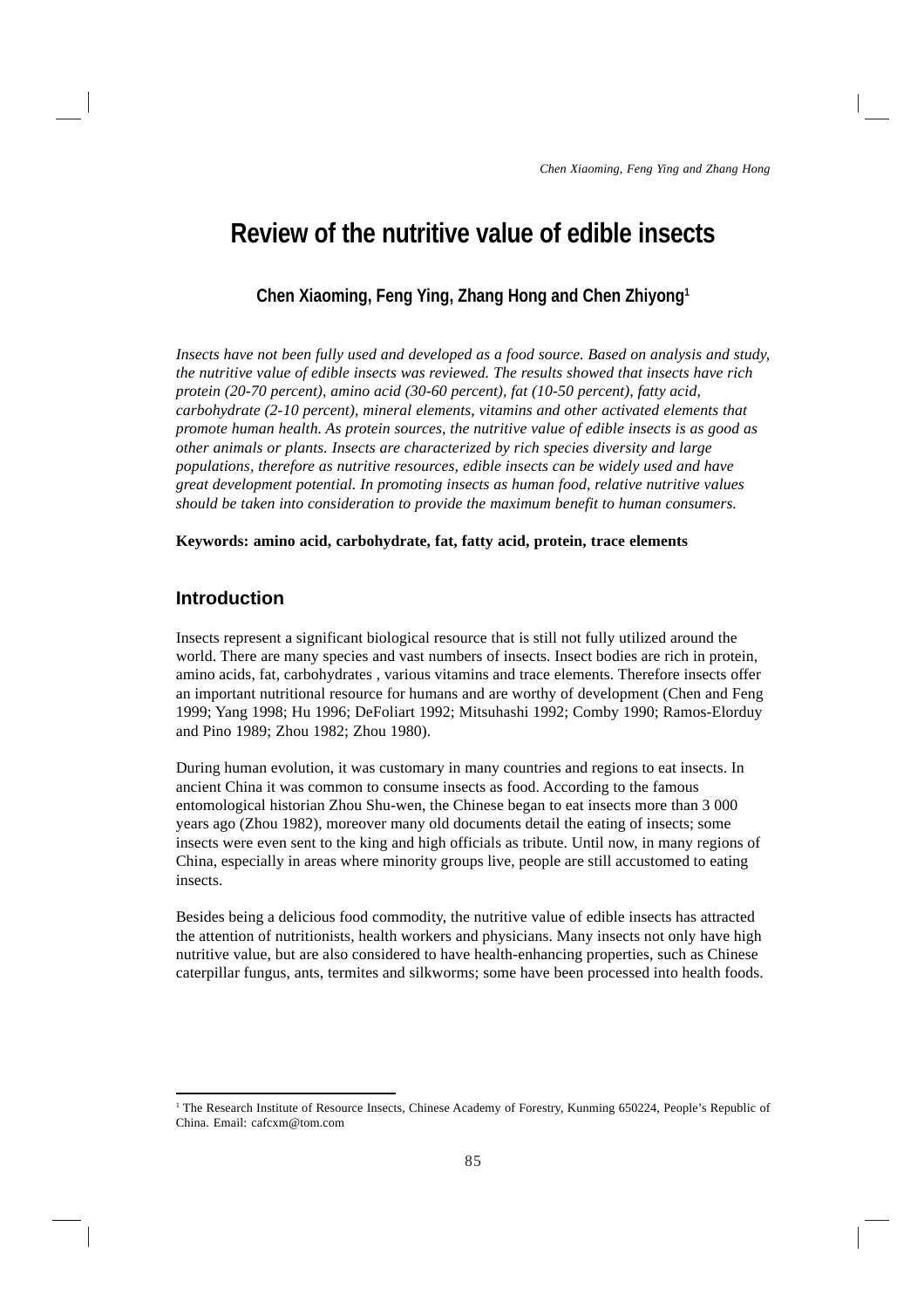*Review of the nutritive value of edible insects*

Other countries have also paid considerable attention to edible insects. As early as 1885, the English entomologist Vincent M. Holt published *Why not eat insects?* (Holt 1885). Since then many entomologists have made further studies on the nutritive value of insects, identification of edible insects, customs related to eating insects and other aspects. The French entomologist Bruno Comby wrote *Delicieux insectes* (Comby 1990); Professor G.R DeFoliart of the University of Wisconsin has edited *The Food Insects Newsletter*; Japanese entomologist Jun Mitsuhashi published *Edible insects of the world* (Mitsuhashi 1992); Japanese entomologist Dr Umeiya Kenji described edible insects and medical insects in *Insect resources of Asia*; and in 1989 Dr Julieta Ramos-Elorduy of the National Autonomous University of Mexico investigated and analysed the nutritive elements of edible insects in Mexico, with excellent results (Ramos-Elorduy and Pino 1989).

Zhou (1982) and Zhou (1980) conducted research on insects of ancient China and both wrote books on historical entomology in China. In these books, Chinese edible insects are discussed. Zhou (1982) in particular describes the nutritive value and eating customs of edible insects in ancient China. In recent years, *Resource insects and utility* (Hu 1996) and *Utility of Chinese resource insects and their industrialization* (Yang 1998) have also addressed some edible insects. In *The edible insects of China* (Chen and Feng 1999), 11 orders, 54 families, 96 genera and 177 species are recorded. The value of edible insects has made scientists pay much greater attention to the subject.

## **Protein and amino acids of edible insects**

Protein is the basis of all organism activity and constitutes many important materials such as enzymes, hormones and haemoglobin. Protein is an important component of antibodies as it bolsters the immunity function of the body. It is the only material to produce nitrogen for maintaining acid and alkali balance, transforming genetic information and transporting important materials in the human body. As a nutritive element that produces heat, it can supply energy.

Insect bodies are rich in protein. In nearly 100 analysed edible insects (Chen and Feng 1999; Yang 1998; Hu 1996; DeFoliart 1992; Mitsuhashi 1992; Comby 1990; Ramos-Elorduy and Pino 1989), at egg, larva, pupa or adult stages, the raw protein content is generally 20-70 percent. Raw protein content is 66.26 percent in Ephemeroptera larvae, 40-65 percent in Odonata larvae, 40-57 percent in Homoptera larvae and eggs, 42-73 percent in Hemiptera larvae, 23-66 percent in Coleoptera larvae and 20-70 percent in Lepidoptera larvae. Protein content of Apidae, Vespidae and Formicidae in the Hymenoptera Order is also high (38-76 percent). According to analysed data, the protein content of insects is higher than most plants; the protein content of some insects (e.g. larvae of *Ephemerella jianghongensis* [66.26 percent], *Sphaerodema rustica* Fabricius [73.52 percent]) is higher than that of commercial meat, fowl and eggs (Table 1).

Protein is composed of more than 20 types of amino acid that benefit the human body; among them eight are necessary for human nutrition as they cannot be synthesized in the human body (Jin 1987). Analysis of nearly 100 types of edible insects has shown that necessary amino acid content is 10-30 percent, covering 35-50 percent of all types of amino acids, which is close to the amino acid model proposed by the World Health Organization and FAO (Table 1).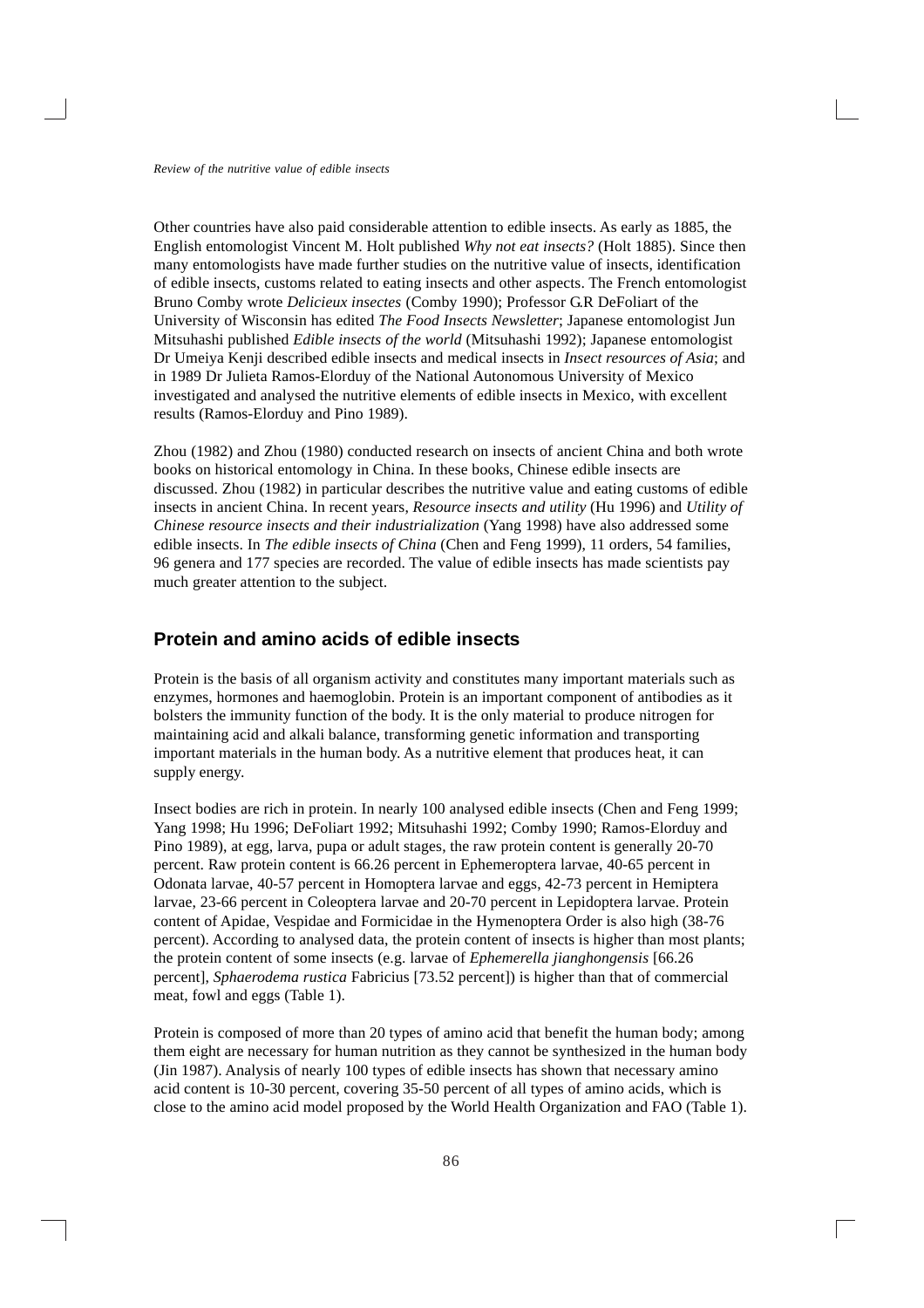| Order         | Protein |       | Amino acids |       |       | <b>Necessary</b><br>amino acids |       |             | N amino acids/<br>amino acids |                   |                               |       |
|---------------|---------|-------|-------------|-------|-------|---------------------------------|-------|-------------|-------------------------------|-------------------|-------------------------------|-------|
|               | high    | low   | ave.        | high  | low   | ave.                            | high  | low         | ave.                          | high              | low                           | ave.  |
| Ephemeroptera |         |       | 66.26       |       |       | 65.97                           |       |             | 23.81                         |                   |                               | 36.09 |
| Odonata       | 65.45   | 46.37 | 58.83       | 51.70 | 36.10 | 46.03                           |       | 19.08 13.04 |                               | 16.12 36.91       | 34.05                         | 35.69 |
| Isoptera      |         |       |             | 58.27 | 33.96 | 44.03                           |       |             |                               |                   | 20.88 12.77 16.74 40.05 35.73 | 38.04 |
| Orthoptera    | 65.39   | 22.80 | 44.10       | 57.51 | 20.23 | 38.87                           | 19.92 | 7.98        |                               |                   | 13.95 39.45 34.64             | 37.05 |
| Homoptera     | 57.14   | 44.67 | 51.13       | 53.19 | 32.59 | 42.45                           |       | 21.92 12.38 |                               |                   | 16.34 41.21 35.42             | 38.21 |
| Hemiptera     | 73.52   | 42.49 | 55.14       | 59.68 | 38.09 | 48.72                           |       |             | 22.18 14.73 18.65 42.72 34.77 |                   |                               | 38.41 |
| Coleoptera    | 66.20   | 23.20 | 50.41       | 62.97 | 13.27 | 39.74                           | 28.17 | 4.45        | 17.13                         | 50.49             | 26.65                         | 42.79 |
| Magaloptera   |         |       | 56.56       |       |       | 53.31                           |       |             | 19.51                         |                   |                               | 36.60 |
| Lepidoptera   | 68.30   | 14.05 | 44.91       | 61.84 | 13.27 | 32.88                           | 25.60 | 4.45        |                               | 13.92 47.23 26.65 |                               | 40.35 |
| Diptera       |         |       | 59.39       |       |       |                                 |       |             |                               |                   |                               |       |
| Hymenoptera   | 76.69   | 12.65 | 47.81       | 81.27 | 21.0  | 45.18                           | 33.62 | 8.42        | 16.23                         | 46.41             | 30.56                         | 35.78 |

**Table 1. The protein and amino acid content of edible insects in some insect orders (% dry weight)**

**Sources:** Yang (1998); Hu (1996); Mitsuhashi (1992); DeFoliart (1991); Comby (1990); Ramos-Elorduy and Pino (1989); and the authors.

## **Fat in edible insects**

Fat is an important component of the human body, storing and supplying energy as well as supporting and protecting different organs. Fat can also help in the absorption of vitamins. Phosphate, carbohydrate and cholesterol are components of many tissues and cells; combined with protein, they can form fat protein and cell membranes. Recent studies show that phosphatide is good for the brain and liver, reduces blood fat, produces clean cholesterol, helps cells and skin to grow and postpones senility (Jin 1987). Fatty acids can be separated into saturated fatty acid and unsaturated fatty acid. Unsaturated fatty acid can help human growth, protect the skin and reduce the formation of thrombi and clotting of blood platelets.

According to reports and analysis (Feng *et al.* 2001 a,b,c; 2000 a,b; 1999; Chen and Feng 1999; He *et al*. 1999; Lu 1992; DeFoliart 1991), many edible insects are rich in fat (Tables 2 and 3). During edible larvae and pupae stages, their fat content is higher; during the adult stage, the fat content is relatively lower. The fat content of edible insects is between 10 and 50 percent; the fat content of *Oxya chinensis* (Thunberg) of Orthoptera only reaches 2.2 percent; some larvae and pupae of Lepidoptera have higher fat content, such as *Pectinophora gossypeilla* Saunders (49.48 percent) and *Ostrinia furnacalis* Gunnee (46.08 percent). The fatty acid of edible insects is different from animal fat; it has higher fatty acid that the human body needs, such as that found in the larvae and pupae of *Dendrolimus houi* Lajonquiere, larvae of *Musca domestica* Linnaeus, *Chilo Fuscidentalis* Hampson and some ants.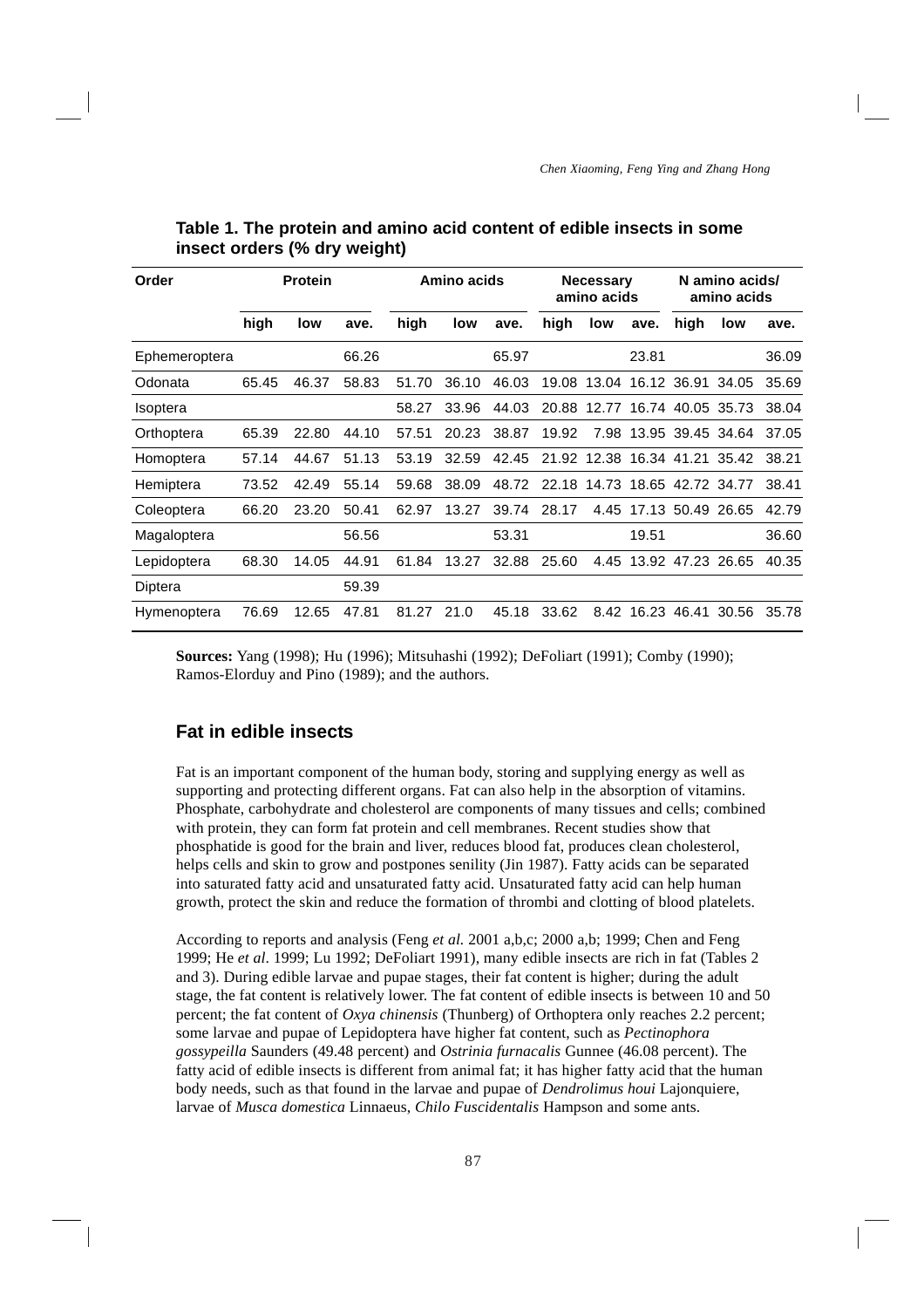*Review of the nutritive value of edible insects*

Therefore, the fat of edible insects has good nutritive value. Edible insects have similar fat materials, such as phosphatide, which has health benefits.

| Order       |       | Fat   |         |
|-------------|-------|-------|---------|
|             | high  | low   | average |
| Odonata     | 41.28 | 14.23 | 25.38   |
| Orthoptera  |       |       | 2.2     |
| Homoptera   | 30.60 | 24.85 | 27.73   |
| Hemiptera   | 44.30 | 9.73  | 30.43   |
| Coleoptera  | 35.86 | 14.05 | 27.57   |
| Lepidoptera | 49.48 | 5.0   | 24.76   |
| Diptera     |       |       | 12.61   |
| Hymenoptera | 55.10 | 7.99  | 21.42   |

**Table 2. Fat content of some edible insects (% dry weight)**

**Sources:** Lu *et al*. (1992); DeFoliart (1991); and the authors.

| <b>Species</b>                              | <b>Saturated fatty acids</b> |      |       | <b>Unsaturated fatty acids</b> |       |  |  |
|---------------------------------------------|------------------------------|------|-------|--------------------------------|-------|--|--|
| Macrotermes annandalei (Silvestri)          | 18.54                        | 9.98 | 51.14 | 13.01                          | 0.65  |  |  |
| Macrotermes subhyalinus                     | 33.0                         | 1.4  | 9.5   | 43.1                           | 3.0   |  |  |
| Oxya chinensis (Thunberg)                   | 25.0                         | 26.1 | 27.1  | 2.3                            |       |  |  |
| Locuta migratoria migratorioides (R. & F.)  | 25.5                         | 5.8  | 47.6  | 13.1                           | 6.9   |  |  |
| Melanoplus sanguinipes (Fabricius)          | 11.0                         | 4.0  | 19.0  | 20.2                           | 43.0  |  |  |
| Schistocerca gregaria (Forska) male adult   | 40.3                         | 6.7  | 31.7  | 7.5                            | 3.6   |  |  |
| Schistocerca gregaria (Forska) female adult | 34.6                         | 5.8  | 37.6  | 10.2                           | 6.2   |  |  |
| Rhynchophorus phoenicis (Fabricius)         | 36.0                         | 0.3  | 30.0  | 26.0                           | 2.0   |  |  |
| Tenebrio molitor L.                         | 23.6                         | 1.4  | 44.7  | 24.1                           | 1.5   |  |  |
| Antheraea pernyi Guérin-Méneville pupa      |                              | 2.37 | 27.81 | 24.74                          | 24.87 |  |  |
| Dendrolimus houi Lajonquiere pupa           | 3.038                        | 4.40 | 29.77 | 9.96                           | 22.24 |  |  |
| Dendrolimus houi Lajonquiere adult          | 36.64                        | 7.84 | 32.82 | 6.0                            | 8.79  |  |  |
| Galleria mellonella L.                      | 39.6                         | 3.1  | 47.2  | 6.5                            |       |  |  |
| Musca domestica L. larva                    | 12.7                         | 2.3  | 18.2  | 32.5                           | 3.3   |  |  |
| Polyrhachis dives Smith                     | 21.14                        | 2.29 | 62.44 | 1.39                           | 1.21  |  |  |
|                                             |                              |      |       |                                |       |  |  |

 $\overline{\phantom{a}}$  $\overline{\phantom{0}}$  $\sim$  $\overline{\phantom{a}}$  $\overline{\phantom{a}}$  $\overline{\phantom{0}}$  $\overline{\phantom{0}}$ 

 $\overline{\phantom{a}}$ 

## **Table 3. Fatty acids of some edible insects (%)**

**Sources:** Lu *et al*. (1992); DeFoliart (1991); and the authors.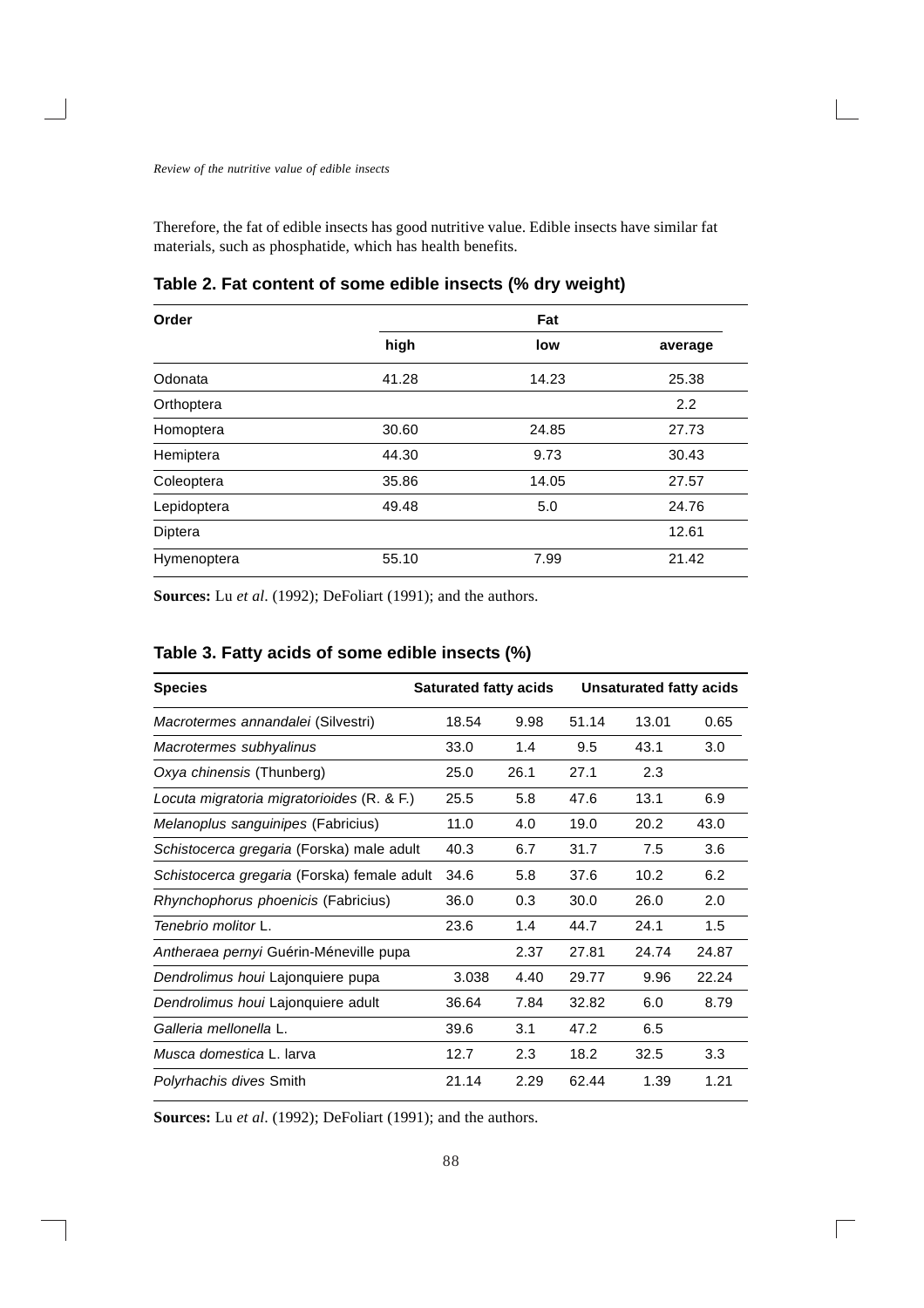#### **Carbohydrates of edible insects**

Carbohydrates are important nutritive elements in the human body. They are the main heat source, can reduce consumption of protein and help detoxification. They are also important constituent materials of the human body. They can combine with protein and fat and their compounds have important physiological functions (Jin 1987).

Edible insects have rich protein and fat, but less carbohydrate (Table 4). Types of edible insects differ and their carbohydrate contents also vary (1-10 percent). An unusual source is insect tea, the excrement of insects, which has higher carbohydrate content (16.27 percent). Recent research has revealed that insects have considerable amounts of polysaccharide that can enhance the immunity function of the human body (Sun *et al*. 2007).

| Table 4. Carbohydrate content in some insect orders (% dry weight) |  |  |  |
|--------------------------------------------------------------------|--|--|--|
|                                                                    |  |  |  |

| Order       |       | Carbohydrate |         |
|-------------|-------|--------------|---------|
|             | high  | low          | average |
| Odonata     | 4.78  | 2.36         | 3.75    |
| Orthoptera  |       |              | 1.20    |
| Homoptera   | 2.80  | 1.54         | 2.17    |
| Hemiptera   | 4.37  | 2.04         | 3.23    |
| Coleoptera  | 2.82  | 2.79         | 2.81    |
| Lepidoptera | 16.27 | 3.65         | 8.20    |
| Diptera     |       |              | 12.04   |
| Hymenoptera | 7.15  | 1.95         | 3.65    |

**Sources:** Yang (1998); Hu (1996); and the authors.

Chitin is a macromolecular compound that has high nutritive and health food value. Chitin can be made into a health food that has medicinal value for it can stop bleeding, prevent thrombus and help wounds to heal; it can be made into a medicinal film and can also be used in making cosmetics. The body and skin of edible insects are rich in chitin; different forms of edible insects have different chitin content (5-15 percent), such as *Bombyx mori* L. dried pupa (3.73 percent), defatted pupa (5.55 percent) and *Dendrolimus houi* Lajonquiere pupa (7.47 percent) and adult 17.83 (percent) (Chen and Feng 1999; He *et al*. 1999). The scientific study of the chitin of insect bodies is just beginning, with potential for many human uses.

#### **Inorganic salts and trace elements in edible insects**

Inorganic salts and trace elements are important components of the human body. They are necessary materials to maintain normal physiological functions (Jin 1987).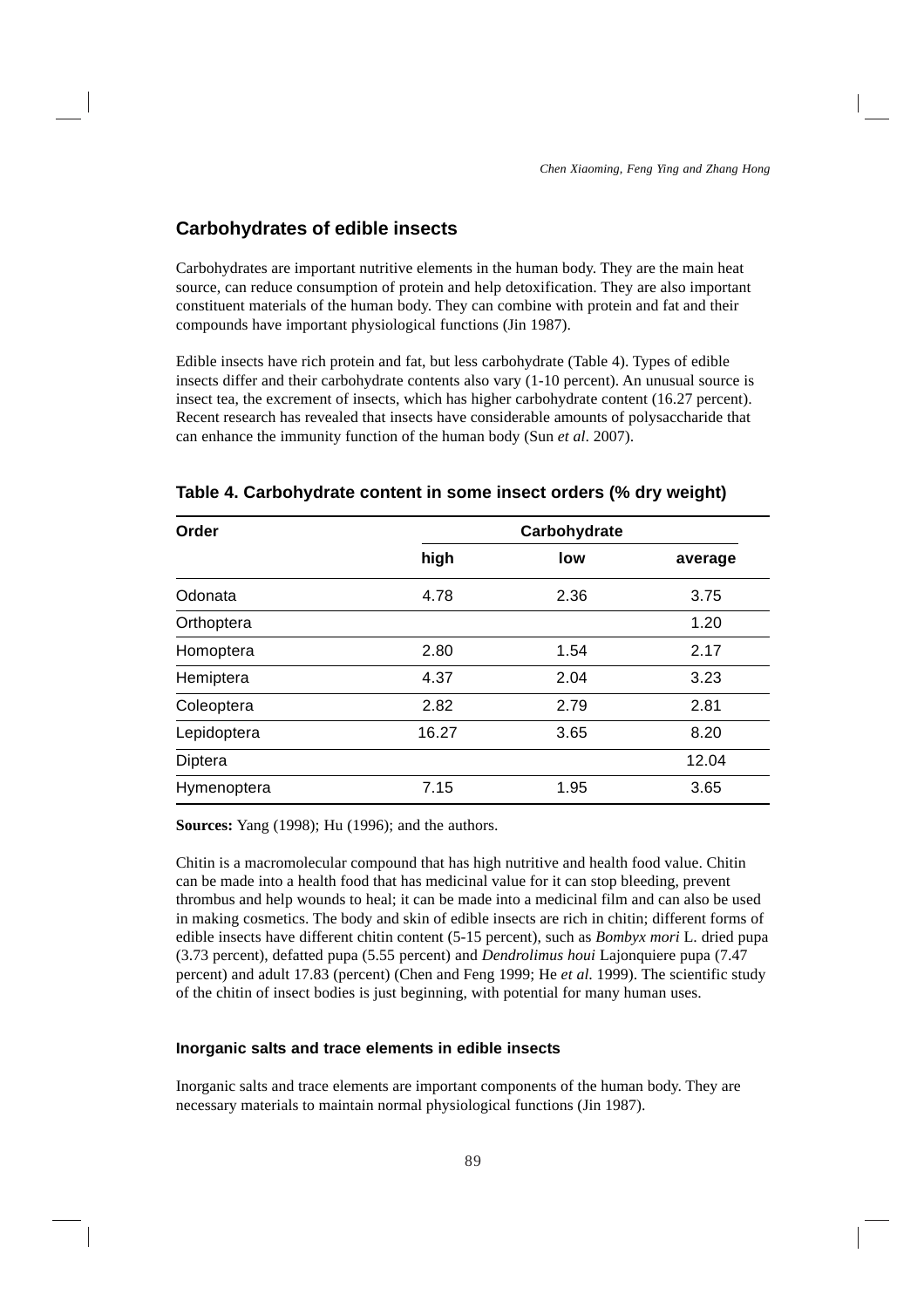According to analysed results (Table 5), edible insects have rich trace elements such as potassium (K), sodium (Na), calcium (Ca), copper (Cu), iron (Fe), zinc (Zn), manganese (Mn) and phosphorus (P). Many edible insects are also high in calcium, zinc and iron. Therefore, edible insects can supply necessary nutritive elements for human body functions.

| <b>Species</b>                             | K       | <b>Na</b> | Ca     | Mg      | Cu     | Zn     | Fe        | Mn        | P       |
|--------------------------------------------|---------|-----------|--------|---------|--------|--------|-----------|-----------|---------|
| Gomphus cuneatus Needham                   | 2 6 2 0 | 590       | 4 180  | 880     | 64.3   | 124.8  | 728.9     | 74.8      | 1 4 7 0 |
| Lestes paraemorsa Selys                    | 2 9 3 0 | 2 0 2 0   | 2 160  | 970     | 64.8   | 147.7  | 1198      | 58.9      | 2 4 7 0 |
| Crocothemis servilia Drury                 | 3 3 3 0 | 2 3 1 0   | 1510   | 950     | 50.6   | 103.8  | 461.6     | 27.2      | 1 4 2 0 |
| Darthula hardwicki (Gray)                  | 2 1 2 0 | 610       | 280    | 4 500   | 56.9   | 544.3  | 100       | 13.6      |         |
| Ericerus pela Chavaness, egg               | 6 300   | 89.51     | 353.7  | 1 200   | 23.6   | 164.2  | 133.1     | 26.74     | 6 0 0 0 |
| Cyclopelta parva Distant                   | 4720    | 1680      | 480    | 1 530   | 2.4    | 155.8  | 119.7     | 19.9      | 8 2 0 0 |
| Eusthenes saevus Stal.                     | 610     | 780       | 280    | 260     | 45.4   | 78.0   | 98.3      | 16.3      | 1 5 2 0 |
| Cyrtotrachelus buqueti<br>Guérin-Méneville | 2 6 2 0 | 650       | 270    | 1 0 5 0 | 38.4   | 306.1  | 64.7      | 21.0      | 5 1 9 0 |
| C.longimanus Fabricius                     | 1 740   | 510       | 390    | 480     | 22.9   | 127.1  | 66.3      | 25.9      | 2 9 2 0 |
| Holotrichia oblita (Faldermann)            |         |           | 397.22 | 455.78  | 18.86  | 101.33 | 1313.7    | 46.50     |         |
| Anomala corpulenta Motschulsky             |         |           | 434.94 | 297.04  | 26.82  | 84.51  | 2 2 9 9.5 | 61.61     |         |
| Protaetia aerata (Erichson)                |         |           | 187.47 | 303.65  | 35.56  | 97.48  | 338.54    | 20.03     |         |
| Aromia bungii Faldermann                   |         |           | 131.56 | 220.54  | 23.97  | 98.76  | 102.5     | 15.47     |         |
| Anoplophora nobilis Ganglbauer             |         |           | 133.56 | 105.2   | 10.42  | 95.42  | 105.33    | 9.56      |         |
| Apriona germari (Hope)                     |         |           | 150.68 | 254.36  | 25.46  | 102.34 | 96.56     | 20.47     |         |
| Pectinophora gossypeilla (Saunders)        |         |           | 113.40 | 163.21  | 33.40  | 87.01  | 36.78     | $\pmb{0}$ |         |
| Corcyra cephalonica Stainton               |         |           | 148.66 | 156.81  | 17.13  | 78.29  | 264.81    | 6.87      |         |
| Ostrinia furnacalis (Gunnee)               |         |           | 140.53 | 184.06  | 14.84  | 91.78  | 70.26     | 4.56      |         |
| Papilio machaon L.                         | 1 2 5 0 | 90.5      | 384    | 279     | 1.5    | 3.5    | 18.0      | 0.9       | 457     |
| Chilo fuscidentalis Hampson                | 2 6 2 0 | 740       | 880    | 1 0 6 0 | 11.1   | 109    | 57.1      | 41.8      | 1 6 9 0 |
| Antheraea pernyi<br>Guérin-Méneville       | 13 390  | 620       | 790    | 3800    | 19.01  | 141.8  | 0.01      | 8.73      | 690     |
| Musca domestica L.                         | 15 600  | 2700      | 1 200  | 12 300  | 59     | 570    | 520       | 406       | 17 900  |
| Polyrhachis dives Smith female adult       | 613.34  | 172.36    | 32.66  | 155.42  | 378.36 | 104.35 |           |           |         |
| Polyrhachis dives Smith male adult         | 585.28  | 163.78    | 27.08  | 148.83  | 391.56 | 101.89 |           |           |         |

**Table 5. Trace element content of some edible insects (% dry weight)**

**Sources:** Hu (1996); Rong *et al.* **(**1987); and the authors.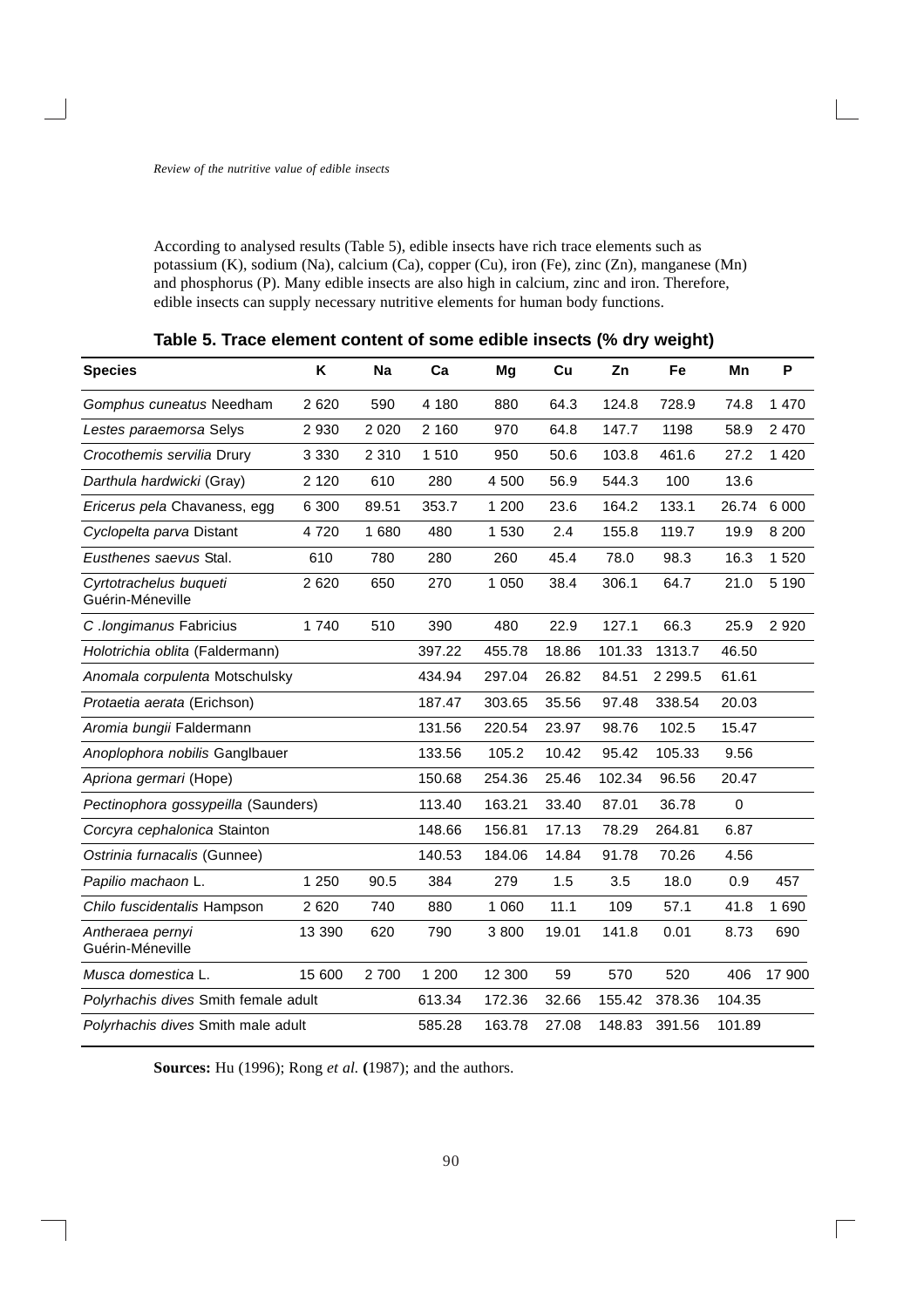#### **Vitamin content of edible insects**

Vitamins are one group of organic compounds that are necessary for metabolism in human bodies. As vitamins cannot be synthesized in the human body, they must be supplied constantly by food.

Studies on vitamins in edible insects are insufficient. But according to analysed results (Feng *et al.* 2001 a,b,c; 2000 a,b; 1999; Chen and Feng 1999; He *et al*. 1999; Lu 1992; DeFoliart 1991), edible insects have vitamin A, carotene, vitamins  $B_1$ ,  $B_2$ ,  $B_6$ , D, E, K, C, etc. For example, the vitamin A content of *Macrotermes annandalei* Silvestri reaches 2 500 IU/100 gram, vitamin D reaches 8 540 IU/100 gram, vitamin E reaches 1 116.5 mg/100 gram and the vitamin C content of insect tea reaches 15.04 mg/100 gram. Edible insects are rich in vitamins for human health and nutrition.

### **Conclusion**

Edible insects are rich in protein and amino acid, especially essential amino acids for the human body. They are one source of good protein. They can supply rich fat, fatty acid, nutritive elements, vitamins and carbohydrates, especially high unsaturated fatty acid, which has excellent nutritive value. There are other substances in insects that are good for human health; for example, antibacterial protein and peptide, enzymes and hormones. Certain insects constitute superior health food. As a nutritional resource, edible insects and their industrialization should be focused on in future studies.

## **Literature cited**

- **Chen Xiaoming & Feng Ying.** 1999. *The edible insects of China*. Beijing, Science and Technology Publishing House. 180 pp.
- **Comby, B.** 1990. *Delicieux insectes*. Geneva, Editions Jouvence. 156 pp.
- **DeFoliart, G.R.** 1992. Insects as human food. *Crop Protection*, 11(5): 395-399.
- **DeFoliart, G.R.** 1991. Insect fatty acids: similar to those or poultry and fish in their degree of unsaturation but higher in the polyunsaturates. *The Food Insects Newsletter*, 4(1): 1-4.
- **Feng Ying, Chen Xiaoming, Chen Yong** *et al***.** 2001a. Studies on the nutritive value and food safety of *Ericerus pela* eggs. *Forest Research*, 14(3): 322-327.
- **Feng Ying, Chen Xiaoming, Wang Shaoyun** *et al***.** 2001b. Three edible *Odonata* species and their nutritive value. *Forest Research*, 14(4): 421-424.
- **Feng Ying, Chen Xiaoming, Yue Shoude** *et al.* 2001c. The common edible species of wasps in Yunnan and their value as food. *Forest Research*, 14(5): 578-581.
- **Feng Ying, Chen Xiaoming, Wang Shaoyun** *et al.* 2000a. The nutritive elements analysis of bamboo insect and review on its development and utilization value. *Forest Research*, 13(2): 188-191.
- **Feng Ying, Chen Xiaoming, Wang Shaoyun** *et al***.** 2000b. The common edible insects of Hemiptera and its nutritive value. *Forest Research*, 13(6): 612-620.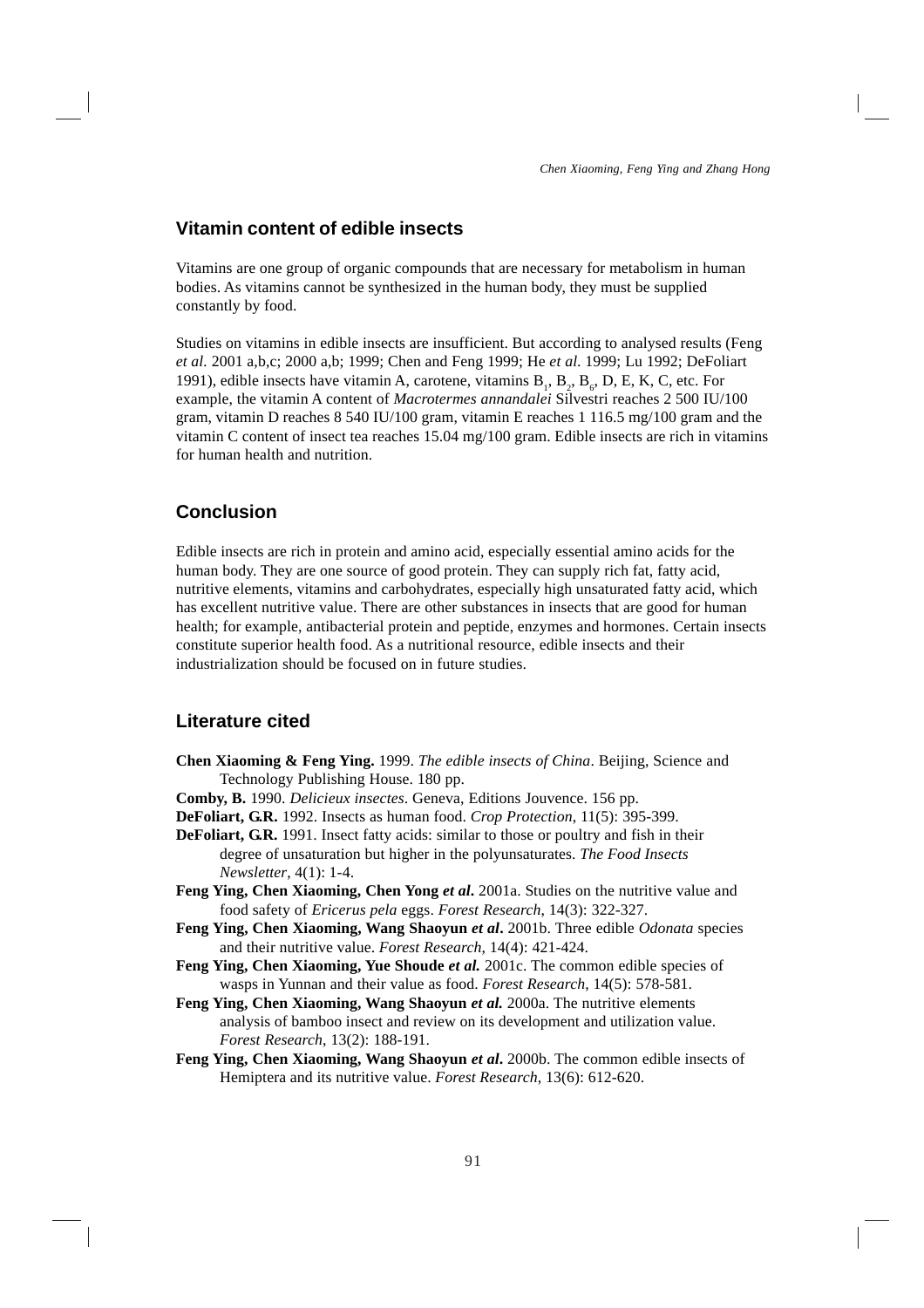*Common edible wasps in Yunnan Province, China and their nutritional value*

- **Feng Ying, Chen Xiaoming, Yue Shoude** *et al***.** 1999. Records of four species edible insects in Homoptera and its nutritive elements analysis. *Forest Research*, 12(5): 515- 518.
- **He Jiangzhong, Tong Qing, Huang Xianhe** *et al.* 1999. Nutritive composition analysis of moths of *Dendrolimus houi* Lajongquiere. *Entomological Knowledge*, 36(2): 83-86.
- **Holt, V.M.** 1885. *Why not eat insects?* Faringdon, UK, Classey Ltd.
- **Hu Cui, ed**. 1996. *Resource insects and utility.* Beijing, China Agriculture Press. pp. 219- 228.
- **Jin Yuan.** 1987. *Food nutrition hygiene*. Commercial Press of China. pp. 11-62.
- **Li Guanghong, Zhong Changzheng, Lie Zhaoliang** *et al.* 1997. Nutritive evaluation of extracted housefly protein. *Entomological Knowledge*, 34(6): 347-349.
- **Liu Hong & Yuan Xingzhong.** 1997. A study of the ant resource of Jilin province and its practical value. *Journal of Natural Resources*, 12(3): 276-281.
- **Lu Yuan, Wang Darui, Han Dengbao** *et al***.** 1992. Analysis of the patterns and contents of amino acids and fatty acids from *M. annandalei* (Silvestri) and *M*. *barney*i Light. *Acta Nutrimenta Sinica*, 14(1): 103-106.
- **Mitsuhashi, Jun.** 1992. *Edible insects of the world.* Tokyo, Japan, Kokinshoin. pp. 18-51.
- **Qiao Taisheng, Tang Huacheng, Liu Jingxi** *et al.* **1992. The nutritive analysis and** protein review of *Qxya chinesis* (Thunberg). *Entomological Knowledge*, 29(2): 113- 117.
- **Ramos-Elorduy, J. & Pino, M.J.M.** 1989. *Los insectos comestibles en el Mexico antiguo*. 108 pp.
- **Rong Bi-xian, Gan Shao-yu & Chen Jian-hua.** 1987. Analysis of trace elements in ants and their preparation. *Chinese Traditional and Herbal Drugs*, 1: 47.
- **Sheng Pingrui & Luo Guanghua.** 1991. A study on development and utilization value of queen bee larva. *Food Industry Science and Technology*, 6: 21-26.
- **Sun Long, Feng Ying, He Zhao** *et al.* 2007. Studies on alkaline solution extraction of polysaccharide from silkworm pupa and its immunomodulating activities. *Forest Research*, 20 (6): 782-786
- **Wu Jian & Wang Changlu.** 1995. *The ants of China.* China Forestry Publishing House, Beijing. pp. 13-16.
- **Yang Guanhuan, ed**. 1998. *Utility of Chinese resource insects and their industrialization*, Beijing, China Agriculture Science Press. pp. 5-54.
- **Zhou Congzhao & Yang Tie.** 1996. The development and utilization of silkworm Pupa. *Resource Development and Market,* 12(3): 134-136.
- **Zhou Shu-wen.** 1982. *A history of Chinese entomology*. Science Press, Beijing. pp. 180-186. **Zhou Yao.** 1980. The history of entomology in China, Xian. *Entomotaxonomia*, 50-51.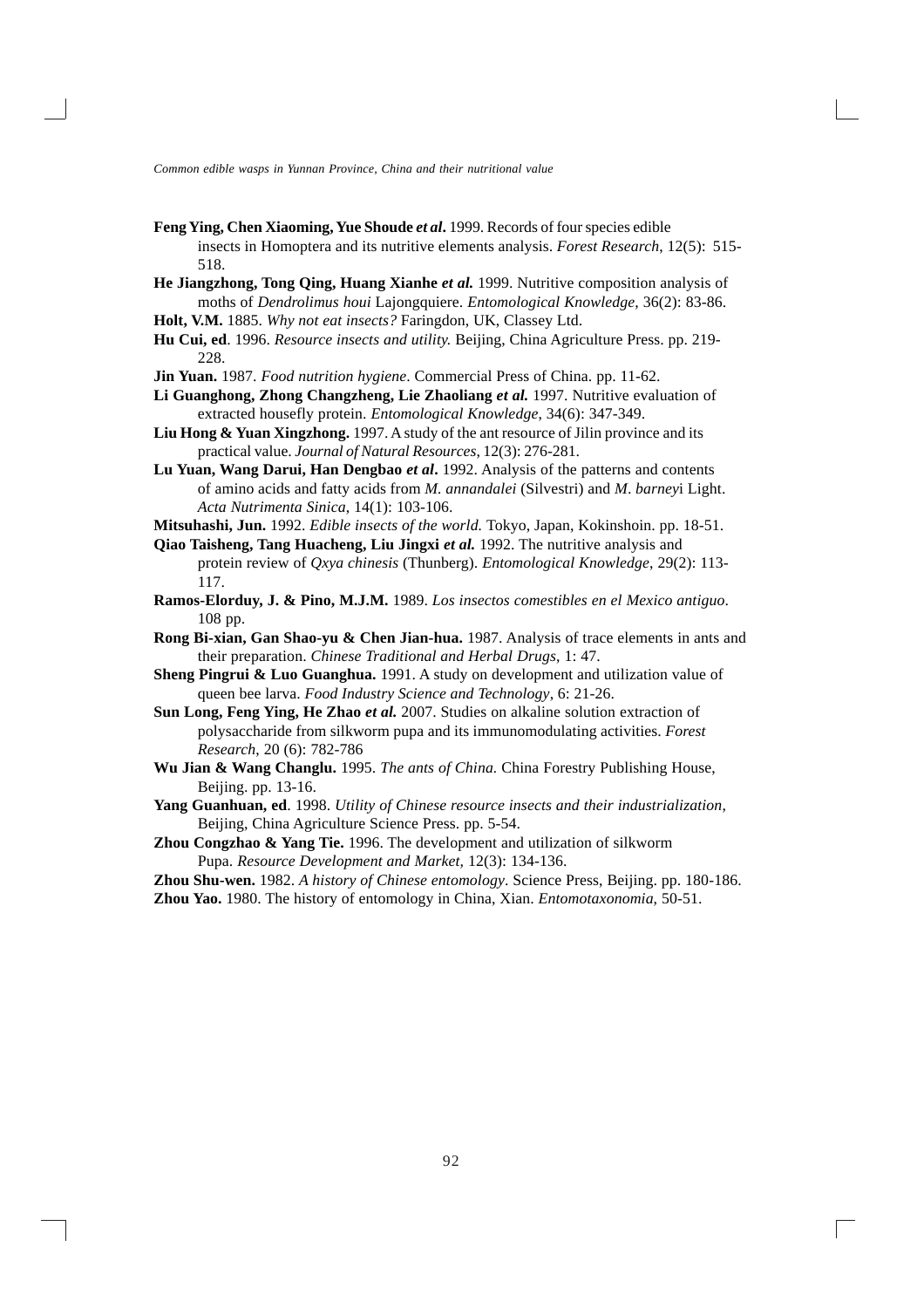# **Common edible wasps in Yunnan Province, China and their nutritional value**

### **Feng Ying ,Chen Xiaoming, Sun Long and Chen Zhiyong1**

*Wasps belong to the Order Hymenoptera and feed on other insects. They have been consumed by humans for a long time, both in China and abroad. They are common edible insects in Yunnan Province. Research indicates that there are 12 species of edible wasps in Yunnan:* Vespa velutinia auraria *Smith,* V. tropica ducalis *Smith,* V. analis nigrans *Buysson,* V. variabilis *Buysson,* V. sorror *Buysson,* V. basalis *Smith,* V. magnifica *Smith,* V. mandarinia mandarinia *Smith,* V. bicolor bicolor *F.,* Provespa barthelemyi *(Buysson),* Polistes sagittarius *Saussure and* P. sulcatus *Smith.*

*The larvae and pupae of wasps are nutritious and rich in protein and amino acids. The average protein and amino acid content is 52.96 and 44.77 percent, respectively. The average amount of seven types of amino acids necessary for human nutrition is 16.62 percent, constituting 37.12 percent of total amino acids. Among the edible insects, wasps can play an important future role in human nutrition.*

#### **Keywords: amino acid, nutrition,** *Polistes***, protein,** *Provespa***,** *Vespa*

## **Introduction**

Wasps belong to the Order Hymenoptera and feed on many kinds of other insects, including various agricultural and forestry insect pests. Therefore wasps can be an important element in biological control programmes (Li 1993). The apitoxin excreted by female wasps can alleviate thrombus and can be used as a medicine.

Wasp larvae and pupae are also edible. Records show that it has been customary for Chinese people to eat wasps since ancient times. Wasp collecting and cooking techniques are documented in a book from the Tang Dynasty (618-907) (Zhou 1982).Wasps are also eaten in other countries, such as Mexico, Japan and Thailand (Wen 1998; Satoshi *et al.* 1996; Mitsuhashi 1992). The larvae and pupae of wasps are commonly eaten in Yunnan Province, southwestern China; in summer and autumn they are sold with the nest in local markets. Dishes of cooked wasps are also served in restaurants. Research on edible wasps is insufficient despite their popularity in China. The amino acids of *Vespa velutina auraria* Smith and *V. tropica ducalis* Smith were analysed by Wang *et al.* (1998). The analysis of edible wasps in Yunnan is the subject of this paper and is based upon Chinese studies of edible insects conducted by scientists over many centuries.

<sup>&</sup>lt;sup>1</sup> Research Institute of Resource Insects, Chinese Academy of Forestry, Kunming 650224, People's Republic of China. Email: yingf@hotmail.com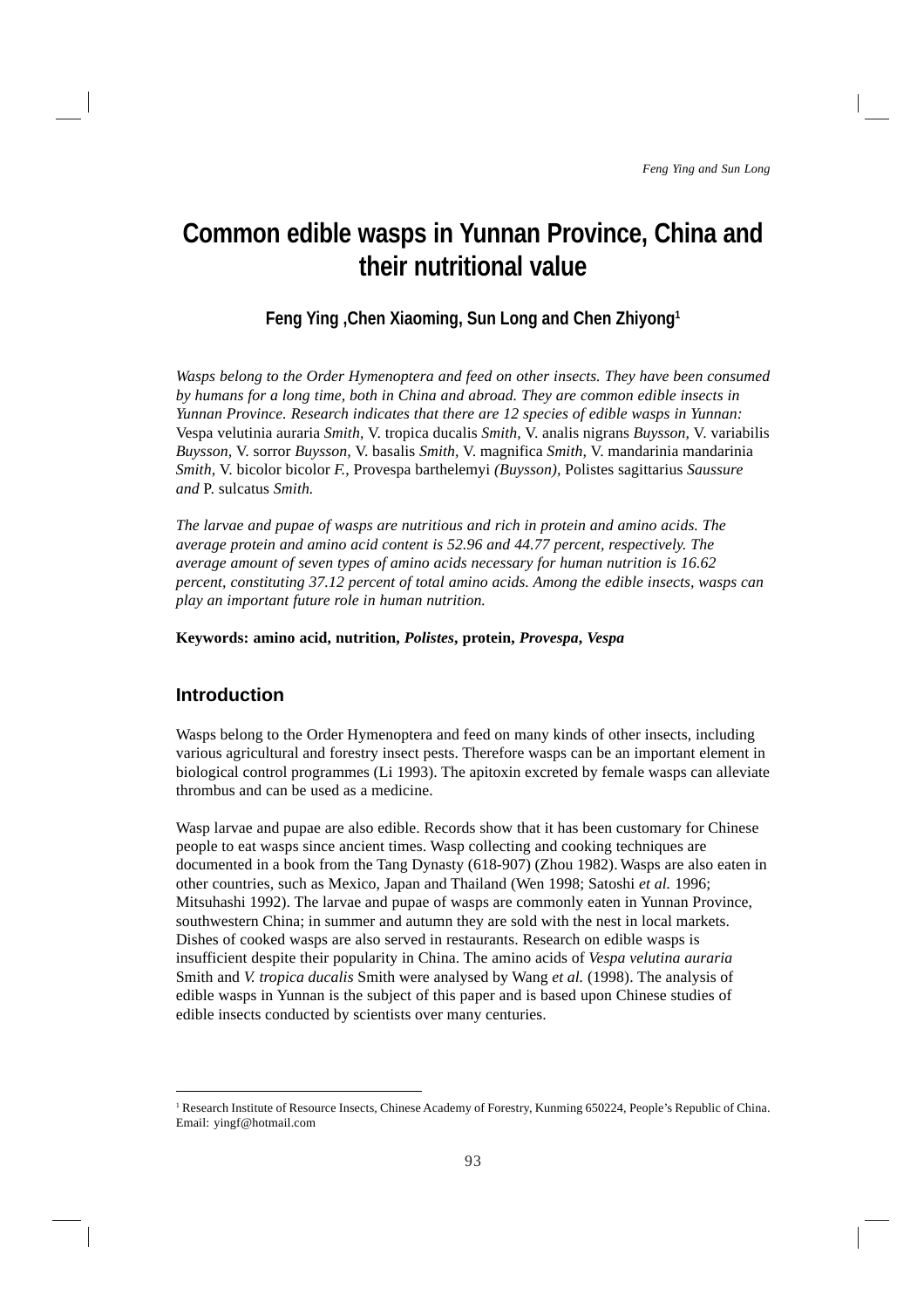*Common edible wasps in Yunnan Province, China and their nutritional value*



**Plate 1. Wasp larvae and pupae soup (steamed larvae and pupae of wasps with bamboo shoots and vegetables), Ruili, Yunnan** *(Courtesy Feng Ying)*

## **Materials and methods**

Specimens were investigated and collected in Kunming, Shimao, Dali, Honghe and Xishuangbanna prefectures of Yunnan Province. Protein was analysed using the Kjeldahl quantitative determination method. Amino acids were analysed by an automatic amino acid analyser.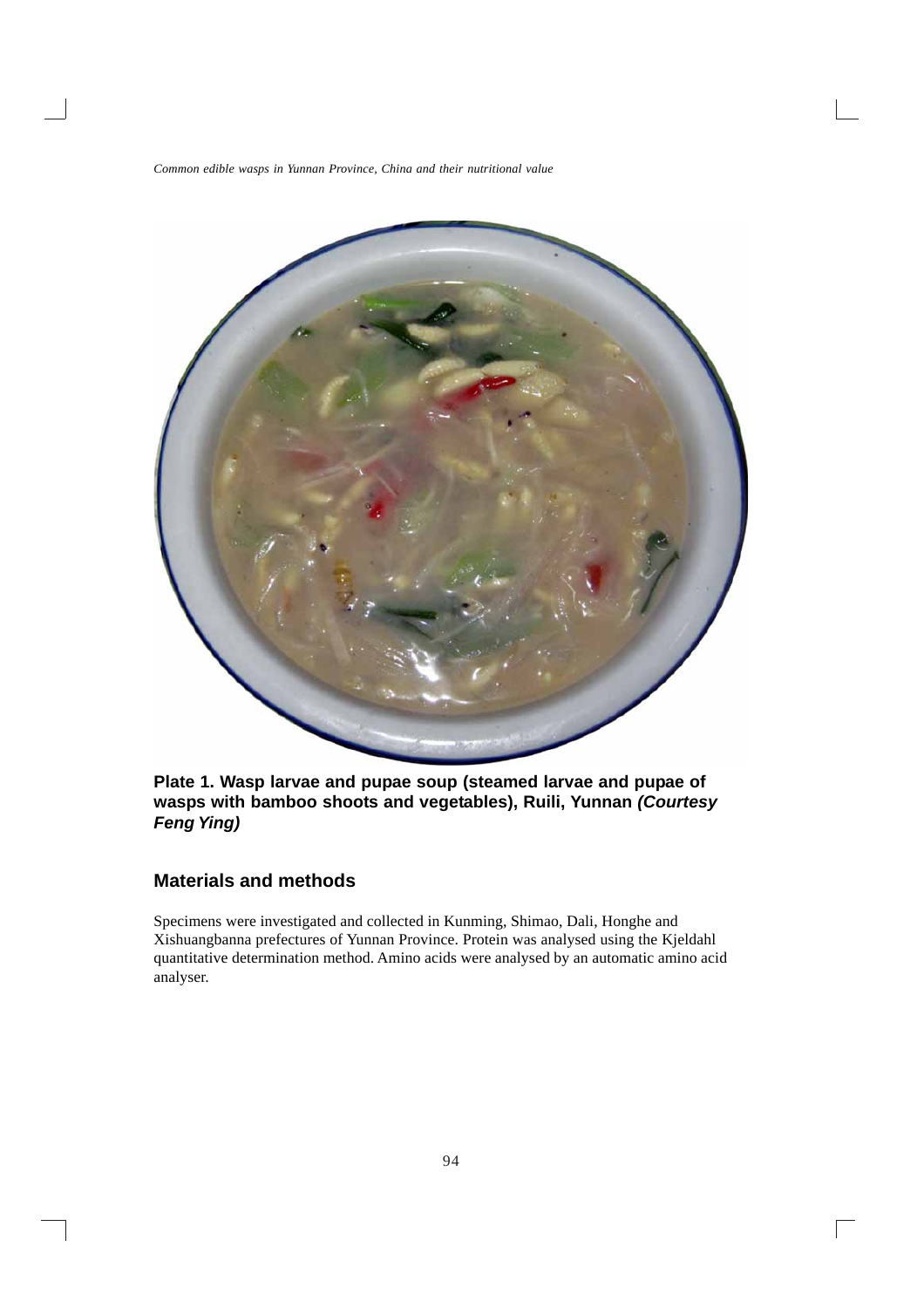#### **Results and analysis**

#### *Eating practices and common species*

Wasps are common edible insects in China. Eating wasps has been practised throughout China since ancient times and is particularly common in Yunnan Province. The Han, Dai and other minority groups have consumed wasps and offered them to guests for a long time. Local people collect wasp nests to sell at the markets. When a wasp dish is prepared, the larvae and pupae are removed from the nest. In this way, the insects can be kept clean and fresh. The most common way to prepare wasps is deep-frying or frying with chicken eggs, similar to cooking methods employed for edible insects in general. The Dai people who live in Jinghong and Ruili towns of Yunnan Province prefer to steam and mix the insects with vinegar and other seasonings.

There are 12 species of edible wasps in Yunnan, belonging to two insect families. Vespidae accounts for ten species: *Vespa velutinia auraria* Smith, *V. tropica ducalis* Smith, *V. analis nigrans* Buysson, *V. variabilis* Buysson, *V. sorror* Buysson, *V. basalis* Smith, *V . magnifica* Smith, *V. mandarinia mandarinia* Smith, *V. bicolor bicolor* F. and *Provespa barthelemyi* Buysson. The remaining two species are in the Polistidae Family: *Polistes sagittarius* Saussure and *P. sulcatus* Smith.

#### *Protein and amino acid content*

The protein content of four wasp species larvae was analysed by the authors. Results showed that the protein content of larva of *V. basalis* Smith*, V. mandarinia mandarinia* Smith, *Polistes sagittarius* Saussure and *P. sulcatus* Smith was 53.18, 54.59, 46.17 and 57.88 percent, respectively. The average of these four species of larvae is 52.96 percent, higher than the protein content of pork (21.42 percent), milk (28.04 percent) and eggs (48.83 percent) (INFS 1998). These results clearly show that wasp larvae are very rich in protein.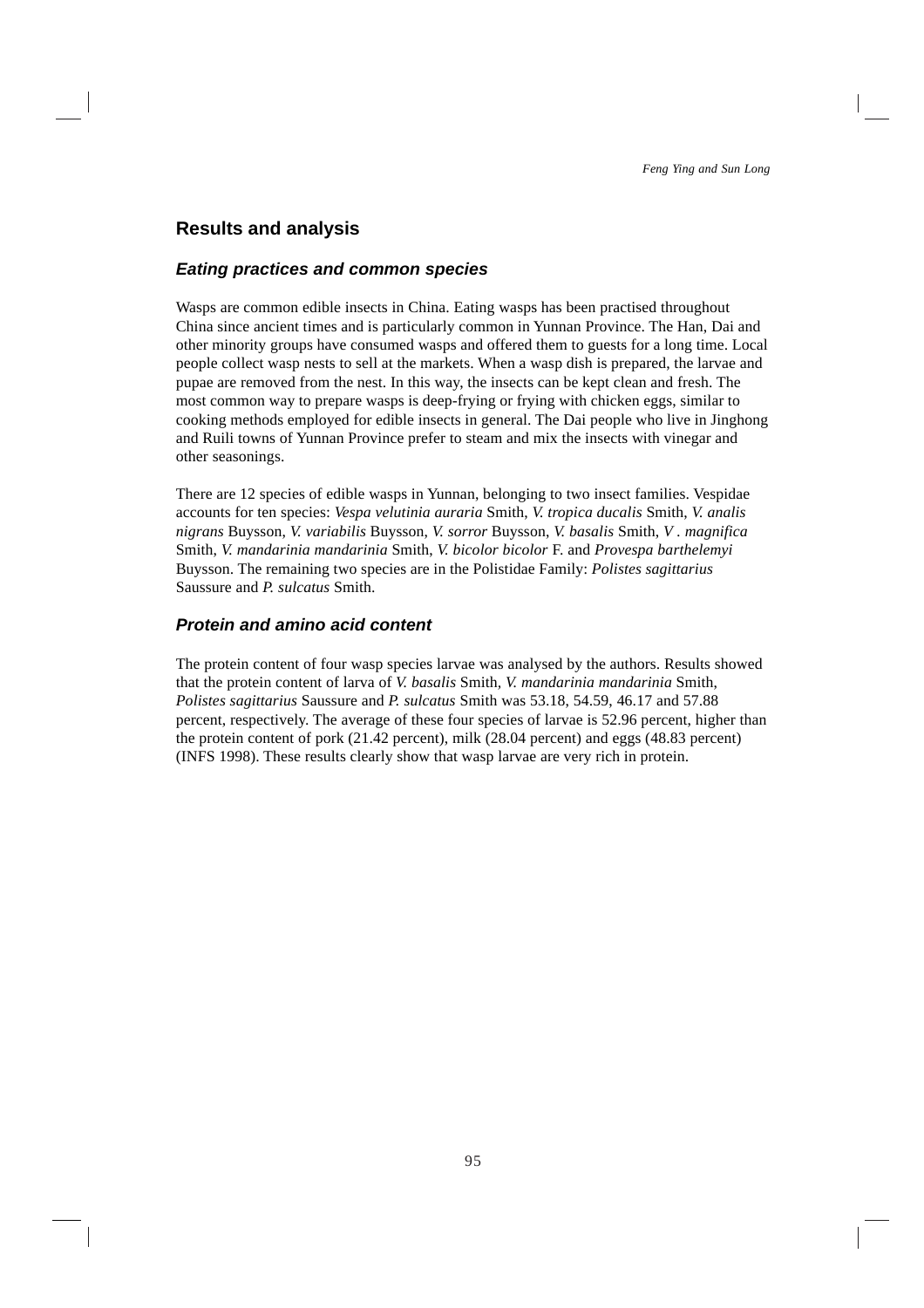*Common edible wasps in Yunnan Province, China and their nutritional value*



**Plate 2. Fried wasp larvae and pupae, Ruili, Yunnan** *(Courtesy Feng Ying)*

Table 1 presents the results of amino acid analysis for six species of wasp larvae. The contents of 16 types of amino acids of *V. basalis* Smith, *V. mandarinia mandarinia* Smith, *P. sagittarius* Saussure, *P. sulcatus* Smith*, Vespa velutina auraria* Smith and *V. tropica ducalis* Smith were 43.91, 52.20, 36.11, 45.02, 49.03 and 42.44 percent, respectively. The average content of amino acids was 44.77 percent. The contents of the seven essential amino acids for the human body were 15.15, 24.43, 12.57, 16.08, 16.78 and 14.68 percent, respectively. The average amount of these seven essential amino acids was 16.62 percent, constituting 37.12 percent of total amino acids.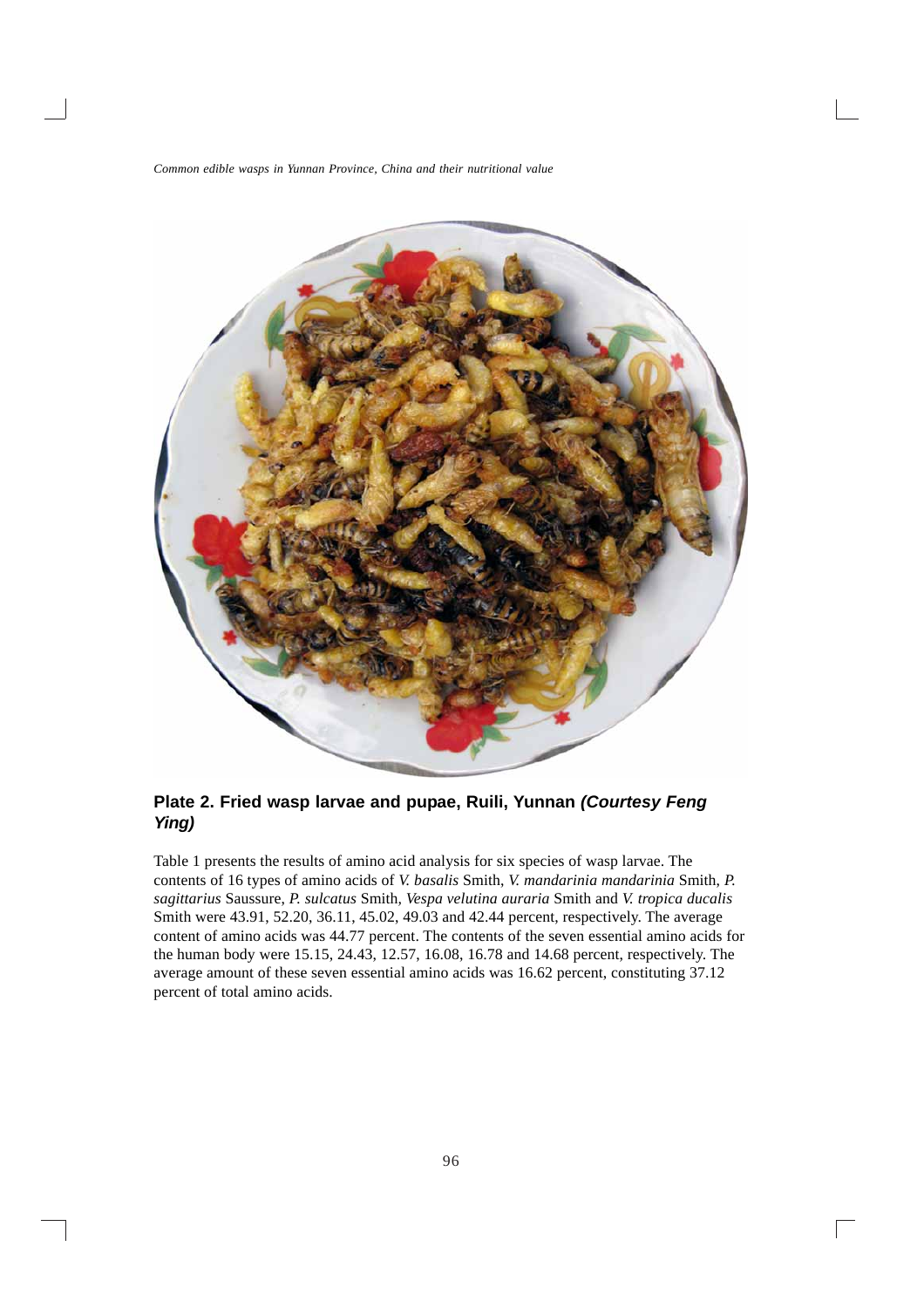| Amino acid                  | V. basalis<br>Smith <sup>+</sup> | V. mandarinia<br>mandarinia<br>Smith <sup>+</sup> | P. sagittarius<br>Saussure <sup>t</sup> | P. sulcatus<br>Smith <sup>+</sup> | V. velutin<br>auraria<br>Smith <sup>#</sup> | V. tropica<br>ducalis<br>Smith <sup>#</sup> |
|-----------------------------|----------------------------------|---------------------------------------------------|-----------------------------------------|-----------------------------------|---------------------------------------------|---------------------------------------------|
|                             |                                  |                                                   |                                         |                                   |                                             |                                             |
| Aspartic acid               | 3.36                             | 3.30                                              | 2.96                                    | 3.32                              | 4.53                                        | 4.32                                        |
| Threonine <sup>*</sup>      | 1.75                             | 1.74                                              | 1.52                                    | 1.86                              | 2.12                                        | 1.94                                        |
| Serine                      | 1.91                             | 1.82                                              | 1.59                                    | 2.02                              | 3.15                                        | 2.05                                        |
| Glutamic acid               | 7.47                             | 6.89                                              | 6.23                                    | 6.88                              | 5.91                                        | 5.70                                        |
| Glycine                     | 3.58                             | 3.29                                              | 2.50                                    | 3.97                              | 3.90                                        | 3.70                                        |
| Alanine                     | 3.41                             | 3.41                                              | 2.59                                    | 4.01                              | 3.54                                        | 3.34                                        |
| Cystine                     | <b>ND</b>                        | <b>ND</b>                                         | <b>ND</b>                               | <b>ND</b>                         | <b>ND</b>                                   | ND.                                         |
| Valine <sup>*</sup>         | 2.59                             | 2.59                                              | 2.37                                    | 3.00                              | 3.38                                        | 3.24                                        |
| Methionine <sup>*</sup>     | 0.90                             | 0.35                                              | 0.48                                    | 0.88                              | 1.35                                        | 0.53                                        |
| Isoleucine <sup>®</sup>     | 2.64                             | 2.38                                              | 2.04                                    | 2.83                              | 2.91                                        | 2.32                                        |
| Leucine <sup>*</sup>        | 3.54                             | 3.24                                              | 2.81                                    | 3.61                              | 3.65                                        | 3.51                                        |
| <b>Tyrosine</b>             | 2.51                             | 2.14                                              | 1.78                                    | 2.17                              | 3.69                                        | 2.29                                        |
| Phenylal-anine <sup>*</sup> | 1.87                             | 5.53                                              | 1.77                                    | 1.98                              | 1.98                                        | 1.78                                        |
| Lysine <sup>*</sup>         | 1.86                             | 8.60                                              | 1.58                                    | 1.92                              | 1.39                                        | 1.36                                        |
| Histidine                   | 1.07                             | 1.11                                              | 1.09                                    | 1.14                              | 1.53                                        | 0.58                                        |
| Arginine                    | 1.73                             | 1.71                                              | 1.64                                    | 1.82                              | 3.14                                        | 3.04                                        |
| Tryptophane <sup>*</sup>    | Untested                         | Untested                                          | Untested                                | Untested                          | Untested                                    | Untested                                    |
| <b>Proline</b>              | 3.72                             | 4.10                                              | 3.16                                    | 3.62                              | 2.89                                        | 2.79                                        |
| <b>Total</b>                | 43.91                            | 52.20                                             | 36.11                                   | 45.02                             | 49.03                                       | 42.44                                       |

|  |  | Table 1. The amino acid content of six species of wasp larvae (%) |  |  |  |  |
|--|--|-------------------------------------------------------------------|--|--|--|--|
|  |  |                                                                   |  |  |  |  |

\* The essential amino acids. ND = not detected.

**Sources:** † data from the authors; ‡ Wang *et al.* 1998.

The highest protein content was in four larvae of *P. sulcatus* Smith (measured at 57.88 percent). The lowest was in *P. sagittarius* Saussure, at 46.17 percent. The highest content of amino acids was in six larvae of *V. mandarinia mandarinia* Smith, at 52.20 percent. The seven essential amino acids for the human body constituted 24.43 percent, comprising 46.41 percent of total amino acids. The lowest content of amino acids was in *P. sagittarius* Saussure.

#### **Discussion**

A total of 177 species of edible insects have been recorded in China (Chen and Feng 1999). Among them, wasps are widely eaten by many Chinese people. This paper discussed 12 species of wasps. In fact more than 12 wasp species are eaten and the others need to be studied scientifically. Based upon the results presented here, the protein and amino acid content of wasps in the larval stage is higher than in common foods, such as eggs and pork.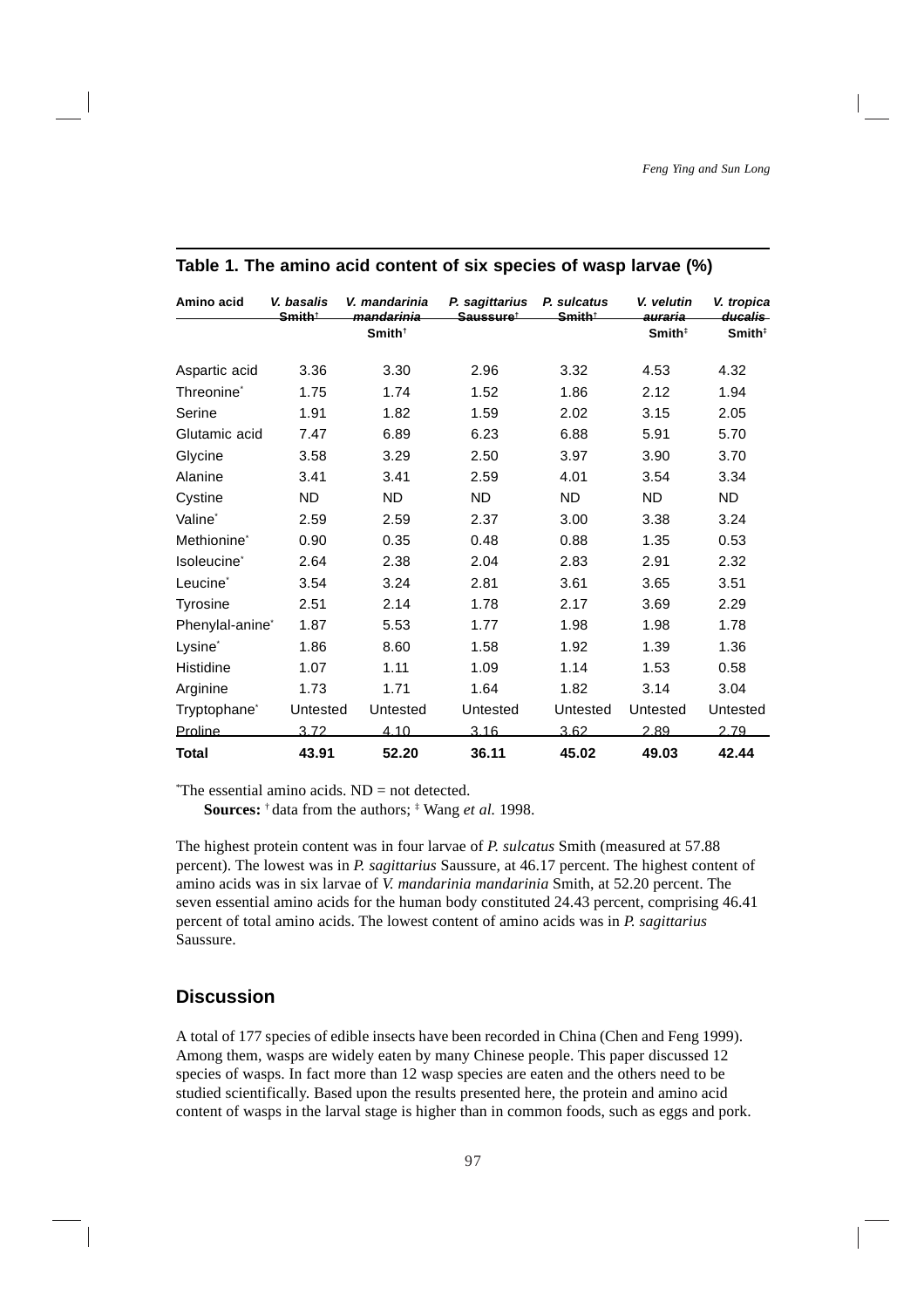Protein is one of three important nutrients for the human body. It consists of 20 amino acids, among them eight types of essential amino acids only obtained from food. The amino acids of different protein may have a complementary function (Dai 1994). Therefore, larval wasps can effectively supplement protein supply by complementing other animal protein sources.

Adult wasps and wasp nests also contain amino acids – even higher than in larvae and pupae (Wang *et al*. 1998). Adult wasps do not taste as good as larvae and pupae and it must be noted that they contain apitoxin. Nevertheless, the adults and nests of wasps have been used in traditional medicine and as a health food by local people since yesteryear in China. In this context, scientific research needs to focus on wasp utilization in medicine and health care.

Wasps also have a positive role in the control of forest pests, as they feed on other insects. Protection and sustainable utilization must be considered in the exploitation of this insect. One promising approach is through artificial feeding of wasps.

#### **Literature cited**

**Chen Xiaoming & Feng Ying.** 1999. *The edible insects of China*. Beijing, China Science and Technology Publishing House. 180 pp.

**Dai You-sheng.** 1994. *Food biochemistry and nutrition*. Beijing, Science Press. pp. 61-64.

- **Institute for Nutrition and Food Safety (INFS) of the Chinese Center for Disease Control and Prevention.** 1998. *Food composition*. Beijing, People's Medical Publishing pp. 20-96.
- **Li Tie-sheng.** 1993. *The development & utilization of the hornet resources in China.* Beijing, Science Press. pp. 1-9.
- **Mitsuhashi, Jun.** 1992. *Edible insects of the world*. Tokyo. pp. 35-50.
- **Satoshi, Shinonaga & Hayashi Akifumi.** 1996. *The taste of insects*. Yasakashono, Tokyo. pp. 15-17.
- **Wang Yun-zhen, Dong Da-zhi, Lu Yuan** *et al.* 1998. Studies on the quantitative analyses of amino acids of wasps *Vespa velutina auraria* Smith and *Vespa tropica ducalis* Smith. *Zoological Research*, 9(2): 140-170.
- **Wen Li-zhang.** 1998. *Edible entomology: principles and applications.* Changsa, Hunan Science and Technology Publishing House. pp. 170-171.

**Zhou Shu-wen.** 1982. *A history of Chinese entomology*. Beijing, Science Press. pp 180-186.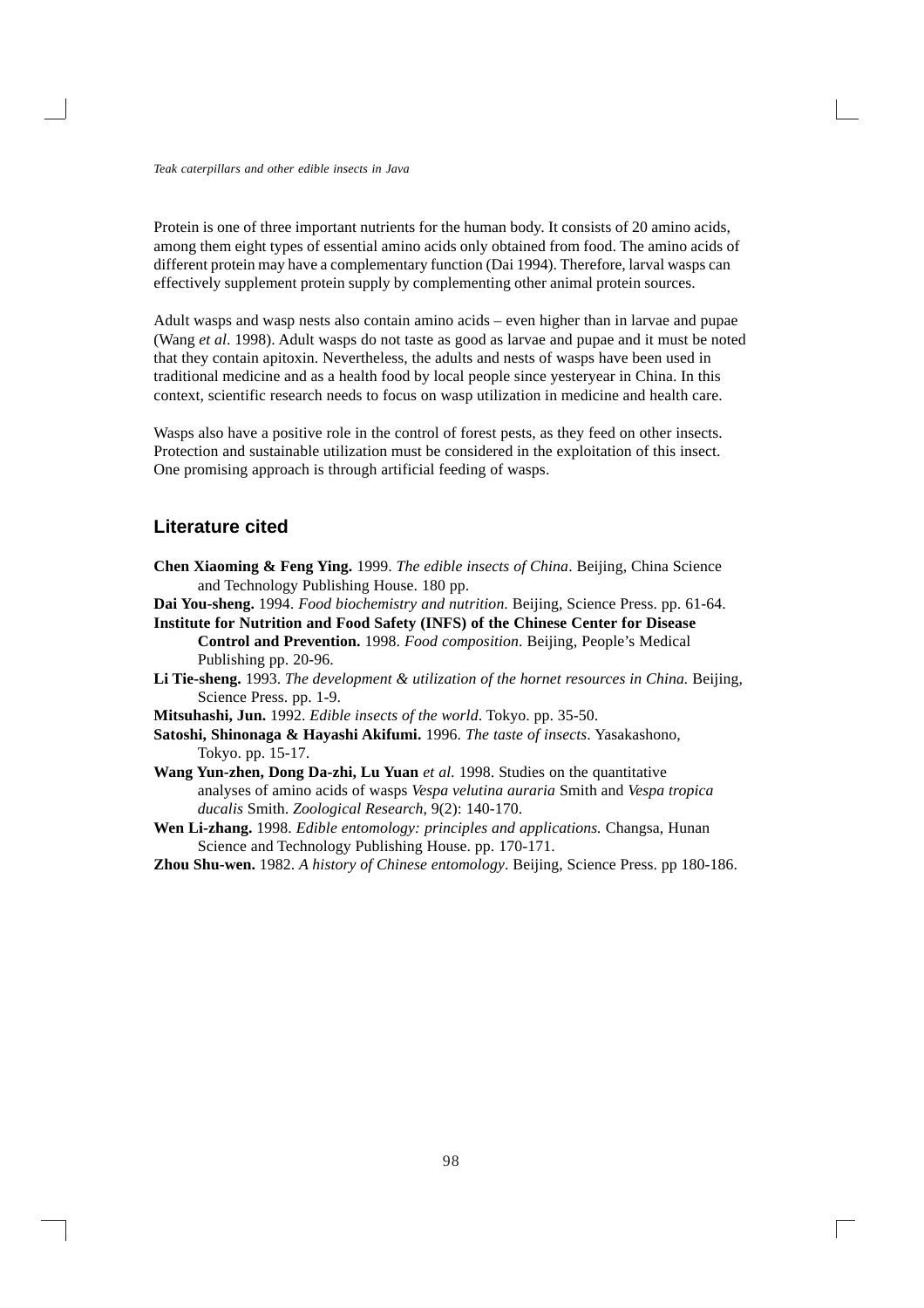### **Dwi Retno Lukiwati1**

*Teak (*Tectona grandis*) is a versatile wood that is excellent for building, furniture making and also fine carving. Among the defoliating insects frequently encountered in plantations is the teak caterpillar or* enthung jati *(*Hyblaea puera *Cramer; common name: teak defoliator), which is the sole genus of the Family Hyblaeidae. An estimated 2 000 insect species are consumed around the world; some people do not just eat insects, they relish them. The quantity of insects harvested from forests or agricultural areas varies greatly according to species and the prevalence of their food plants. Many insect species are lower in fat and higher in protein compared to beef, lamb, pork, or chicken. Crickets (*Brachytrupes portentosus *Lichtenstein), grasshoppers (*Valanga nigricornis *Burmeister and* Patanga succincta *L.), dragonflies (Order Odonata, species* Pantala flavescent *F.), red palm weevils (*Rhynchophorus ferrugineus *F.,* Chalcosoma atlas *L.) and bees (*Xylocopa latipes *Drury) are especially palatable, nutritious and easily obtained in Indonesia.*

**Keywords: teak caterpillars, bees, crickets, cooking methods, dragonflies, grasshoppers, palm weevils**

#### **Introduction**

Teak (*Tectona grandis*) is a versatile wood that is excellent for building, furniture making and also fine carving. In Javanese, the name for teak, *kayu jati*, also means "real wood". Most of the teak can be found growing in villagers' forest gardens called *kebun*, especially in traditional teak-producing areas, such as Wonogiri, Blora, Cepu (Central Java), Bojonegoro, Lamongan and Ngawi (East Java) on Java island. One of the defoliating insects frequently encountered in plantations is the teak caterpillar.

#### **Teak caterpillars as a food source**

The teak caterpillar or *enthung jati* (*Hyblaea puera* Cramer) is the sole genus of the family Hyblaeidae (Intachat 1997). Some people can consume teak caterpillar cocoons, but others break out in an allergic rash when they eat this seasonal delicacy. For a snack, the teak

<sup>1</sup> Faculty of Animal Agriculture, Diponegoro University, Semarang, Central Java, Indonesia. Email: drlukiwati\_07@yahoo.com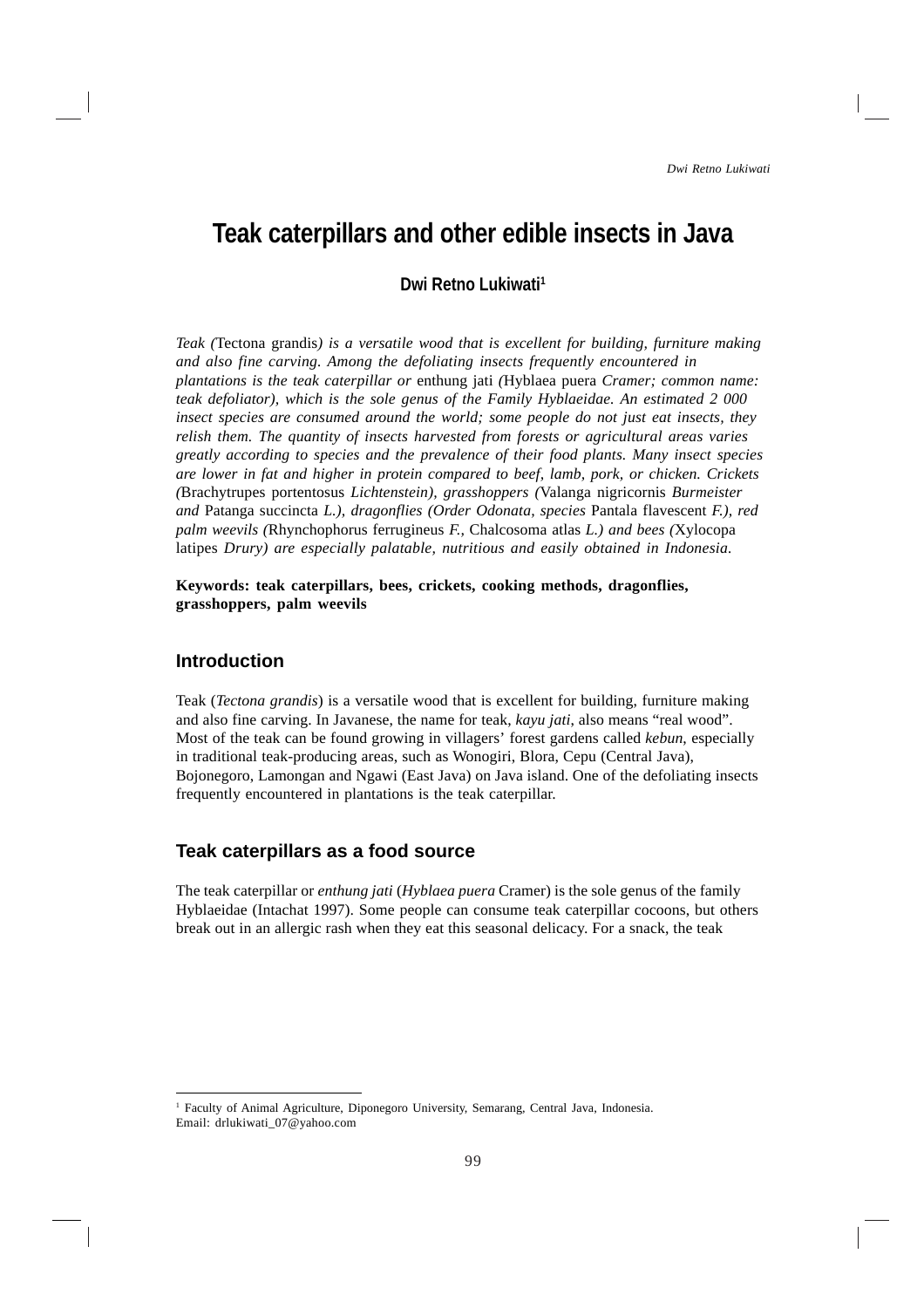caterpillar cocoons are fried in coconut oil or African palm oil and seasoned with salt. Teak caterpillar cocoons were abundant in 2007 owing to rain in October, which allowed the leaves of the deciduous teak to bud early. As soon as the teak has a full cover of leaves the caterpillars attack, and as soon as the cocoons appear the cocoon collectors enter the forest. The entire neighbourhood participates, young and old, men, women and children. They forage and collect each curled teak leaf containing the tiny cocoon (Sari 2007). Frequently, and especially if large quantities are harvested, some are sold at local markets at US\$3/ kilogram). Consuming teak caterpillar cocoons is believed to enhance vitality.

#### **Other selected edible insects**

An estimated 2 000 insect species are consumed around the world. There are 1 462 recorded species of edible insects (Price 2008). In fact, most insects are edible, but there are a few species that are especially palatable, nutritious and easily obtainable in Indonesia. Some insect groups and their use as food are described hereunder (LIPI 1980).

#### *Grasshoppers (Order Orthoptera)*

The short-horned grasshopper (*Valanga nigricornis* Burmeister, local name *belalang kayu*) is found in rubber plantations or rice paddy fields, and also in teak plantations at the end of the rainy season.

Rice grasshoppers (*Patanga succincta* L., local name *belalang patanga*) occur in lowlands (0-600 metres), underbrush, maize and paddy fields at the beginning of the dry season. This species is lower in fat and higher in protein compared to beef, lamb, pork, or chicken (Table 1).

Grasshoppers belong to the Phylum Arthropoda, Order Orthoptera and Family Acrididae, as evidenced by the ring-like segments of their bodies, their jointed appendages and their exoskeletons. Grass-feeding species of grasshoppers are the most numerous in grasslands (Pfadt 1994). They are often roasted, after first removing the wings and legs. Seasonings such as onion, garlic, chili, or soy sauce may be added. According to Ramos-Elorduy and Pino (1990), the nutritive value of the five highest Orthoptera (grasshopper nymphs and adults) of 20 species examined, averaged 4 168 kcal/kilogram.

| <b>Animals</b>         | <b>Protein</b> | Fat  |
|------------------------|----------------|------|
| Cattle                 | 15.8           | 24.3 |
| Sheep                  | 14.6           | 30.5 |
| Pigs                   | 13.0           | 33.3 |
| Poultry                | 20.5           | 4.3  |
| Patanga succincta L.** | 24.4           | 1.5  |

#### **Table 1. Nutritive value of livestock compared to rice grasshoppers\* (%)**

\* Paul and Southgate (1978).

\*\* Dwi Retno Lukiwati (1991).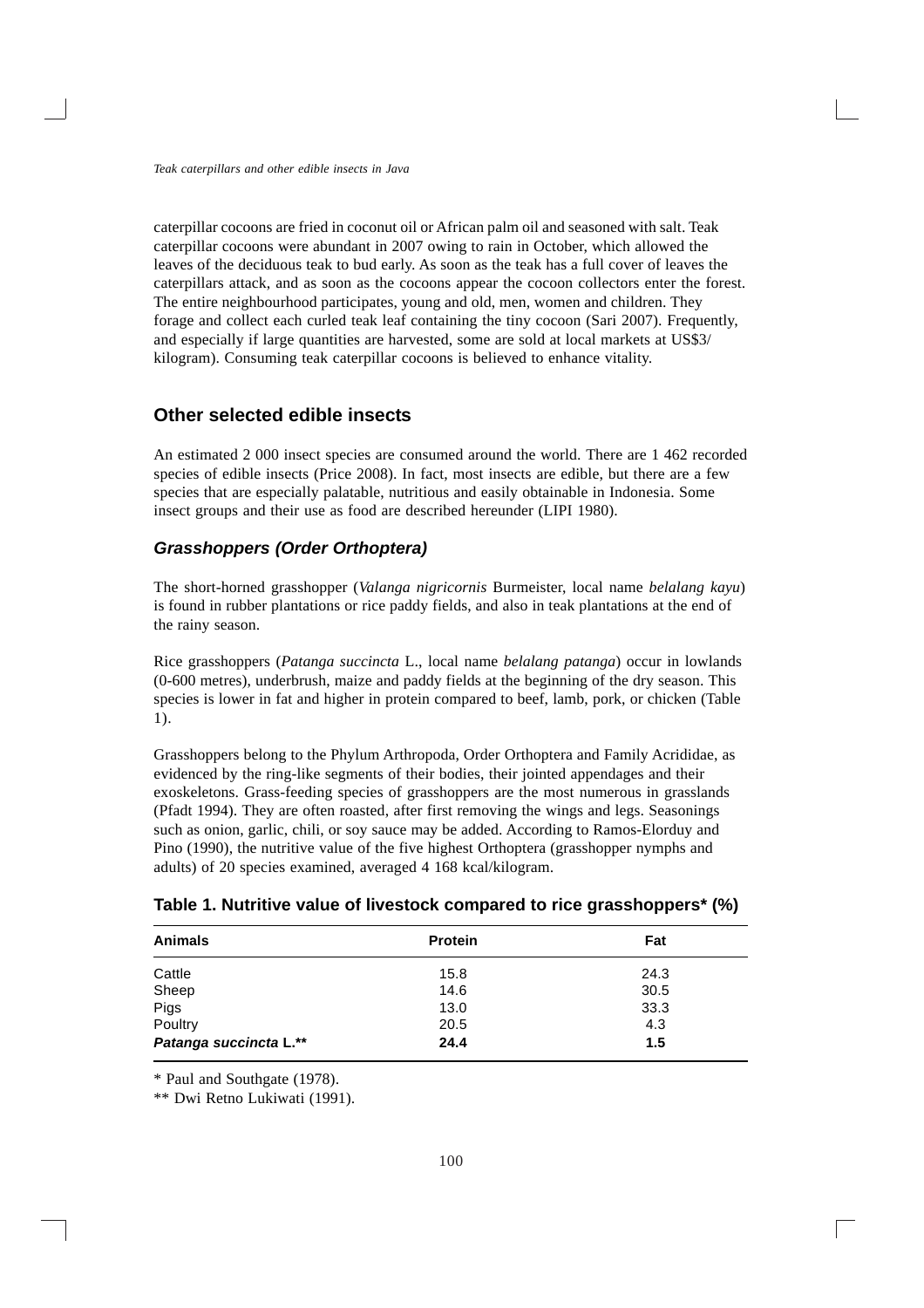#### *Crickets (Order Orthoptera)*

The cricket *Brachytrupes portentosus* L. is called *gangsir* in Javanese. It has a brown or dark-brown body colour and is found in the dry sandy soil of lowlands (0-600 metres) dominated by agricultural crops and plantations in the dry season. The adult lays its eggs in the ground. Egg production of this species is about 100-160 eggs per period. Cricket intestinal contents are removed prior to cooking. According to Price (2008), 100 grams of cricket contain 121 calories, 12.9 grams of protein, 5.5 grams of fat, 5.1 grams of carbohydrates, 75.8 milligrams (mg) of calcium, 185.3 mg of phosphorus, 9.5 mg of iron, 0.36 mg of thiamin, 1.09 mg of riboflavin and 3.1 mg of niacin.

#### *Dragonflies (Order Odonata)*

The name for the dragonfly (*Pantala flavescent* Fabricius) in Javanese is *capung ciwet*. It has a red and yellowish body colour and yellow spotted wings. They are found in lowlands and uplands (0-2 800 metres), especially among swamp plants.

#### *Weevils and beetles (Order Coleoptera)*

Among the most important of the larval stem borers is the red palm weevil (*Rhynchophorus ferrugineus* F.) or *ulat sagu* in Javanese. Larvae of this weevil are associated with dead sago palm trees or other dead trees. The larvae have soft bodies and can be fried without removing the gut content.

Scarab beetles (*Chalcosoma atlas* L.) or *kumbang tanduk* are found in lowland and upland areas (0-1 700 metres). The caterpillars of *Chalcosoma atlas* are known as *uret* in Javanese. They feed on debris on the ground and the roots of plants. *Uret* contain a good amount of fat and can be fried without additional oil for a snack.

#### *Drury bee (Order Hymenoptera)*

Drury bees (*Xylocopa latipes* Drury) or *tawon endas* feed on the pollen and nectar of flowers. They have a full black body colour. Nests are commonly found underground or in cavities in bamboo or trees and are made by the female bees. Usually the larvae and pupae are taken from the nests and eaten. They are fried with butter or fried with onion and salt.

#### **How to prepare a batch of edible insects**

Edible insects must be killed, cleaned and cooked before being eaten. Normally they can be eaten after roasting or frying with coconut oil, mixed with cassava leaves, cooked with salt and a few hot peppers, or simply fried with salt and onions.

The desired quantity of live insects should be rinsed in water and allowed to dry. This is easy to do with larvae or pupae/cocoons, but fairly difficult with winged insects. For winged insects, the gut content, head, hind legs and wings are removed and the insects are placed into a colander and covered with wire screening or cheesecloth. The insects are again rinsed and dried by shaking the colander until all the water drains out. The insect bodies are placed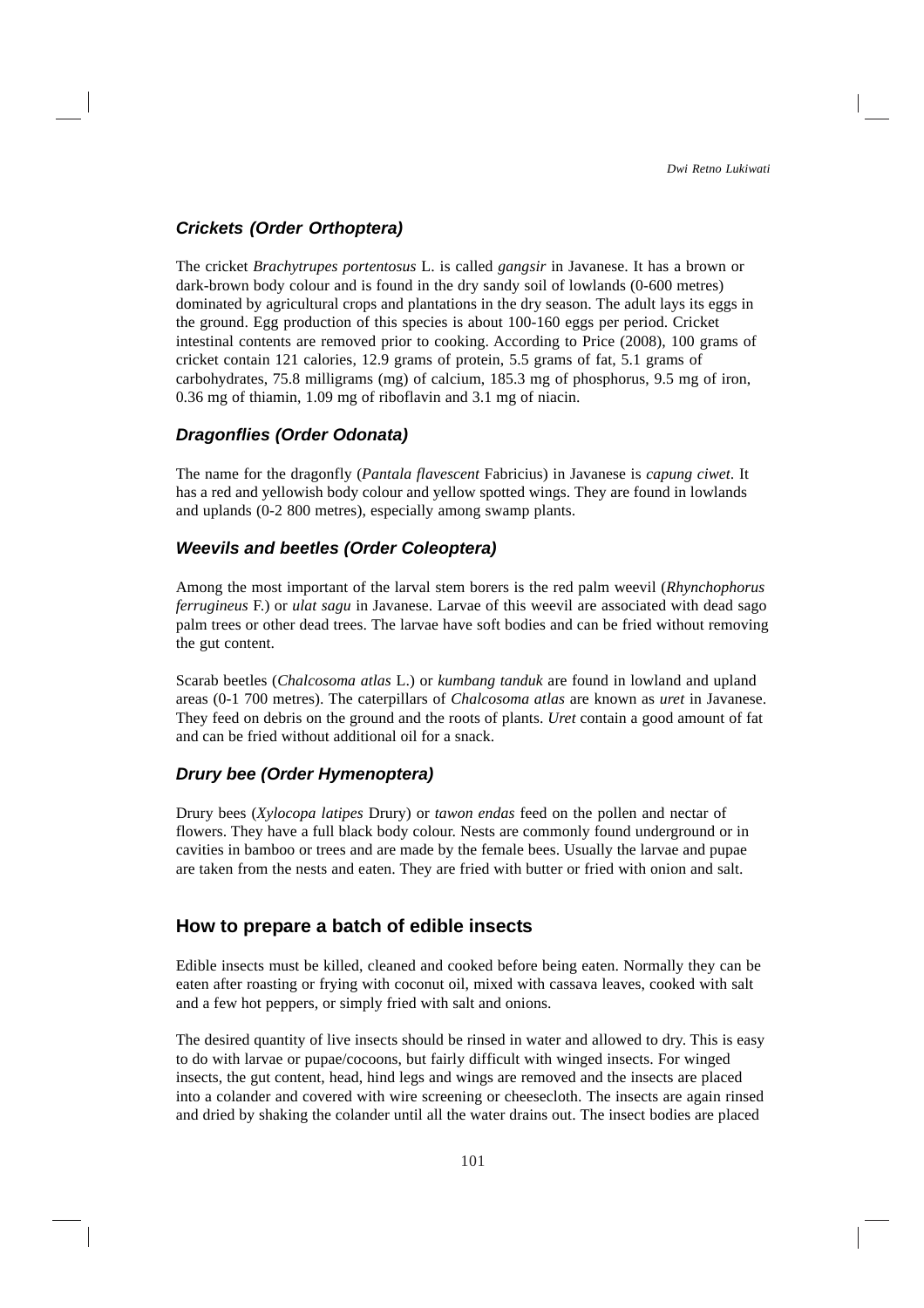in a plastic bag and kept in a freezer for 15 minutes (but not allowed to freeze). The insects are then taken out of the freezer and rinsed again, after which they are ready for cooking. Two recipes are provided below:

#### **Fried grasshoppers (***belalang goreng***)**

*Ingredients*

- 2 cups of grasshoppers
- 1 cup of wheat flour
- 1 egg
- salt, pepper, garlic
- coconut oil or African palm oil

#### *Method*

Soak the grasshoppers in boiling water for one minute and then dry them. Mix and stir the egg, salt, pepper, garlic and add a little water; then dip the grasshoppers individually in the mix and fry them in hot coconut oil. Serve with hot coffee or tea.

#### **Hot sweet teak cocoons (***kering enthung***)**

#### *Ingredients*

- 2 cups of teak cocoons
- salt, *salam* leaf (*Eugenia polyantha*), a slice of crushed galangal (*Alpinia* spp., a
- relative of ginger), coconut sugar
- 3 shallots, 3 onions, 5 chilies raw and chopped
- sweet soy sauce

#### *Method*

Rinse the cocoons with boiling water. Fry all ingredients (except the cocoons) in a tablespoonful of oil until the aroma rises. Add a little water and keep stirring until the sugar caramelizes and then add the cocoons. Serve with warm white aromatic rice.

## **Conclusion**

Edible insects are generally abundant, nutrient-rich and marketable; they contribute significantly to the livelihoods of many rural families in Indonesia, although historically data have not been collected on them. Very little research has been done on edible insects in Indonesia, but they have considerable development potential.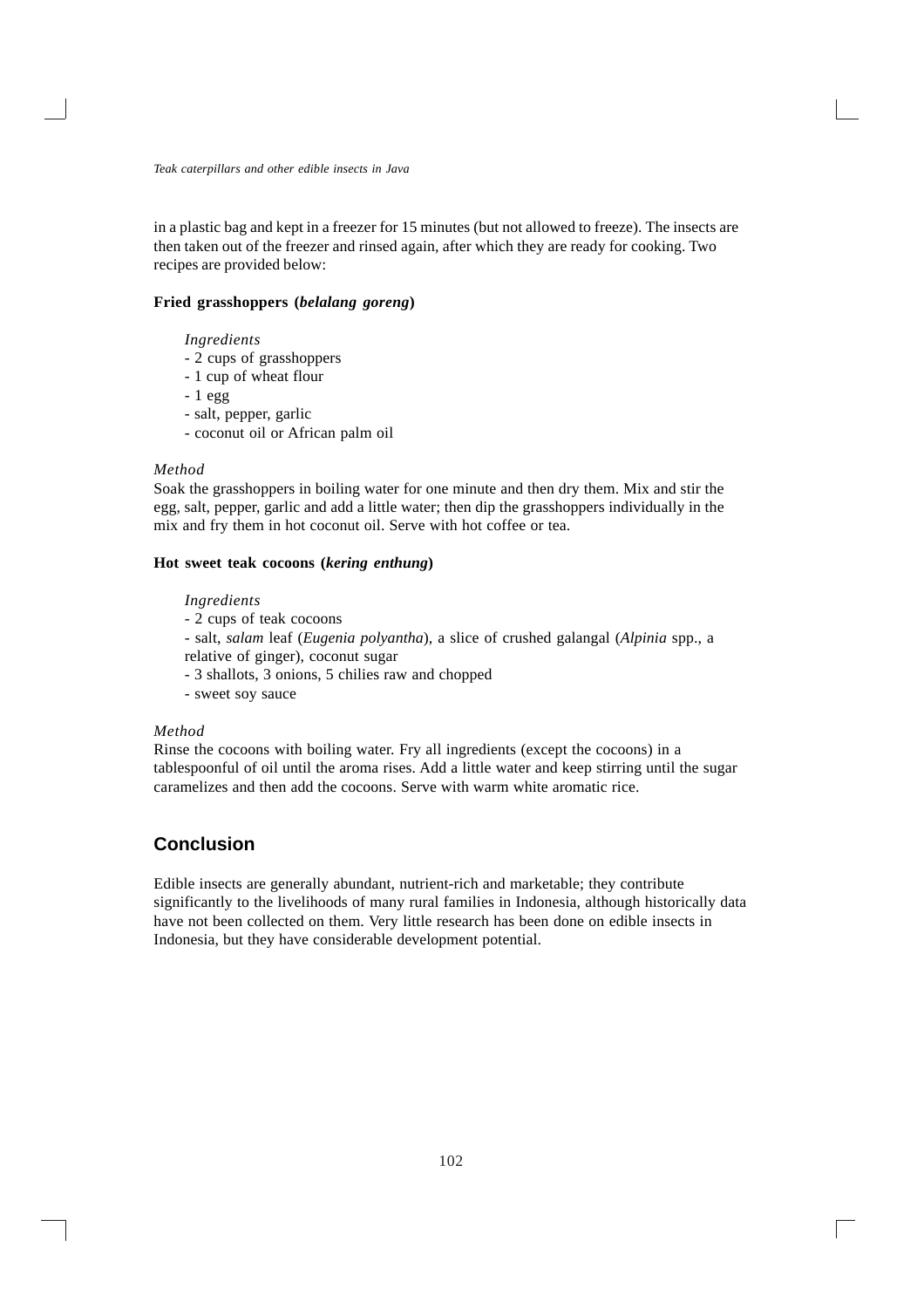*Dwi Retno Lukiwati*

#### **Literature cited**

- **Dwi Retno Lukiwati.** 1991. *Tinjauan Tentang Kehidupan Belalang*. (Observation of grasshopper's life.) Postgraduate program, Bogor Agricultural Institute. Bogor, Indonesia. (In Indonesian.)
- **Intachat, J.** 1997. Insect pests in teak and sentang: are they a serious problem? *In Proceedings of the Fourth Conference on Forestry and Forest Products Research*, pp. 229-235. Kuala Lumpur.
- **LIPI.** 1980. *Sumber Protein Hewani*. Lembaga Biologi Nasional Lembaga Ilmu Pengetahuan Indonesia Bogor. PN. Balai Pustaka. Jakarta. (In Indonesian.)
- **Paul, A.A. & Southgate, D.A.T.** 1978. *The composition of foods*. New York, Elsevier/North Holland Biomedical Press.
- **Pfadt, R.E.** 1994. *Field guide to common western grasshoppers.* 2nd ed. *Wyoming Agric. Exp. St. Bull:* 912.
- **Price, A.** 2008. www.manataka.org/index.html. 12 February 2008.
- **Ramos-Elorduy, J. & Pino, J.M.** 1990. Contenido calorico de algunos insectos comestibles de Mexico. *Revista de la Sociedad Quimica de Mexico,* 34(2): 56-68.
- **Sari, G.D.** 2007. How to find and serve teak caterpillar cocoons. http://cempaka-natureblogspot.com/2007/12/html 12 January 2008. 10:37:00 GMT.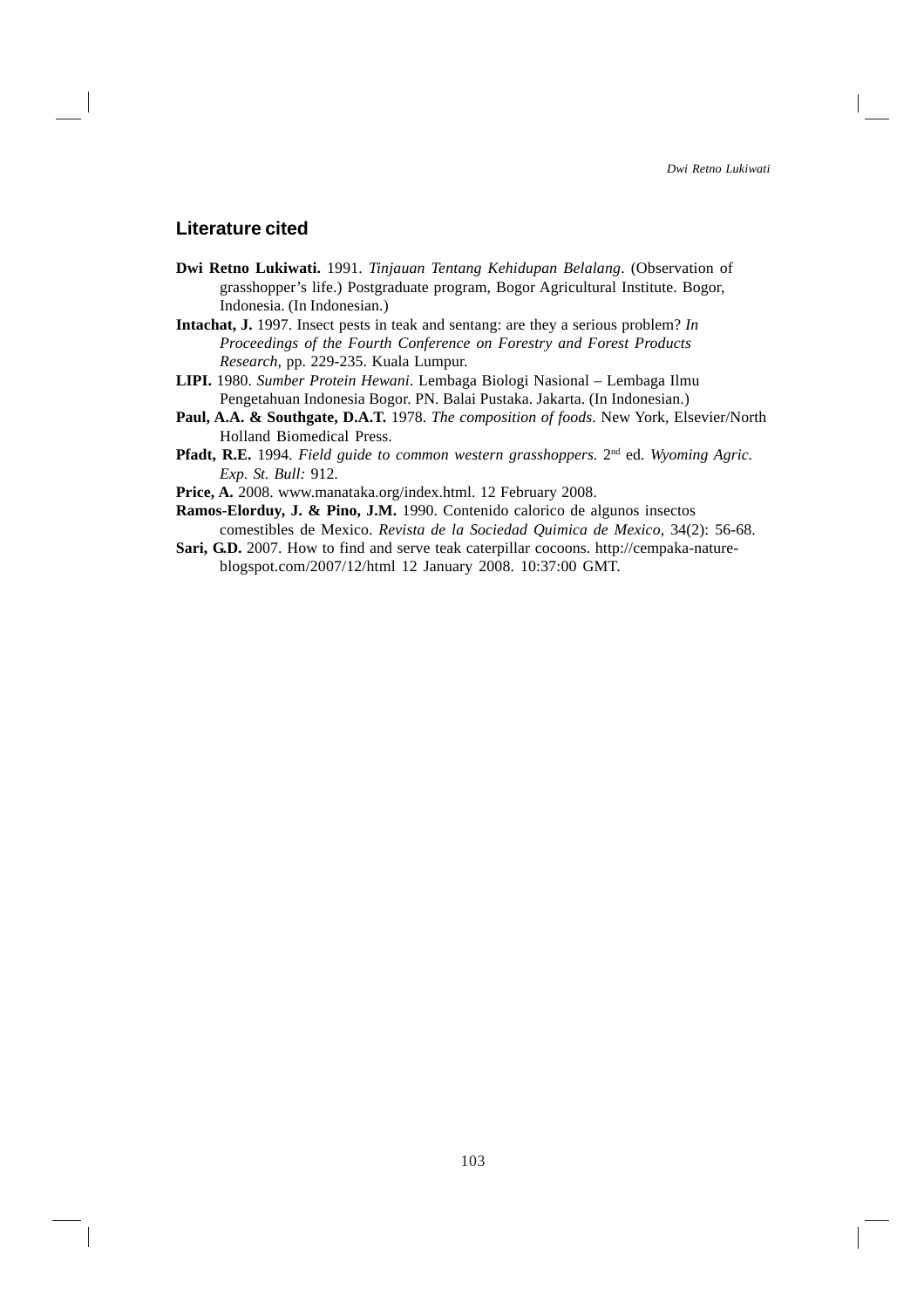*Edible insects in Papua, Indonesia: from delicious snack to basic need*

 $\overline{1}$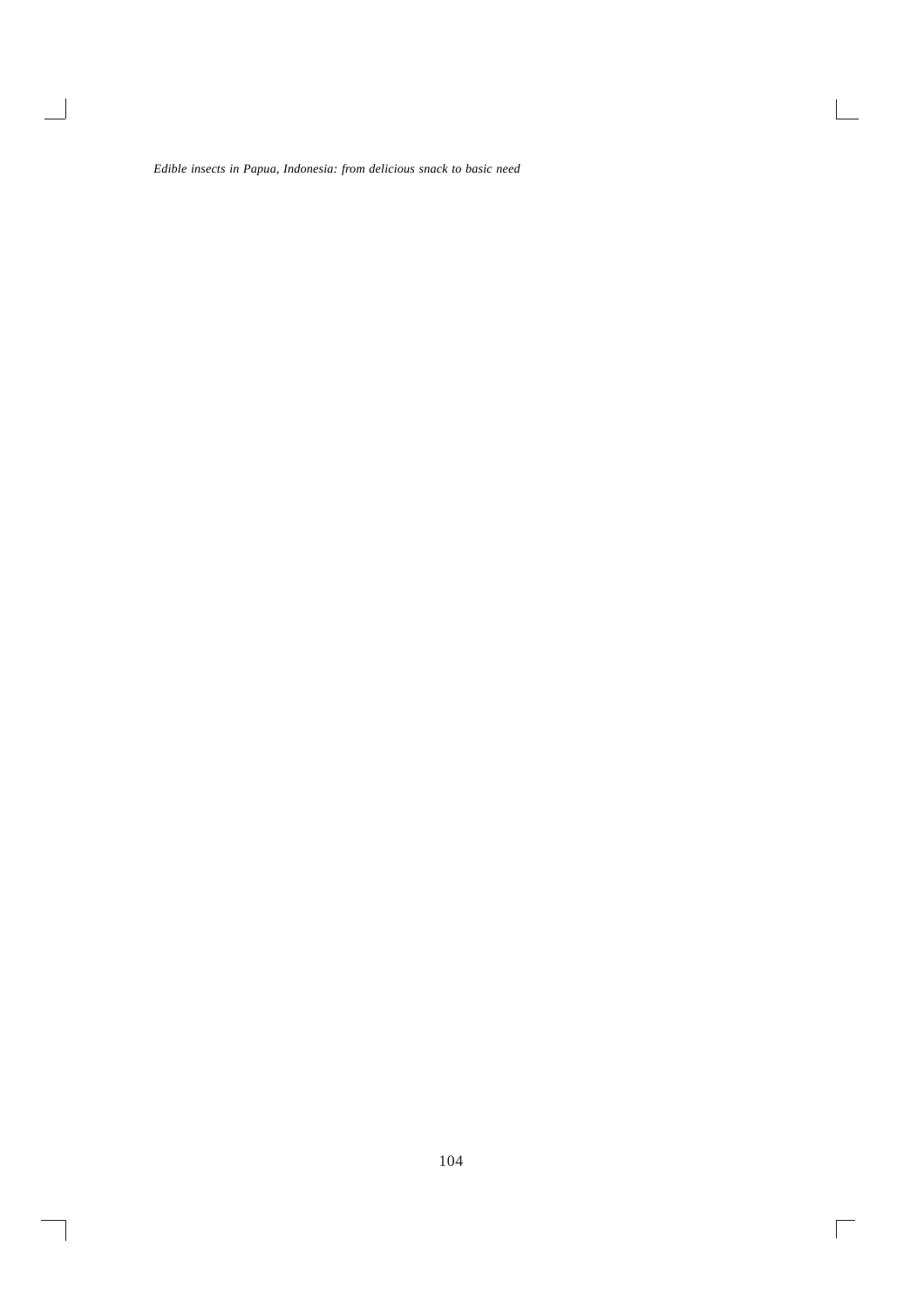# **Edible insects in Papua, Indonesia: from delicious snack to basic need**

#### **Euniche Ramandey and Henk van Mastrigt1**

*The Indonesian province of Papua occupies the western portion of New Guinea; it is equatorial in latitude and consists of lowland, hill and mountain habitats up to 5 000 metres. Local people inhabit villages up to 2 300 metres. About 60 to 100 insect species, representing ten insect Orders, are eaten by indigenous people. Consumption focuses on larger insects that do not need special equipment for capture and which are edible raw or after some roasting. Among large insects, preferences vary from tribe to tribe, probably based upon taste, abundance and custom. Among lowland people,* Rhynchophorus bilineatus *is the most commonly eaten insect. Its larvae are used as subsistence food and are sold in local markets. In mountainous areas a wider diversity of insects is consumed, but their collection is more incidental and exclusively for subsistence purposes. In Papua, there is broad indigenous knowledge of edible insects, which is reflected by insect names in the local language, traditions and insect habitats. In the lowlands, edible insect populations are on the decline because of loss of sago forests. In mountainous areas, incidental edible insect collection is expected to continue and could be promoted as additional scientific information becomes available.*

#### **Keywords: entomophagy, New Guinea, protein,** *Rhynchophorus,* **subsistence, tribal groups**

#### **Introduction**

Ethnoentomology is still a young science and little research has been published on the use of insects or insect products in Papua as food, medicine or for other purposes. Nevertheless, knowledge and use of insects as food is widespread among indigenous tribes.

Papua Province of Indonesia occupies the western part of New Guinea, bordered to the east by the independent state of Papua New Guinea. Including its surrounding islands, the province has an area of 421 981 square kilometres and a human population of about 2.7 million. It is the easternmost part of Indonesia, situated between 130º and 141º east longitude and 9º north and 2º25' south latitude. There is a wide variety of habitats in this huge area, broadly divided into lowland (up to 800 metres) and mountainous areas (800- 5 000 metres). Lowlands mainly consist of sago forests, mangrove forests and swamps in the coastal areas. In the Merauke area and in the Birdshead Peninsula there are extensive grasslands. Lowlands generally have a greater number of alternative animal protein resources apart from insects, such as salt- and freshwater fish, wild pigs, birds, couscous (a marsupial) and lizards.

<sup>1</sup> Respectively, Faculty of Mathematics and Natural Sciences, Cenderawasih University, Jayapura, Indonesia; Member of K.E.P. (Entomological Group in Papua), Kotak pos 1078, Jayapura 99010, Indonesia. Email: hevamas@yahoo.com.au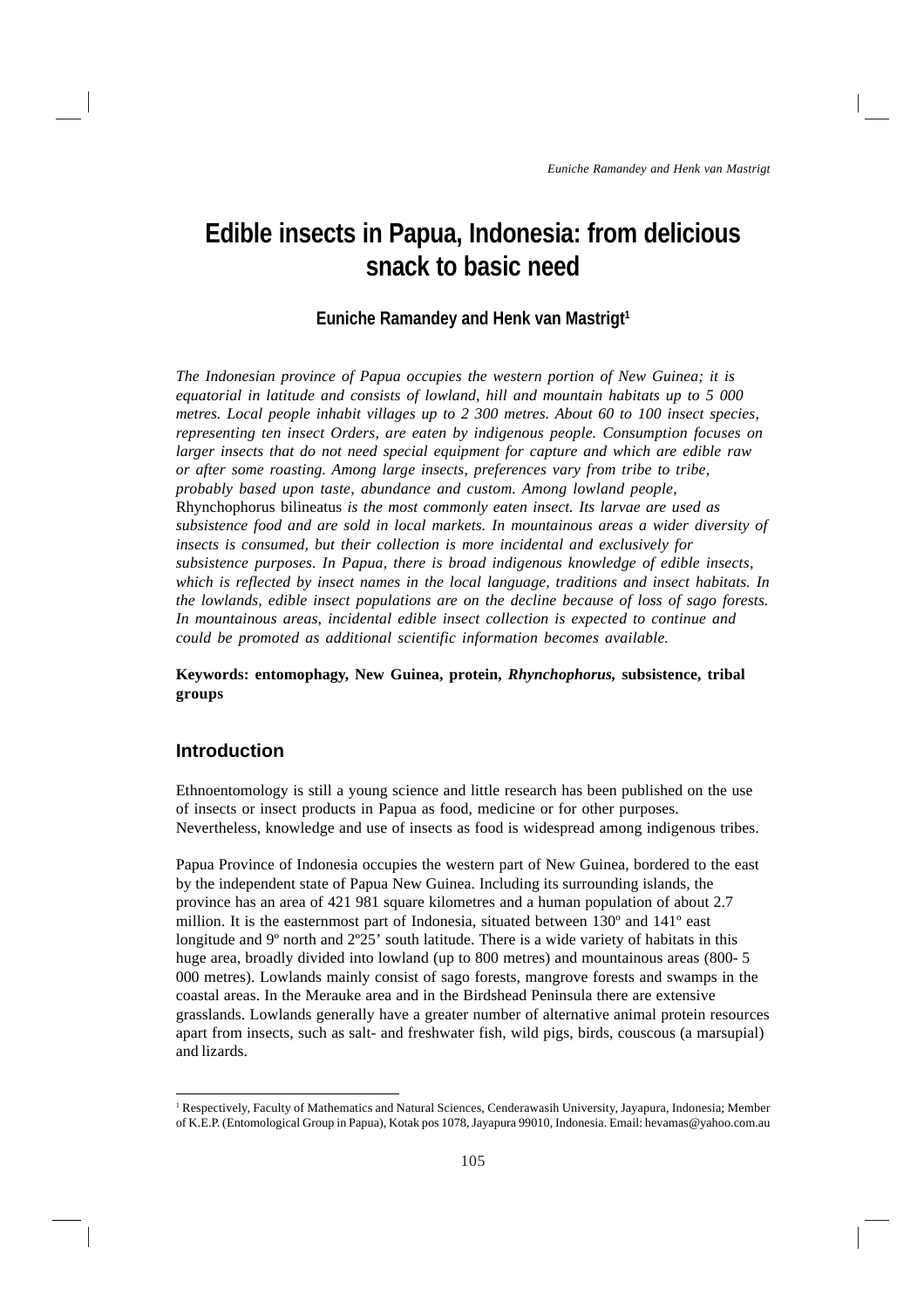*Edible insects in Papua, Indonesia: from delicious snack to basic need*

Mountainous zones, with primary and secondary forests and many garden plots close to villages, generally have fewer animal protein resources with wide variation from area to area. In some locations insects are very important protein resources, especially when fewer alternatives are available. The indigenous people in mountains raise pigs and chickens, but typically restrict consumption of these valuable animals to weddings, exchanges and traditional ceremonies. Insects, especially grasshoppers, leaf and stick insects, cicadas and large moths and their caterpillars, remain an important protein source in the daily diet of many Papuan populations.

Precise data about numbers of insects in Papua are not available. Petocz (1987) approximated between 50 000 and 100 000 insect species in New Guinea, including about 30 000 Coleoptera and 5 000 Lepidoptera. The number of described species of insects in Papua has not been quantified yet. Based on Parsons (1999) and our own data, there are approximately 800 butterfly species in total. Recent surveys of various insect Orders (beetles, damsel flies and dragonflies, butterflies and moths) have shown that the number of recognized species is likely to increase considerably in the years to come.

#### **Data sources**

Besides the information provided by Tommaseo-Ponzetta and Paoletti (2005) and Duffels and van Mastrigt (1991), the data in this paper are based on observations by the authors and other members of the Entomological Group in Papua, and the results of interviews with indigenous people. The first author surveyed the life cycle of *Rhynchophorus bilineatus* larvae during her studies at Cenderawasih University (2001-2005); the second author has been working as a missionary in Papua since 1974, has visited many areas and villages all over Papua, and has built up a collection of insects, especially Lepidoptera.

## **Edible insects**

#### *General*

Many insects are edible; however, consumption focuses on larger insects that can be collected and eaten without the use of special equipment. Insects that are edible in a raw state or that require minimal cooking are preferred. A summary of edible insects in Papua is provided in **Appendix 1**.

Seasonal conditions influence consumption. Insects that occur in small numbers are rarely utilized; however, insects that emerge in large numbers in a short time, either dependent on weather or other natural circumstances, are often collected and consumed by local people. Examples include Cerambycid beetles, which congregate during the pandan (*Pandanus conoideus*) fruiting season, one-day flies (Ephemenoptera) at the beginning of the rainy season, and *Cosmopsaltria waine* (Homoptera), which has – exceptionally for *Cosmopsaltria* – a two-year life cycle.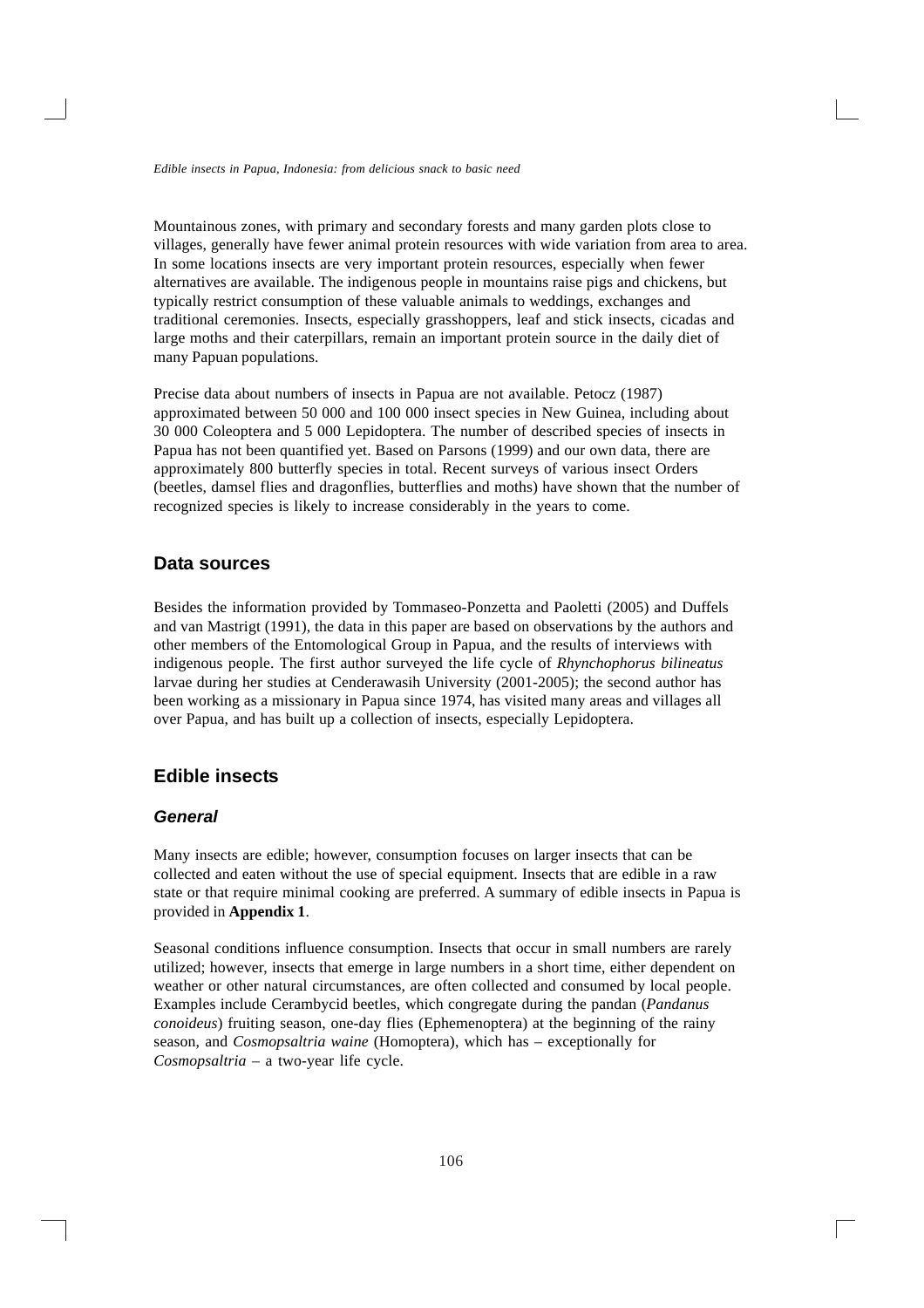#### *Records*

In lowlands (areas along Papua's coastline), by far the most important edible insects are the larvae of *Rhynchophorus bilineatus,* the sago beetle (Plate 1)*.* The larvae are collected one month after palm trees (*Metroxylon sagu*) are cut down for production of sago starch (Ramandey 2007; 2004). Normally they are consumed raw or after some roasting. Children in boarding houses in Jayapura and in the interior (for example Moanemani) receive parcels from their home villages containing live sago grubs, which are consumed raw with great relish. The consumption of the sago beetle larvae by the Citak and Asmat people has been documented extensively and found to vary according to both everyday and ritual life. Tommaseo-Ponzetta and Paoletti (2005) mention *Rhyncophorus ferrugineus* and add that possibly two species of Curculionid grubs are collected.



#### **Plate 1. Sago larva (***Rhynchophorus bilineatus***)** *(Courtesy E. Ramandey)*

In the southern lowlands, north of Merauke (in Tanahmerah, Mindiptana and Iwur) a one-day fly or mayfly (Ephemenoptera) is collected by the Muyu people and other tribes seasonally, after they emerge and die in enormous numbers above rivers and creeks. Mosquito nets are used to collect the floating insects, which are then packed in wild banana leaves and roasted on embers or just heated in a pan before consumption. At the end of the 1970s, the second author heard stories about enormous numbers of white butterflies dropping in rivers and being collected by local people for consumption. Recently it has become clear that the white butterflies were members of Ephemenoptera. In other parts of Indonesia one-day flies (in Indonesian *laron*) are collected during rainy evenings by putting a basin of water beneath the light of a gas lamp.

Information was obtained from the Ayamaru area in the Birdshead Peninsular of Papua about the occurrence and consumption of beetles in the pandan fruiting season, when fruits are collected by local people and processed. Within a few hours, discarded fruit seeds attract hundreds of beetles that consume traces of fruit on the seeds. The authors have not seen specimens of the beetles collected by local people, but after inspection of the KSP (Collection of Papuan Insects in Jayapura), Cerambycidae species were pointed out,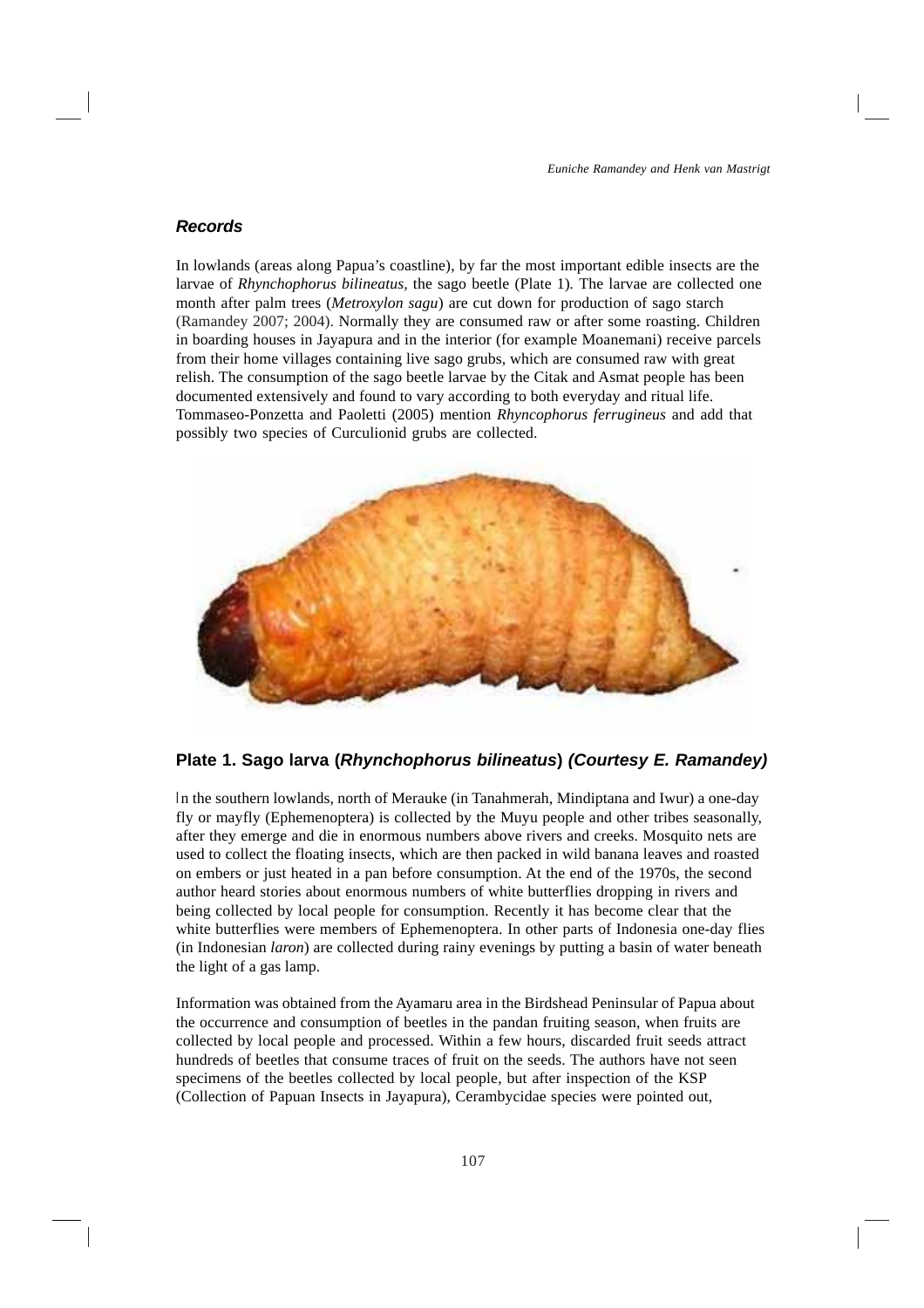*Edible insects in Papua, Indonesia: from delicious snack to basic need*

probably in the genera *Xixuthrus*, *Osphryon* and *Macrotoma*. Further information must be obtained to be sure of the exact taxonomic identity of the consumed species. Apart from these beetles, various Sphingidae caterpillars are collected from the leaves of *keladi* (*Colocasia* sp.), the food plant visited most frequently by Sphingidae, to be consumed after some roasting by local people.

During visits from 1984 to 1989 to Timeepa (3º58' south latitude, 135º47' east longitude) and Modio (4º03' south latitude, 135º47' east longitude), the second author discovered that cicadas and moth caterpillars are an important food source for the Mee people in the Mapia area, at the foothills of the Kobowre Mountains (formerly the Weyland Mountains), at 1 400 and 1 280 metres above sea level respectively (van Mastrigt 2007).

The wild pig is hunted and has been domesticated. The population of wild birds around these villages is sparse, probably due to excessive hunting. Women and children catch forest rats, small fish, shrimp and crabs, and occasionally insects, such as cicadas and caterpillars of a Saturnid moth, *Syntherata apicalis* Bouvier, which congregate in communal silk nests.

The Mee people are knowledgeable about the life cycle of cicadas (Hemiptera) and recognize many distinct species for which they have different names in their local language, all ending with "-tege" (*kegaitege*, *pepatege*, *uwaitege*, *ditege* and *enijatege*), except for *waine*. In the Mee language outside the Mapia area *waine* is used for all *Cosmopsaltria* species, while in the Mapia area this name refers to a single species of cicada. The *waine* is easily recognized by the indigenous people by its sound. It is a seasonal species that occurs every other year (emerging in odd numbered years) in large numbers in the dry season (September to November). All kinds of adult cicadas are eaten by the Mee people in the Mapia area, but they most favour the *waine*, especially when collected early in the morning as the adult cicadas emerge from the underground pupae. The insect known as *waine* was new to science and has since been described as *Cosmopsaltria waine* Duffels (Duffels and van Mastrigt 1991).

In other parts of Papua, in the central mountain range indigenous people also consume various cicadas, but there is no location where the knowledge and exploitation of *Cosmopsaltria* is as developed as in the Mapia area. In the Star Mountains (near the Papua New Guinea border) the Ngalum people recognize three different kinds of cicada in their local language, although the number of *Cosmopsaltria* found in the area is probably twice that number.

At Sumbole, Landikma local people consume the complete nests of bees including wax, honey and larvae (personal observation, van Mastrigt). Beetles (Coleoptera) are eaten in many areas. As mentioned earlier, species of the Cerambycidae Family associated with the pandan fruit are consumed in the Birdshead Peninsula. *Xylotrupes gideon* (Dinastynae, Scarabaeidae) is eaten by inhabitants of the Arfak Mountains in the Birdshead Peninsula and at Walmak (about 140º east longitude) on the north side of the central mountain range.

At Langda, close to Mt Goliath (also about 140º east longitude, but at the south side of the mountain range), people collect *Cotilis* spp. (Cetoniinae, Cetoniidae) on high flowering trees, which are skewered on a small stick like sate and roasted before consumption. At least five species of the larvae of *Batocera* spp. and *Dihamnus* spp., Blattodea, found in decayed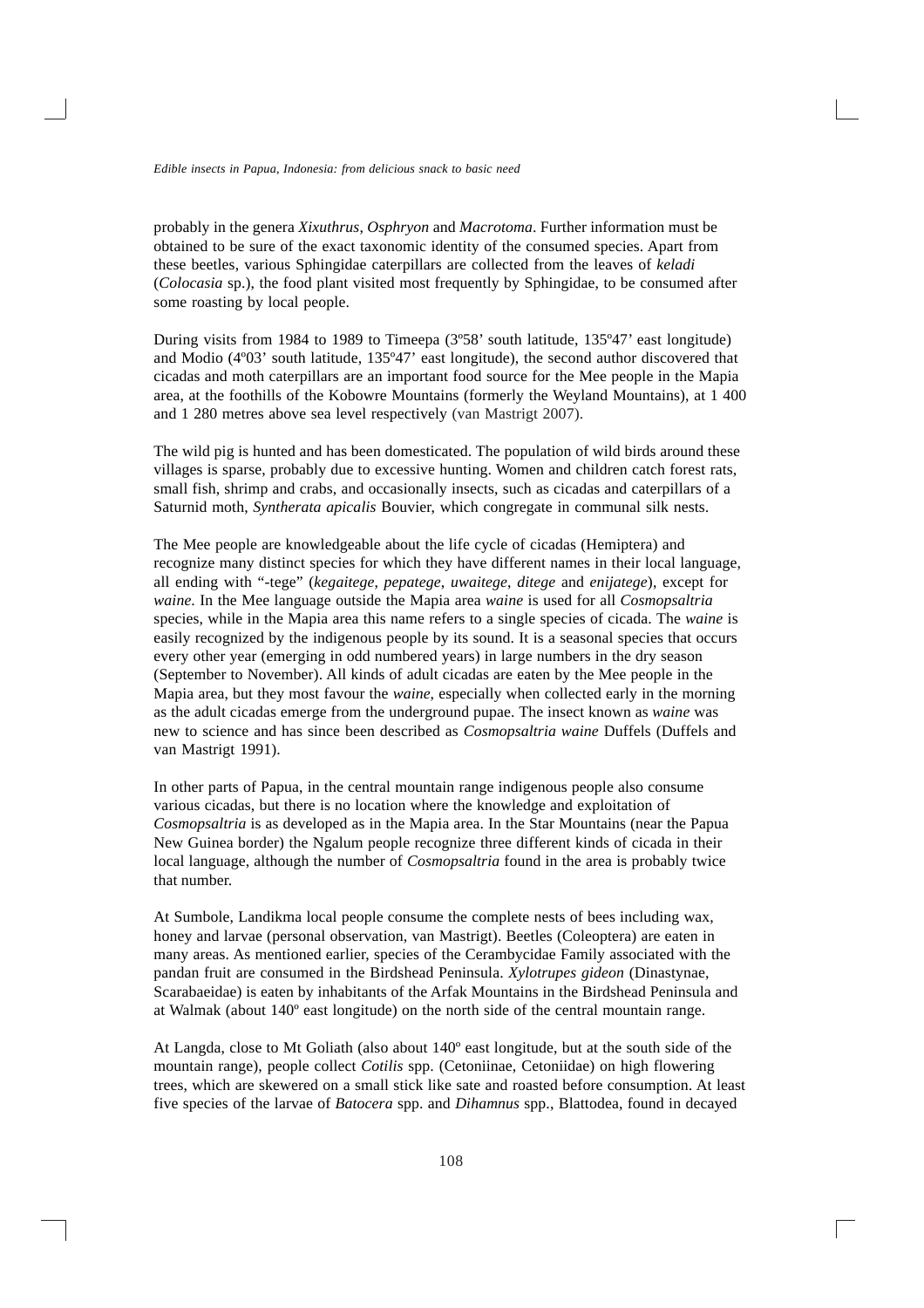wood, *Palyzosteria* (?) sp. are part of the diet of the Langda people (Tommaseo-Ponzetta and Paoletti 2005).

Adult *Rosenbergia mandibularis* (Cerambycidae) are collected by the Maribu people (Sentani, Jayapura) from the breadfruit (*sukun)* tree (*Artocarpus communis*) and eaten after roasting. In the Pass Valley (close to the Baliem Valley) children play with the green shield bugs, called *babukulit* (*Nezara viridula* L., Pentatomidae) and eat them raw or roasted. According to the local children, it is the most delicious of the various insects that they consume, including grasshoppers (Orthoptera), cicada (Hemiptera) and some beetles (Coleoptera, including *Behrensiellus glabradus* Pascoe). Their knowledge of beetles is evident in the use of local names such as *fulug* (Passalidae), *fua* (Lucanidae), *bomboli* (snout beetle in general), *singgabit* (*Rhynchophorus richteri*) and *gulangge jangge* (*Behrensiellus glabradus*) (Menufandu 2007a,b).

Tommaseo-Ponzetta and Paoletti (2005) recorded seven local names for insects consumed by indigenous people at the Bime Valley (4º25'-4º30' south latitude; 140º12'-140º15' east longitude):

- *dunkala*, the yellow caterpillar of *Acherontia achesis,* as well as several other sphingid caterpillars used as food, Sphingidae (Lepidoptera);
- *due*, the larvae of Melolonthinae beetles, at least six edible species of Scarabeidae;
- *dyk dyk*, adults and larvae of Passalidae;
- *bulutnamgme*, larvae of Cerambycidae, at least three edible species (all Coleoptera);
- *wisin*, larvae of Tettigoniidae, at least five species have been indicated as edible;
- *pho*, adults of Gryllidae (both Orthoptera), with at least three edible species; and
- *philipalala*, the adults of *Extatosoma* sp. (?) Podacanthinae (Phasmatodea).

A wide range of edible insects is found at Borme (900 metres elevation) on the north side of the Star Mountains. Phasmida, Mantodea, Orthoptera and Coleoptera, and many larvae and adults of various species of moths (Lepidoptera) are common food for the indigenous people. During our first visit to Borme in 1998 it became clear that this area has few mammals and birds, probably due to hunting. Cicadas were not seen or heard during a oneweek stay in September 1998. In 2006, a few cicadas were collected, but they were uncommon and therefore of little significance in the local diet.

We observed a local woman returning from the forest with two frogs and some spiders as additional food for her family. While collecting moths at light traps for scientific purposes, we noticed that many of the large-bodied species were consumed, in our absence, by local people. Many kinds of caterpillars and adults are eaten, especially of the larger moths – all Sphingidae and Saturniidae, many Geometridae and Noctuidae and a single Uraniidae (*Nyctalemon patroclus goldiei*).

The relationship between the behaviour of the people at Bime and Borme (two different tribes) is probably not only due to the same habitat and circumstances (villages at close proximity in the eastern part of the central mountain range), but also attributable to the large migration of Bime people to Borme in 1977 after a strong earthquake affected Bime villages and gardens.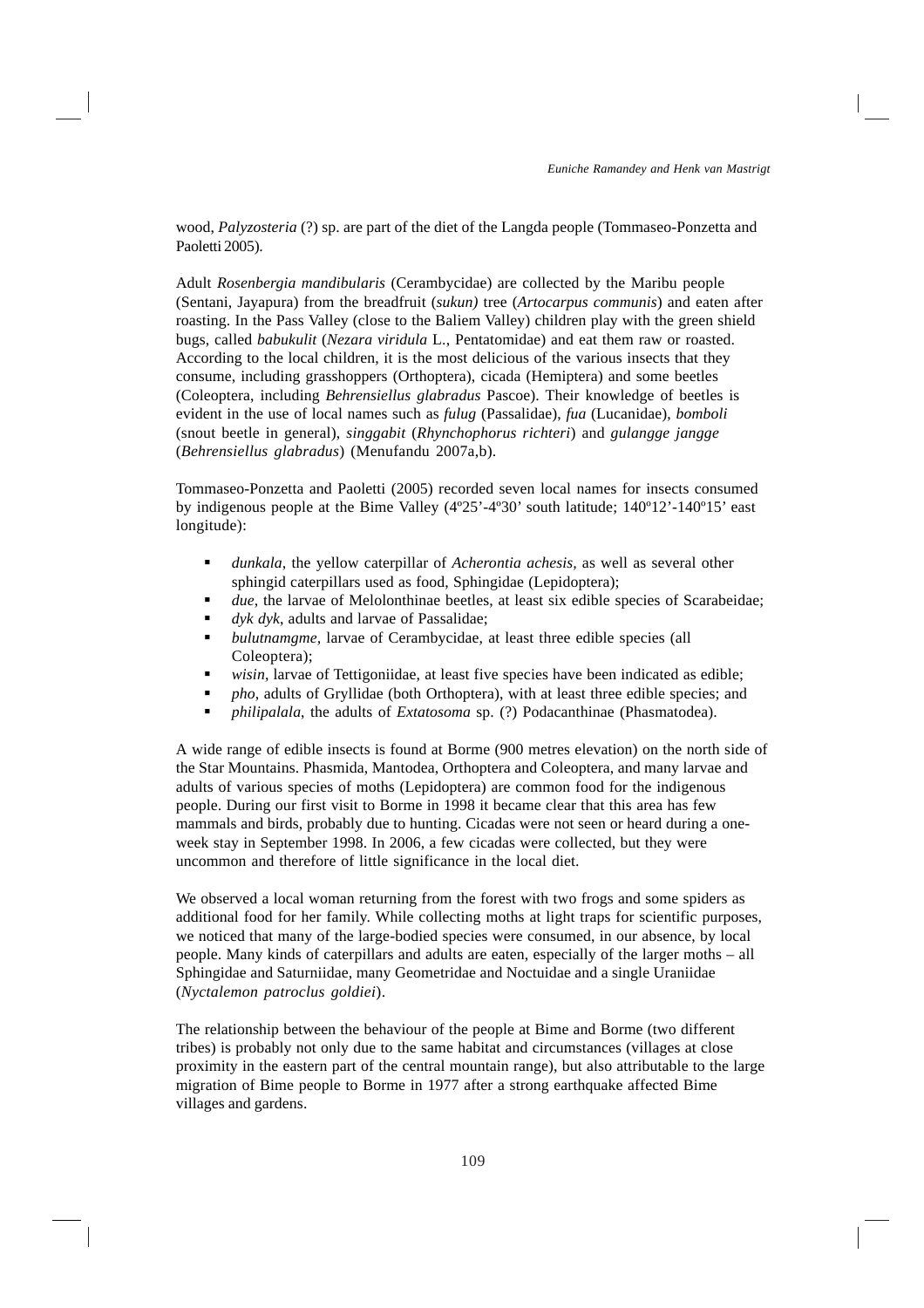*Edible insects in Papua, Indonesia: from delicious snack to basic need*

Some tribes in the Merauke District of Papua consume many kinds of caterpillars of moths, many beetles and other insects; specific data must be collected from field surveys.

Some interesting information about insect eating in Papua New Guinea has come to light and it seems safe to assume that the same customs would be found among indigenous people in Papua, as the localities in Papua New Guinea are close to the border with Papua.

The Maring people who inhabit the northern slopes of the central range in the Western Highlands of Papua New Guinea are reported to use at least seven unidentified species of insects for food, one species for medicinal purposes and one for decorative purposes (Rappaport 1967).

The large longicorn beetle *Batocera wallacei* is often consumed by schoolchildren who roast the whole insect on fire embers, before removing the legs and wing casings and consuming the fat-filled abdomen. The Simbai people living just north and at slightly lower elevations than the Maring, decorate ceremonial headdresses with the reflective green elytra of Cetonid beetles. Several hundred insects are required to make one headdress (C. Davenport, personal observation).

Parsons (1999) reports that the gregarious larvae of *Papilio lagleizei* are a popular human food item in various parts of Papua New Guinea and are found in village markets at Garaina Central Province, Karimui in Simbu Province and Koinambe in the Western Highlands.

### **Trade and farming**

People collect insects for a number of reasons:

- As an important seasonal food source, particularly in areas where game and/or agricultural resources are limited;
- Incidental, opportunistic collecting of a minor food source during other activities such as gardening or hunting of mammals and birds;
- As recreation by children, who play with and consume many kinds of beetles;
- For ceremonial purposes such as making headdresses and other body decorations; and
- For medicinal purposes.

Most insects collected by indigenous people are solely for their own consumption and are not found in local markets in the mountainous interior of Papua. In some lowland markets the larvae of the sago beetle (*Rhynchophorus bilineatus*) are offered for sale; at the Sentani Market (Plates 2-3), near Jayapura, the price of a bag of 100 to 120 larvae is IDR20 000 (US\$1.00 = IDR9 455 [October 2009]), equivalent to the price of 3 kilograms of rice or 20 eggs.

In the last decade, the area of sago forest has been reduced considerably through felling and the establishment of oil-palm plantations, which will inevitably impact on the trade and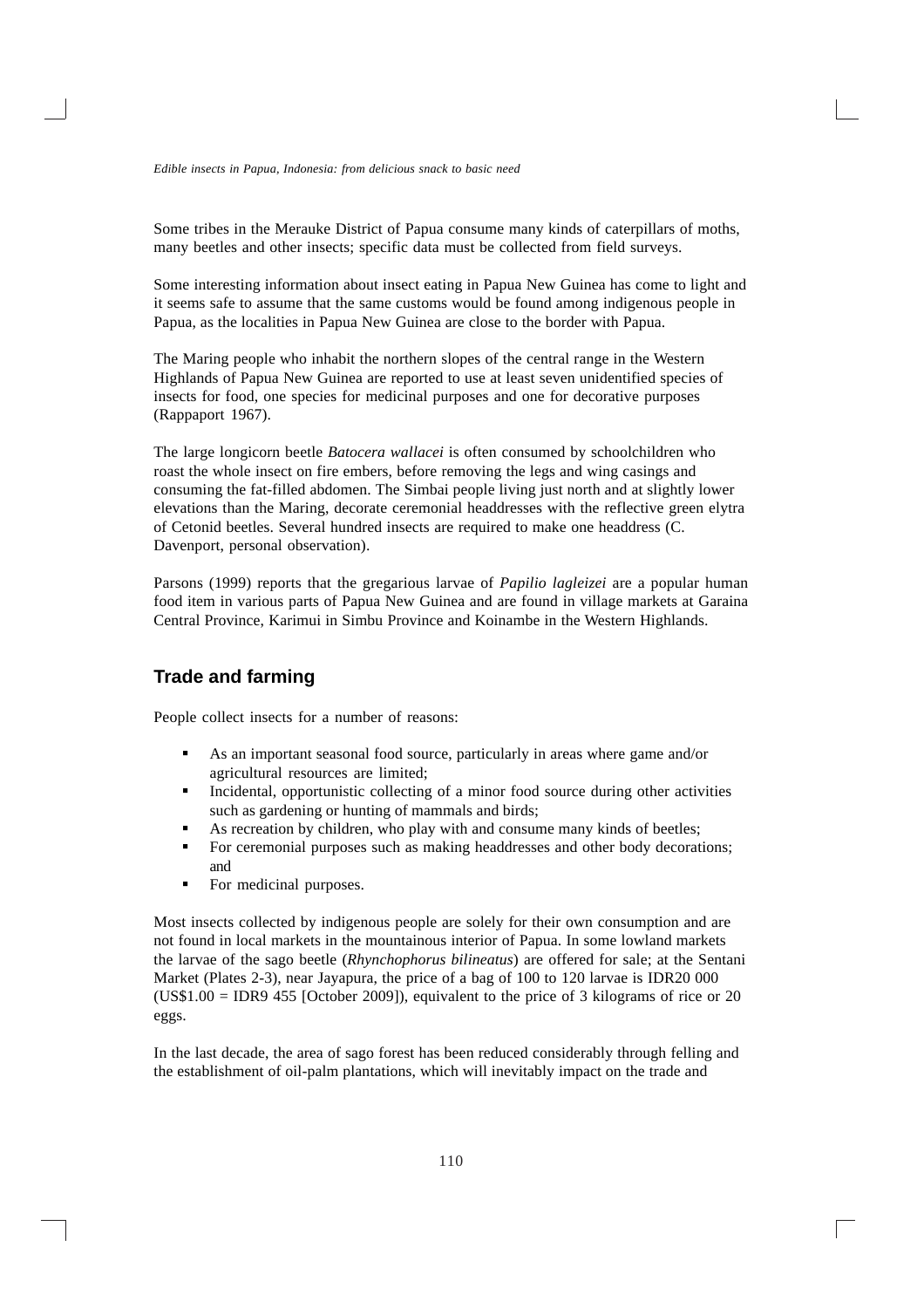consumption of sago beetle larvae. In spite of the importance and popularity of this food source, there has been no research or field work to develop husbandry of these insects.



**Plate 2. Sago larvae for sale at Sentani Market, near Jayapura** *(Courtesy E. Ramandey)*

#### **Local differences and preferences**

Caution must be exercised in generalizing information relating to any one ethnic group to the entire island of New Guinea. For instance, earthworm collection and human consumption is reported by P. Agnoletto (personal communication) from the nomadic Bisoro people in the upper reaches of the Salumei River, a Sepik tributary, in Papua New Guinea, but has not yet been documented in the western half of the island (Tommaseo-Ponzetta and Paoletti 2005).

In the western part of the island, reports about the exploitation of food insects by a few widely dispersed ethnic groups should not be generalized because they are dependent on various localized factors such as elevation, forest cover, customs and traditions, concentration of insect species and seasonal patterns of availability and alternatives, as well as individual taste.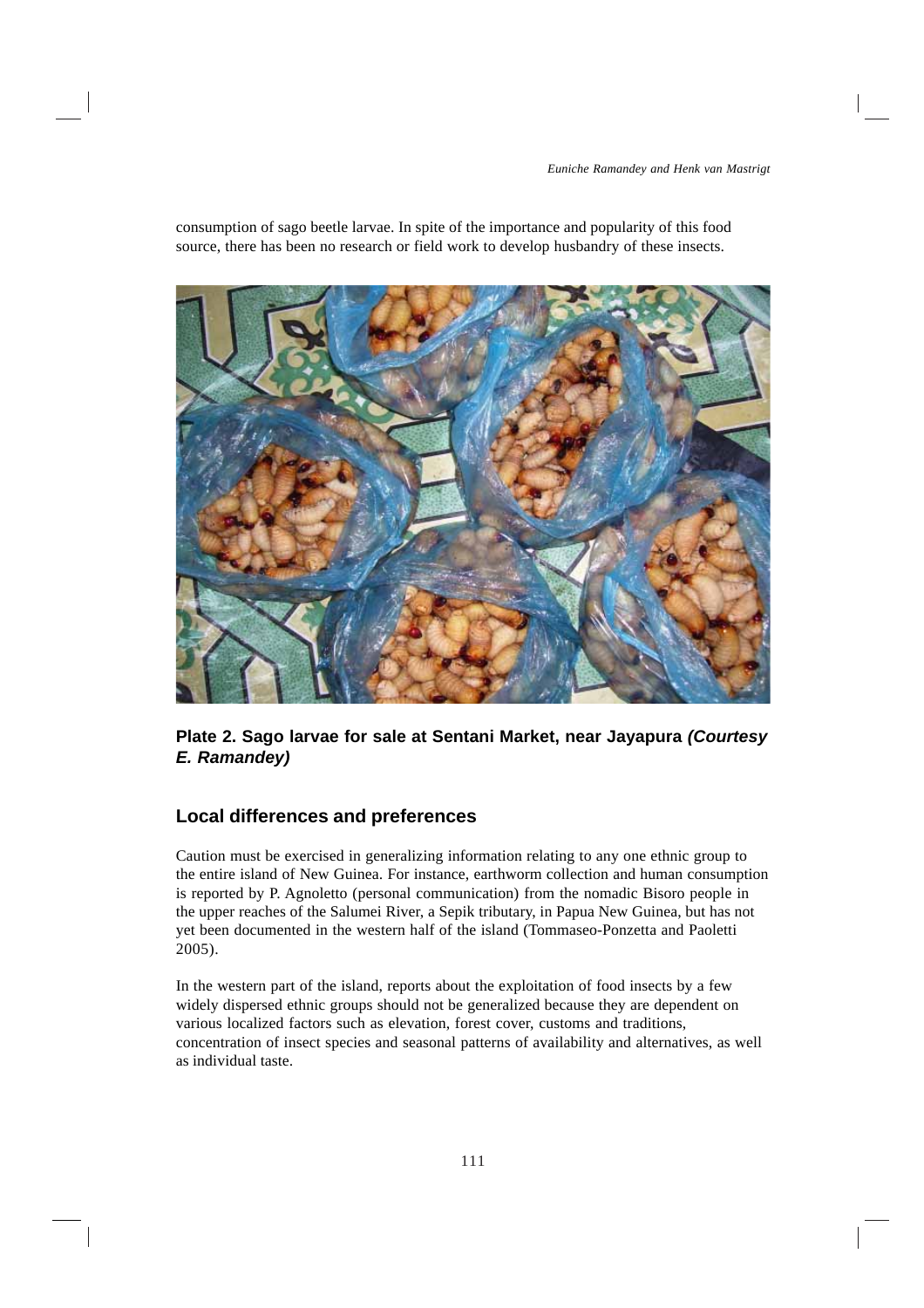*Edible insects in Papua, Indonesia: from delicious snack to basic need*

In the lowlands only a few insects are known to be consumed regularly. This may be due to the strong influence of customs such as dietary taboos rather than the absence of edible species of insects.

In some mountainous areas, cicadas are the most favoured insects; in other areas grasshoppers, leaf and stick insects are preferred. This preference appears to be influenced by availability. In localities where grasshoppers, leaf and stick insects are popular for consumption (Baliem Valley and Borme), cicadas are less abundant; the reverse is true in the Mapia area and the high Star Mountains (1 400-2 500 metres).

Language is an important parameter of the relationship between local people and insects. This knowledge is often conveyed by traditional stories and by the number of local words for certain families or genera of insects. Detailed knowledge (often correct, but sometimes wrong) includes awareness of factors such as life cycles, habitat preference, edibility, toxicity and beauty.

Regrettably, this indigenous knowledge of nature is being lost as younger generations, exposed to many new influences, do not have such an interest in their environment as their parents and grandparents, with the consequence that the number of names in local languages for particular animals is decreasing quickly.

## **Future expectations**

Urbanization will proceed in lowland areas; more people will become employees and the income of local people will increase, with the consequence that gardening and farming will receive less attention. Land (including sago forests) will be sold and converted to oil-palm projects or cleared and used for other commercial and social purposes. It may be assumed that the utilization of wild sago palms and the associated collection of *Rhynchophorus bilineatus* larvae will become much less common, although the larvae are considered to be a real delicacy by the local people.

In the mountainous areas the importance of insects as necessary food will also decrease. However, incidental, recreational and seasonal collecting are so strongly ingrained in the daily life of indigenous people that this will continue for the foreseeable future.

No surveys of the behaviour of migrants from other islands of Indonesia (about half of the population in Papua) have been carried out. Many of them come from cultures with traditions of collecting and eating insects (such as Homoptera, Orthoptera and Ephemenoptera). However, it seems that these traditions are rarely continued in their new environment.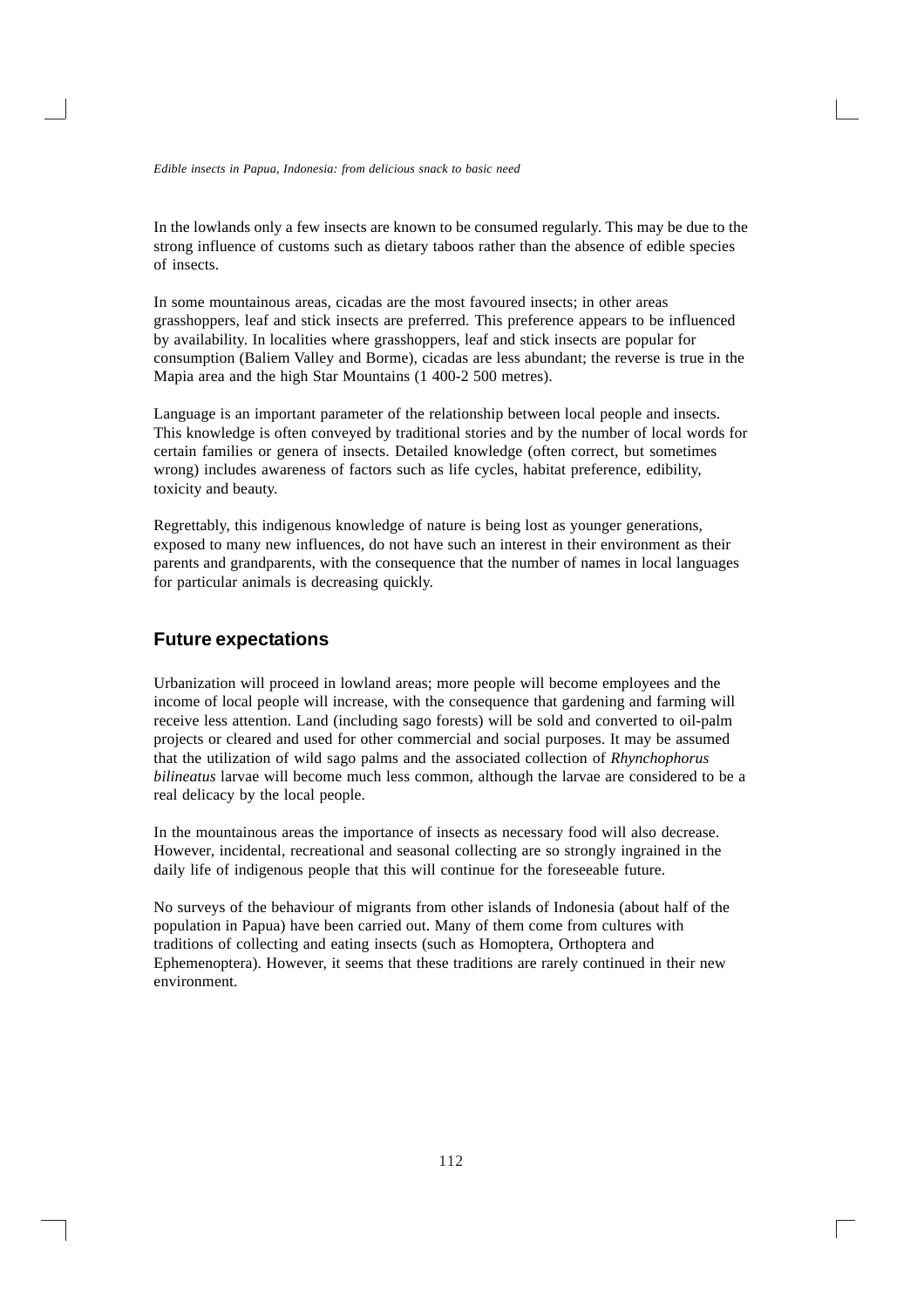#### **Acknowledgements**

The authors are most grateful to all members of the Entomological Group in Papua who contributed their knowledge on edible insects. Also, our thanks to the indigenous people in the various villages in Papua we visited who were willing to share their traditions and customs on edible insects. Finally, we would like to thank our friends and colleagues (especially Mr C. Davenport, UK) who provided comments and advice on early drafts of this paper.

#### **Literature cited**

- **Duffels, J.P. & van Mastrigt, H.J.G.** 1991. Recognition of cicadas (Homoptera, Cicadidae) by the Ekagi people of Irian Jaya ((Indonesia), with a description of a new species of *Cosmopsaltria*. *Journal of Natural History*, 25: 173-182.
- **Menufandu, H.** 2007a. Berburu Kepik di Pass Valley. *SUGAPA Edisi III,* (January-March): 5-7.
- **Menufandu, H.** 2007b. Indigenous knowledge Suku Yali Terhadap Kumbang. *SUGAPA Edisi III,* (January-March): 12-15.
- **Parsons, M.** 1999. *The butterflies of Papua New Guinea: their systematics and biology*. London, Academic Press.
- **Petocz, R.G.** 1987. Konservasi Alam dan Pembangunan di Irian Jaya Strategi Pemanfaatan Sumber Daya Alam Secara Rasional**.** Diterjemahkan Oleh Soesene, S. Cetakan ke 1. Pustaka Grafitipers. Jakarta Utara.
- **Ramandey, E.** 2007. Debetkun Sebagai Alternatif Sumber protein. *SUGAPA Edisi III,* (January-March): 3-4.
- **Ramandey, E.** 2004. Studi Berbagai Spesies Kumbang yang Hidup pada Batang Sagu (*Metroxylon* spp.) di Desa Maribu Distrik Sentani Barat Kabupaten Jayapura. (unpublished)
- **Rappaport, R.A.** 1967. *Pigs for the ancestors: ritual in the ecology of a New Guinea People.* New Haven CT USA, Yale University Press.
- **Tommaseo-Ponzetta, M. & Paoletti, M.G.** 2005. Lessons from traditional foraging patterns in West Papua (Indonesia). *In* M.G. Paoletti, ed. *Ecological implications of minilivestock,* pp. 441-457. Enfield N.H., USA, Science Pub.
- **Van Mastrigt, H.** 2007. Tonggerek, Nikmat Bagi Orang Papua. *SUGAPA Edisi III,* (January-March): 8-11.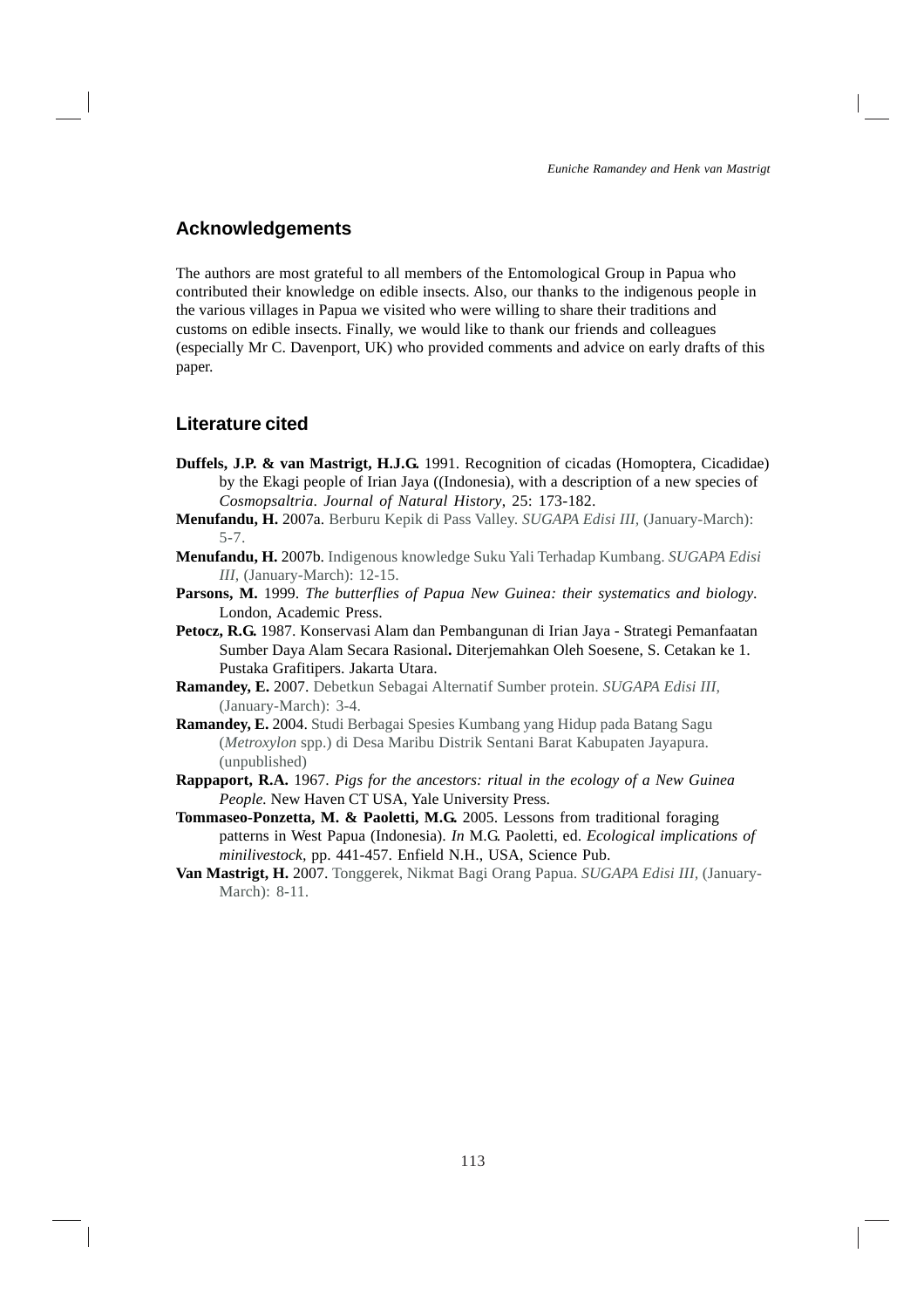*The future use of insects as human food*

## **Appendix 1. Edible insects in Papua, with locations**

| Blattodea: Bime                                             | 1 species      |
|-------------------------------------------------------------|----------------|
| Phasmida (stick and leaf insects)                           |                |
| 4 Families: Borme/Bime                                      | 5-8 species    |
| Orthoptera (grasshoppers)                                   |                |
| Tettigoniidae: Borme/Bime                                   | >5 species     |
| Gryllidae: Bime                                             | >3 species     |
| Mantodea                                                    |                |
| Mantidae: Borme                                             | 3-5 species    |
| Hemiptera                                                   |                |
| Pentatomidae: Pass Valley Nezara viridula                   | 1-2 species    |
| Homoptera                                                   |                |
| Cosmopsaltria sp. (Cicada) Mapia (Kobowre Mountains),       |                |
| Baliem Valley, Star Mountains                               | >7 species     |
| Coleoptera                                                  |                |
| Scarabaeidae and Cetoniidae                                 | >10 species    |
| Curculionidae Rhynchophorus sp. - larvae                    | 2(?) species   |
| Cerambicidae: Bime                                          | >5 species     |
| Sentani Rosenbergia mandibularis                            | 1 species      |
| Passalidae: Bime                                            | >1 species     |
| Ephemenoptera (one-day flies): Mindiptana, Tanahmerah, Iwur | 1 species      |
| Lepidoptera                                                 |                |
| All large moths of five Families: Borme                     |                |
| Sphingidae - all large-sized species + caterpillars         | >25 species    |
| Saturniidae - all species + caterpillars (3 genera)         | $± 10$ species |
| Noctuidae - all large imagines                              | >10 species    |
| Uraniidae - Nyctalemon patroclus goldiei                    | 1 species      |
| Geometridae - Ennominae                                     | >5 species     |
| Hymenoptera - nest with bees: Sumbole, Landikma             | 1-2 species    |
| Total                                                       | > 95 species   |

 $\Box$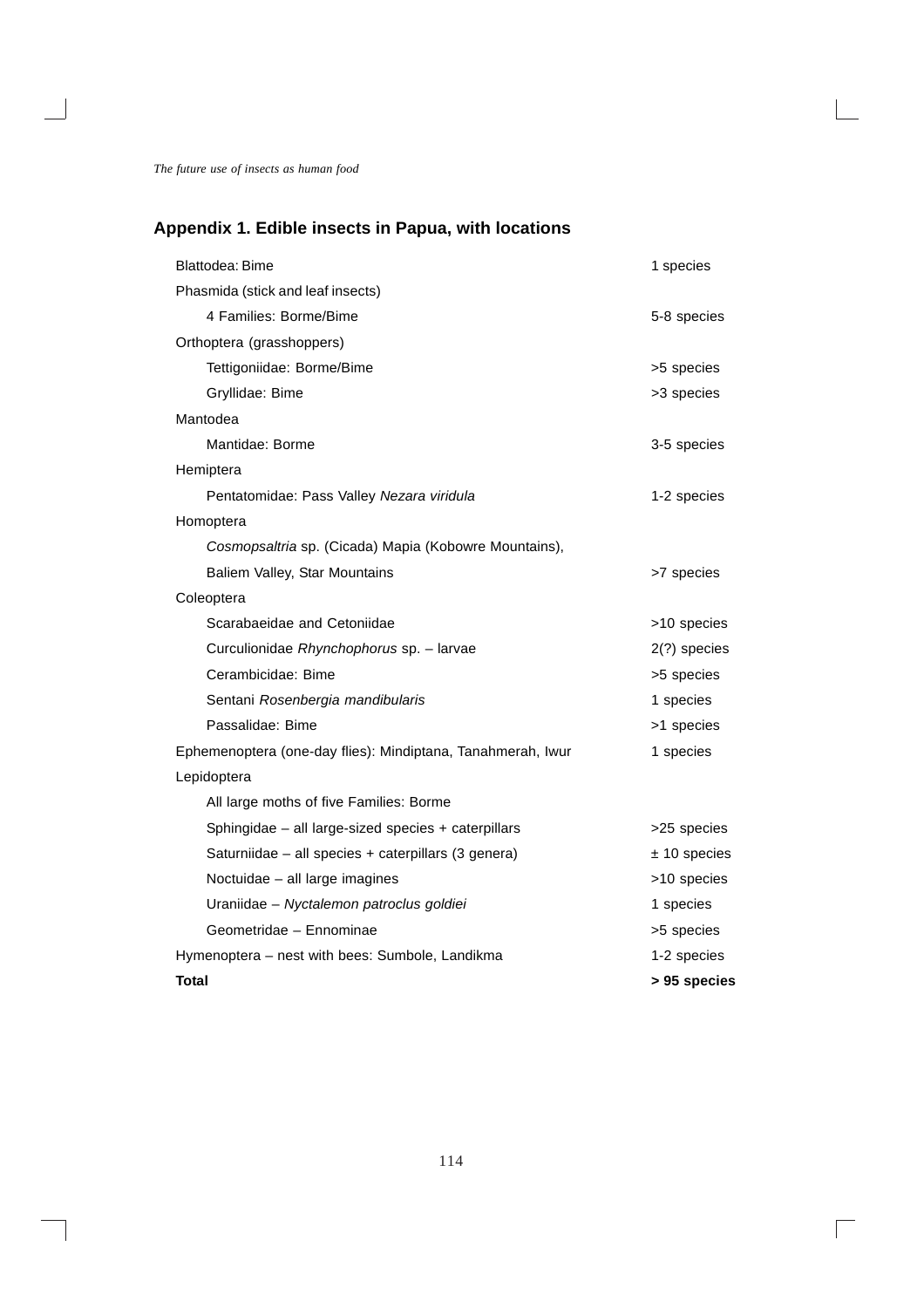*Jun Mitsuhashi*

# **The future use of insects as human food**

#### **Jun Mitsuhashi1**

*Shortages of food, especially animal protein, are predicted for the twenty-first century so it will be necessary to look for new sources of animal protein. In this context, insects are suitable, although most people in developed countries dislike or hesitate to consume them – probably because they are repulsed by the appearance of insects, not their taste. Insects can be accepted favourably in the future by processing and mixing them with other foodstuffs. Edible insects may be used as space-travel food in the distant future. For long voyages to other planets, their cell culture will provide animal protein in a spacecraft, within which the area for the production of foodstuffs will be limited. If humans ever live in huge airtight domes on other planets, food production will have to be developed within the confines of the domes. Breeding of large livestock will not be practicable because of space limitations. The alternative will be to use insects to provide a source of animal protein. For such purposes, species such as silkworms, termites and flies have been suggested, taking into account the effective recycling of organic substances.*

**Keywords: animal protein, cell culture, flies, silkworms, space food, termites**

## **Introduction**

Increases in world population will require the production of vast amount of foods in the latter half of the twenty-first century. However it will be difficult to increase productivity to a level that satisfies food demand, mainly because of limited availability of new farm land. This will lead to shortages of food, especially animal protein. When total food resources are insufficient, it is unwise to feed livestock with grain and other foodstuffs, which can be consumed directly by humans. Therefore, it becomes necessary to look for new sources of animal protein such as insects, which are rich in nutrients. Most insects are edible, although there are some toxic species, and they can thrive on a diet that humans cannot consume. Some insects are even scavengers, such as saprophagers or coprophagers. The latter can contribute to recycling of animal waste.

#### **Insect eating: the cultural context**

Many people dislike or hesitate to consume insects; they indicate that insects are dirty, harmful or inspire fear. However, this is not true for most insects, especially edible insects. Some of the major edible insects, such as grasshoppers, and lepidopteran or coleopteran larvae, mostly eat fresh plant leaves or wood and are therefore cleaner and more hygienic than crabs or lobsters, which eat carrion. Although, insect-eating campaigns are becoming active in some developed countries (Table 1), many people still despise insects. This abhorrence is not

<sup>1</sup> Koishikawa 1-28-13, Bunkyo-ku, Tokyo 112-0002, Japan. Email: junmths@nifty.com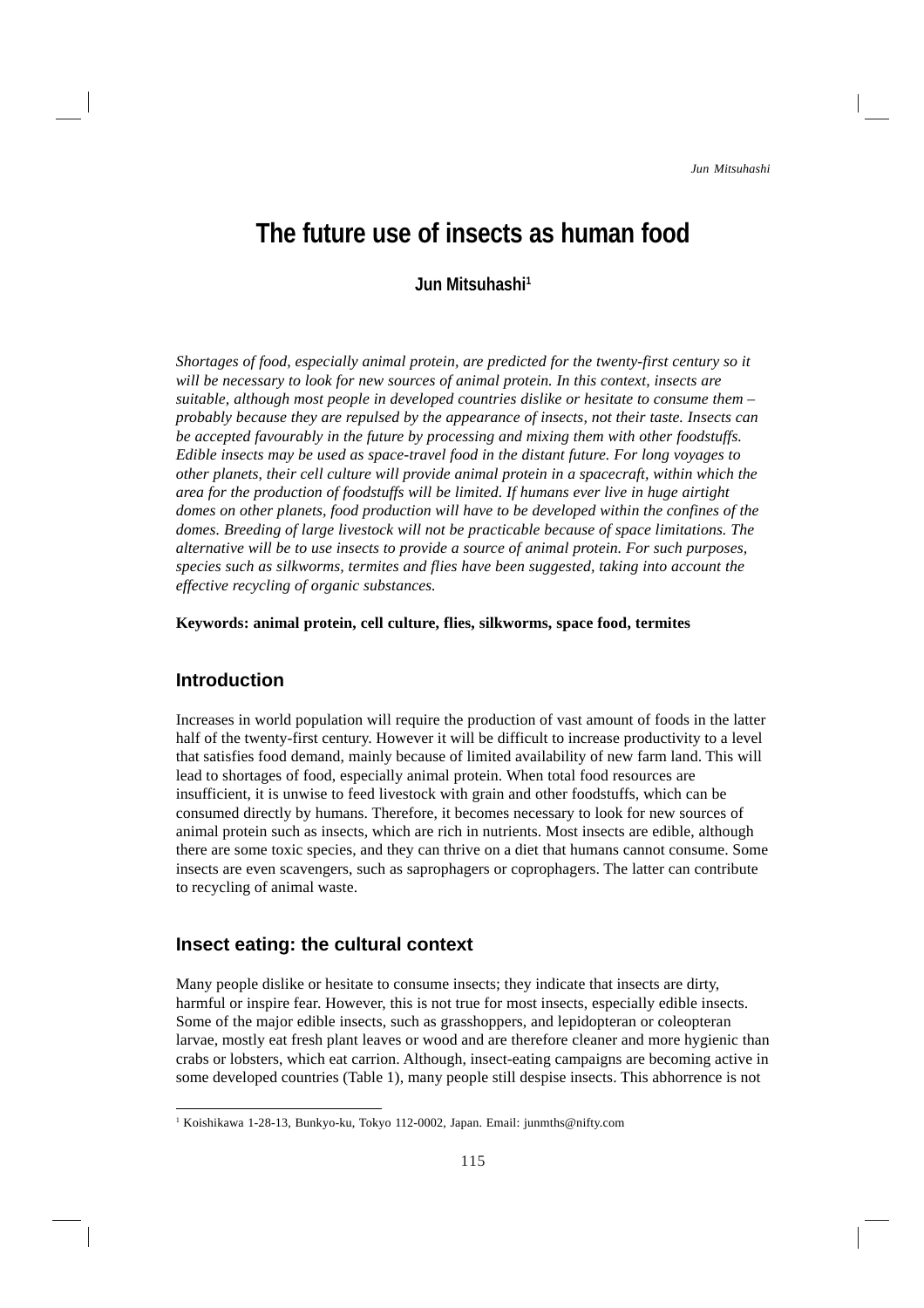#### *The future use of insects as human food*

inherent however. It is formed during infancy by the people surrounding the child. This is evidenced by some infants at insect-eating events who clearly enjoy insects. Therefore, insect hatred should be viewed as a prejudice that can potentially be eliminated. It is probable that people are repulsed by the image of insects, but not by their meat.

People who dislike insects have consumed insects or parts of insects before, which contaminated food during food production or processing. It is almost impossible to avoid contamination by insects or their parts in food. In fact, the Food and Drug Administration of the United States has prescribed permissible levels of insect contamination in food (FDA 1998). Therefore,

 people are regularly eating insects unconsciously, without serious complications. This shows that people can eat insects if they do not know what they are eating, with the exception of individuals who have allergic reactions.

These factors suggest that transforming insects will facilitate their consumption in the future. In practice, dried insects may be crushed or pulverized, and raw or boiled insects ground or mashed, making their insect form unrecognizable. They simply become masses of protein and lipids that can be mixed with other foodstuffs such as grain, ground meat and mashed potatoes to make a variety of dishes (Table 2). Such dishes will be acceptable to most people. Some recipes of such dishes have been published (Ramos-Elorduy, 1998; Tayler and Carter, 1992).

| Country                  | Organization                                                                                                                                                                                                                                                                                                                                                                                                                                                                                                                                                                                                                                                                       |
|--------------------------|------------------------------------------------------------------------------------------------------------------------------------------------------------------------------------------------------------------------------------------------------------------------------------------------------------------------------------------------------------------------------------------------------------------------------------------------------------------------------------------------------------------------------------------------------------------------------------------------------------------------------------------------------------------------------------|
| Australia                | New South Wales Entomological Society.                                                                                                                                                                                                                                                                                                                                                                                                                                                                                                                                                                                                                                             |
| Canada                   | Alberta State Museum; Ontario Joint Entomological<br>Meeting: L'Insectarium de Montreal.                                                                                                                                                                                                                                                                                                                                                                                                                                                                                                                                                                                           |
| Japan                    | Tokyo Tama Zoo, Insectarium, Tokyo.                                                                                                                                                                                                                                                                                                                                                                                                                                                                                                                                                                                                                                                |
| Republic of South Africa | South African Entomological Society.                                                                                                                                                                                                                                                                                                                                                                                                                                                                                                                                                                                                                                               |
| <b>United States</b>     | Audubon Zoo Insectarium, LA; Buffalo Museum of<br>Natural History, NY; Cincinnati Zoo, OH; Crowley's<br>Ridge State Park, AK; Garfield Park Nature Center,<br>OH; Invertebrate in Captivity Conference, AZ; Iowa<br>State Univ., Department of Entomology, IA; Los<br>Angeles Museum of Natural History, CA; New York<br>Entomology Soc., NY; Northwest College, WY;<br>Oregonridge Nature Center, OR; Pennsylvania State<br>Univ., Department of Entomology, PA; Purdue Univ.,<br>Department of Entomology, IN; San Francisco Zoo,<br>CA; Smithsonian Institution, Museum of Natural<br>History, DC; State Botanical Garden, GA; Univ.<br>Illinois, Department of Entomology, IL. |

#### **Table 1. Organizations that host insect-eating events**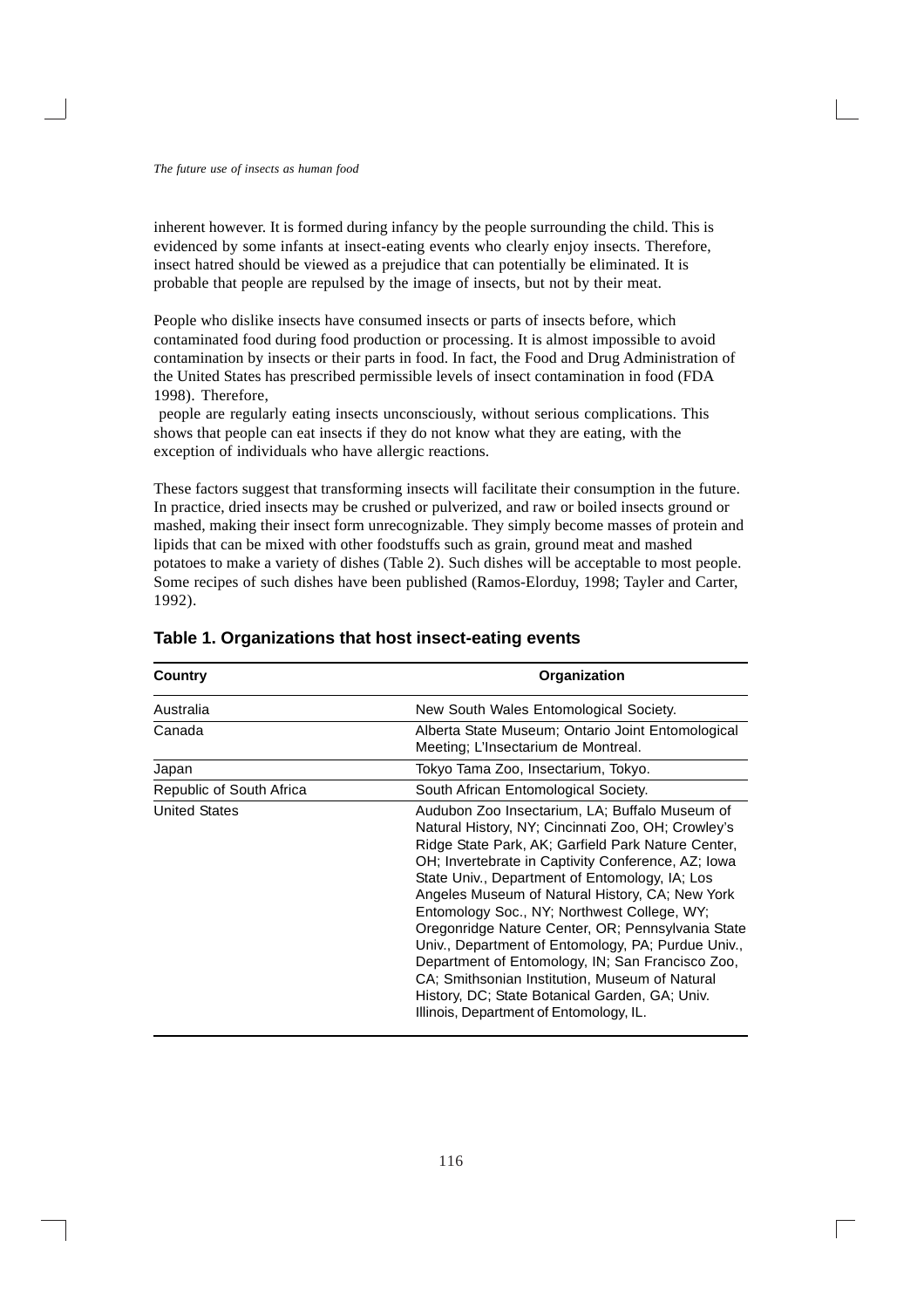| <b>Insect</b>    | <b>Treated form</b> | <b>Other ingredients</b><br>to be added                  | Form<br>to be eaten |
|------------------|---------------------|----------------------------------------------------------|---------------------|
| <b>Mealworms</b> | Dry flour           | Maize flour                                              | Tortilla            |
| Crickets         | Dry flour           | Wheat flour, buttermilk, baking powder                   | <b>Bread</b>        |
| Grasshoppers     | Ground              | Miso, sugar, minced walnut                               | Paste               |
| Wasp larvae      | Minced              | Wheat flour, soybean flour, mashed potato,<br>vegetables | Wasp ball           |
| Any insect       | Ground              | Minced meat, wheat flour, onion, mashed<br>potato, egg   | Insect burger       |

#### **Table 2. Examples of foodstuffs and cuisine**

If and when insects are used as a major food resource, large quantities will be required. Naturally occurring insects may not meet demand; if too many wild insects are collected, ecosystems will be damaged. Insects used as foodstuffs should be raised. Clean and uniform insects will be produced through artificial rearing. This will contribute to sustaining ecosystems and avoiding overexploitation of wild insects. Several industrial plants are producing insects on a large scale, such as for projects to eradicate screwworms and fruit flies. The facility for the mass production of melon fly, *Bactrocera cucurbitae* in Okinawa, Japan is shown in Plate 1. In this plant, 40 million matured larvae are produced every week. Most of the procedures for raising larvae are controlled automatically. This system could be a model for the mass production of edible insects in the future.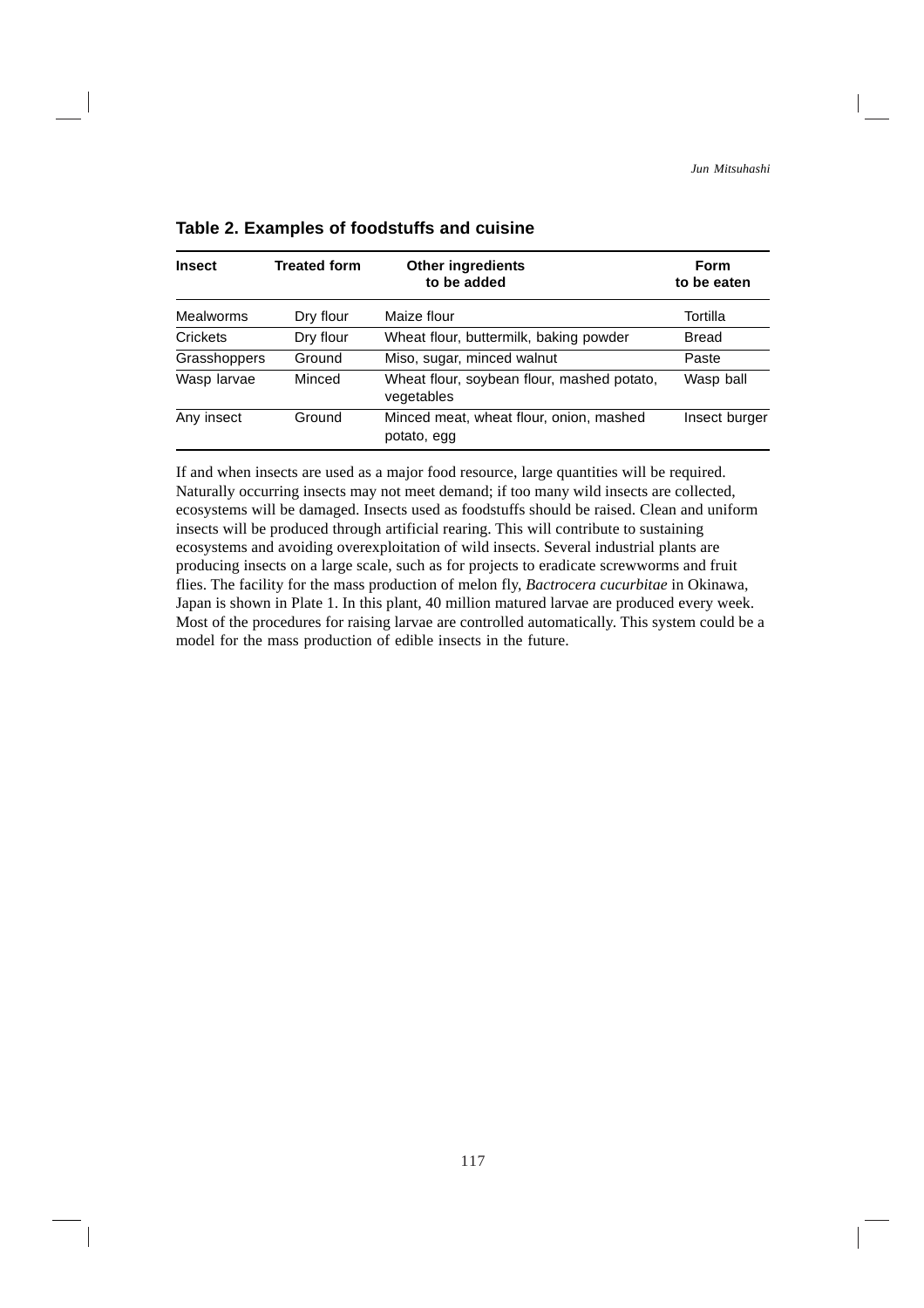

**Plate 1. A plant producing sterile melon flies for their eradication: (1) larvae, (2) adults, (3) main building, (4) part of the automated rearing system, (5) feeding trays for larvae** *(Courtesy Jun Mitsuhashi)*

## **Insects as space-travel nourishment**

In the more distant future, the use of insects as space-travel food is suggested. This application may be considered in two contexts: (1) consumption of insects by humans during long duration space travel; and (2) consumption by people colonizing other planets.

In the first case, during long space voyages, there may be a need to produce food within the spacecraft where space is limited and large animals cannot be kept. Small animals like insects will be a suitable animal protein source. The species used should satisfy the following criteria:  $(1)$  it can be reared in a small space;  $(2)$  it has a high reproduction rate;  $(3)$  it is easy to reproduce; and (4) it is easy to handle. Thus, *in vitro* cultured insect cells, instead of entire insects, could provide animal protein efficiently in a spacecraft. The cells, which constitute insect bodies, could be cultured in an artificial culture medium *in vitro* (i.e. cell culture). Initially, insects would be surface-sterilized and the tissue to be cultured excised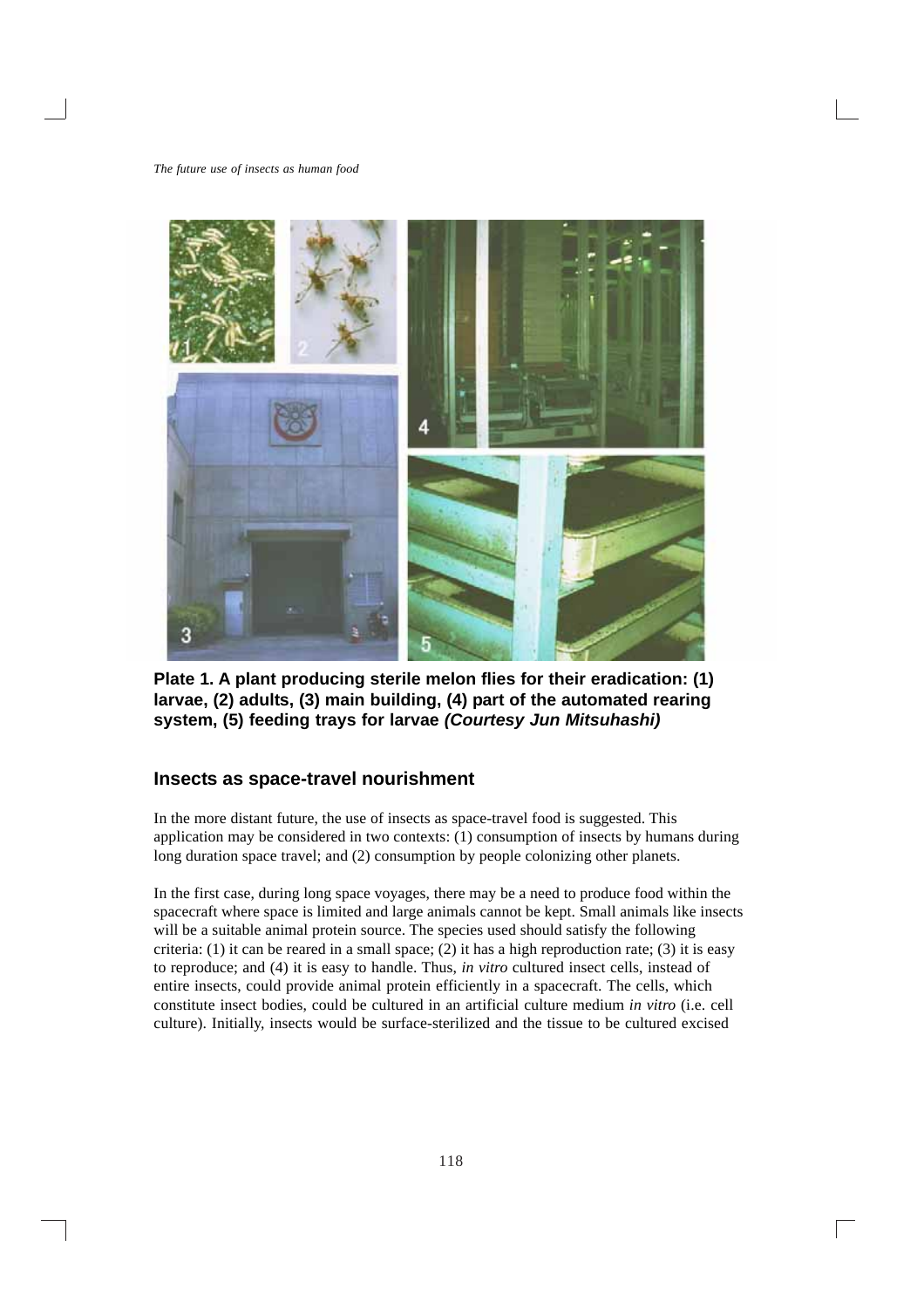from the insect bodies aseptically. The tissue would be cut into small pieces and placed in culture flasks with a liquid medium. The medium would consist of minerals, amino acids, sugars, vitamins and growth-promoting substances (Table 3). In the flasks, cells contained in the explanted tissue would emerge from the tissue and scatter around it. Such liberated cells would multiply by mitosis, if the culture condition is suitable. When cell density in the flask increases to a particular level the multiplication rate can be expected to decrease. Some of these cells would then be transferred to another flask to decrease cell density. This removal of cells would stimulate cell multiplication again. By repeating these procedures, the cell population, which multiplies continuously, will be obtained. Such a cell population is called a continuous cell line (Plate 2).

These techniques have been developed already and many insect continuous cell lines have been created (Mitsuhashi 2002). However, there are some insect groups whose cells cannot be cultured with present techniques. This problem should be solved in the near future.

In order to culture cells in a liquid medium under zero gravity in a spacecraft, culture vessels may be fixed on a rotation drum, which creates gravity by centrifugal force. Or, when people travel to other planets, an artificial gravity vehicle may be used. The cell culture procedures can be controlled automatically by computer (Plate 3). The system does not occupy a large space – a major consideration for spacecraft. By using several hundred-litre jars or thousandlitre tanks, large volumes of cells could be grown and harvested. When the cell density reaches saturated state, the cells could be collected by centrifugation of the culture and used as a protein source.

The advantages of using insect cultures compared to cell cultures of livestock such as cattle or swine are that insect cell culture does not require special equipment for controlling carbon dioxide gas concentration in the culture vessel, and also does not require strict control of temperature. Therefore, use of (insect) continuous cell lines is easier and more efficient.

| <b>Material</b>                     | q/1 000 ml | <b>Material</b>                    | g/1 000 ml |
|-------------------------------------|------------|------------------------------------|------------|
| <b>NaCl</b>                         |            | NAHCO <sub>3</sub>                 | 0.12       |
| KCI                                 | 0.2        | CaCl <sub>2</sub> H <sub>2</sub> O | 0.2        |
| MgCl <sub>2</sub> 6H <sub>2</sub> O | 0.1        | NaH <sub>2</sub> PO                | 0.2        |
| Glucose                             | 4          | TC-yeastolate                      | 5          |
| Lactalbumin hydrolysate             | 6.5        |                                    |            |
| pH: 6.5                             |            |                                    |            |

#### **Table 3. A simple culture medium (MM-SF)**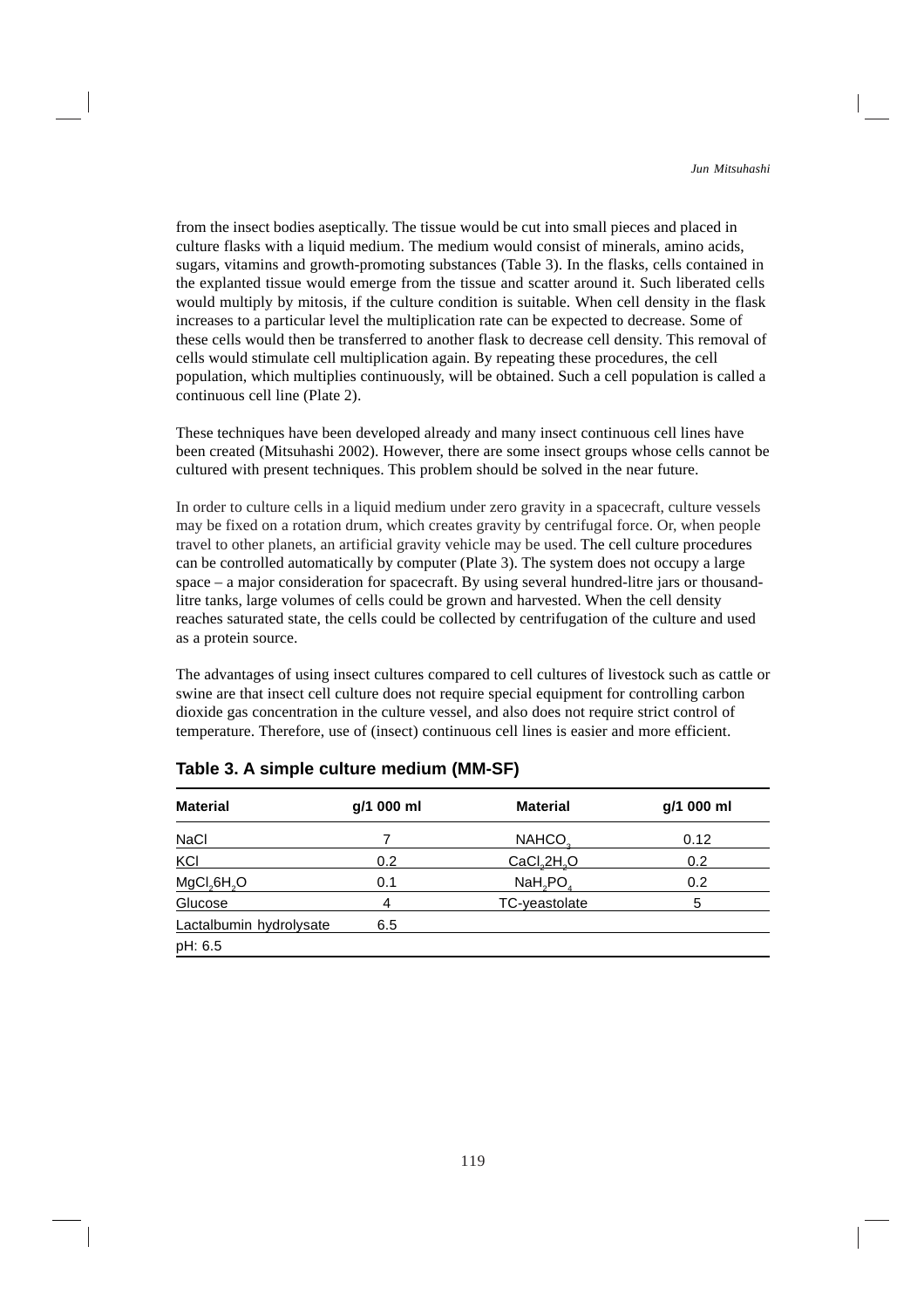*The future use of insects as human food*



**Plate 2. A continuous cell line obtained from the diamondback moth,** *Plutella xylostella (Courtesy Jun Mitsuhashi)*



**Plate 3. A model of a programmed cell culture system with glass jars** *(Courtesy Jun Mitsuhashi)*

 $\mathbb{R}$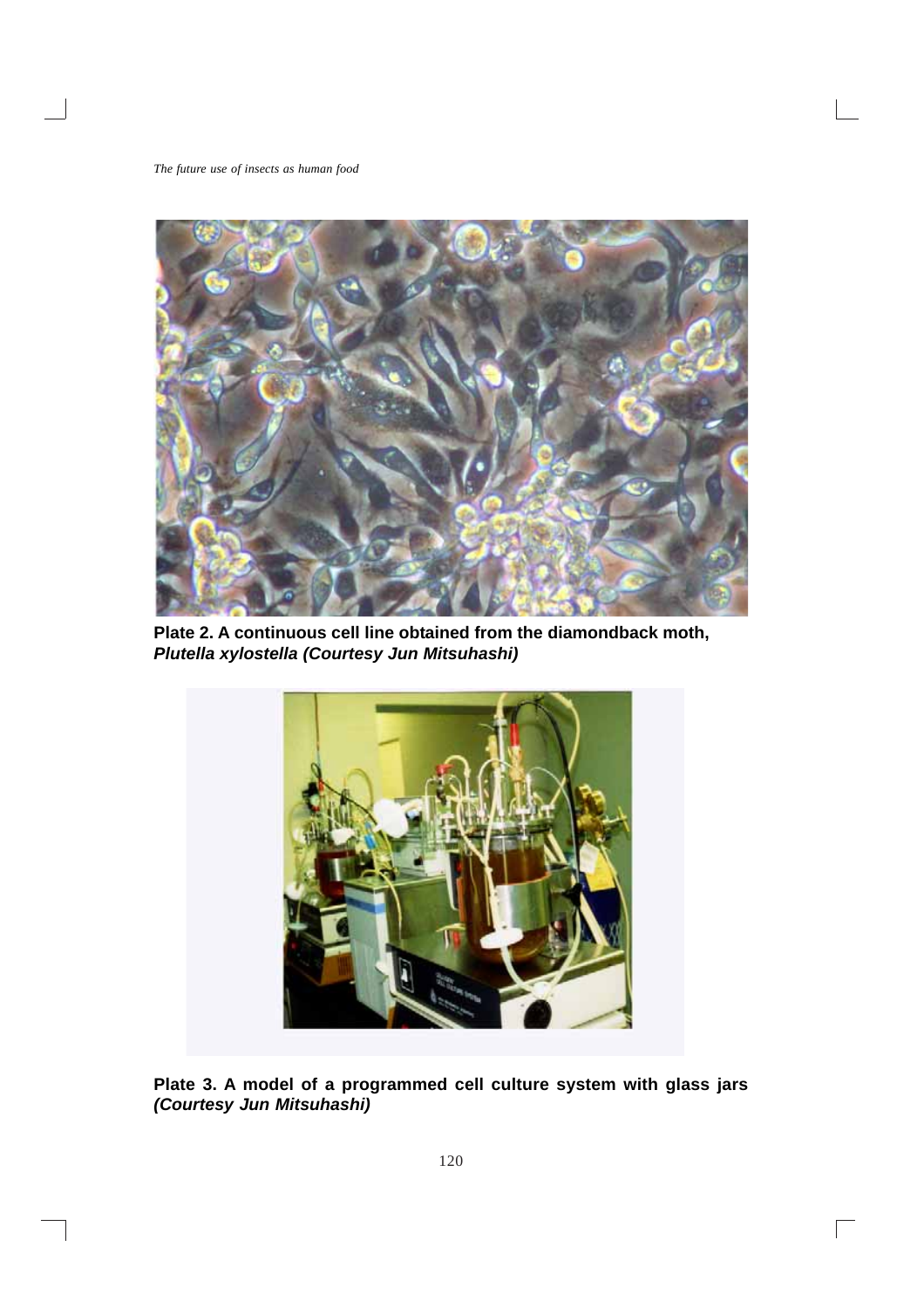*Jun Mitsuhashi*

The second scenario for insects as space-travel nourishment relates to human colonization of other planets, likely living in air-tight domes. Within the domes, subsistence agriculture will have to be developed to supply food. One of the challenges is providing animal protein. Breeding of large livestock will not be practicable because of space limitation. The alternative is to use insects to provide a source of animal protein (Katayama *et al.* 2008; 2005). Silkworms, termites and flies offer potential for this purpose. The commercial silkworm (*Bombyx mori*) is a well-studied insect and people of many countries have eaten silkworm larvae, pupae and adults for centuries. Dried silkworm pupae contain roughly 50 percent protein and 30 percent lipids and are known to be rich in nutrients. It is commonly said that three silkworm pupae are equivalent to one hen's egg. The silkworm has been completely domesticated and is easy to rear (sericulture). Silkworms eat mulberry leaves, but an artificial diet has also been developed. Furthermore, an automatic rearing system has been devised.

Termites are eaten widely in tropical Asia, Africa and South America. There are many species of termites and they contain high levels of protein and lipids, although contents vary in different species. Termites consume wood and produce protein. Therefore, they can be used not only for human food, but also for breaking down woody waste.

Fly larvae have not been consumed commonly by humans to date, although some people eat fly larvae in Thailand (Kuwabara 1997), China (Chen and Feng 1999; Hoffman 1947) and even in Europe (Ramos-Elroduy 1998). The larvae or pupae of the house fly (*Musca domestica*) are nutrient rich. They contain 50-60 percent protein and 10-20 percent lipids on a dry matter basis. When fly larvae or pupae are used as food, vast numbers of flies are needed because of their small size. The reproduction rate of flies is very high; the house fly, for example, lays 500 eggs. If there are no predators, parasites or disease agents  $2x250^{25}$  larvae are produced after a year (26 generations). If one larva weighs 25 milligrams, over a year this amounts to a theoretical gross amount of  $5x10^{46}$  million tonnes of larvae. In order to rear vast numbers of flies, industrial plants similar to those used for mass production of screwworms or melon flies (Plate 1) will be necessary. Species belonging to Muscidae, Calliphoridae or Sarcophagidae are preferable, because of their size and feeding habits. The larvae of some species belonging to these families thrive on organic waste, especially on dead animal flesh and excreta. If these waste materials are used as part of the fly diet, they will contribute to recycling of organic substances. This would be particularly important within domes on another planet.

## **Conclusion**

The examples of past and present utilization of insects as human food set the stage for the next and perhaps the most important application in light of food demand generated by increases in world population. Space travel and the colonization of other planets present a huge challenge in terms of the provision of foodstuffs. Food derived from insect rearing and insect cell culture represents the most feasible solution to feeding humans traveling in spacecraft or living in domed structures on other planets.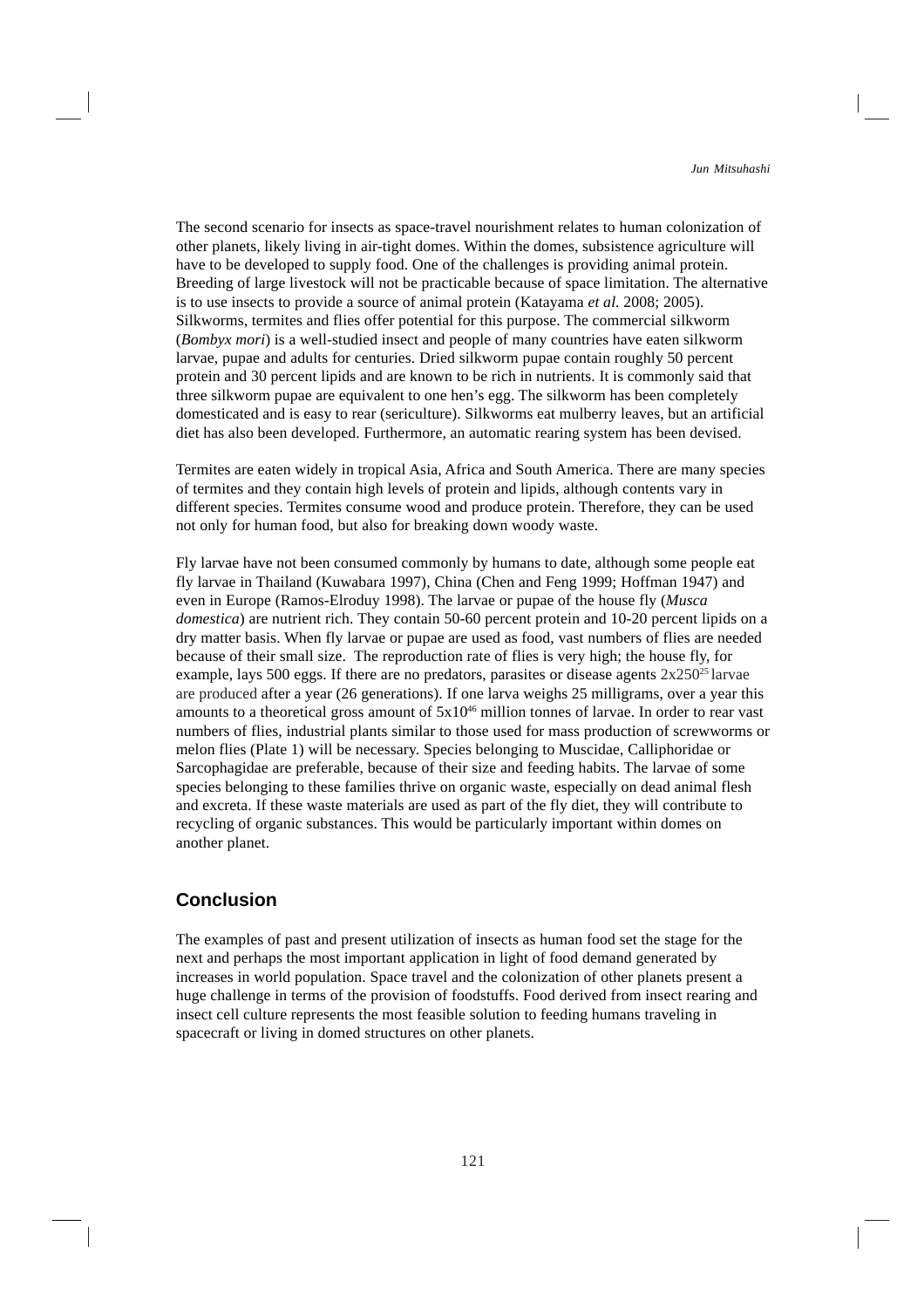## **Literature cited**

- **Chen, X. & Feng, Y.** 1999. *The edible insects of China*. Beijing, China Science and Technology Publishing House.
- **Food and Drug Administration (FDA (In Chinese.)).** 1998. *The food defect action levels.* FDA Center for Food Safety and Applied Nutrition, Defect Action Level Handbook. http://vm.cfsan.fda.gov/dam/"0dalbook.html
- **Hoffmann, W.E.** 1947. Insects as human food. *Proceedings of the Entomological Society of Washington*, 49: 233-237.
- **Katayama, N., Ishikawa, Y., Takaoki, M., Yamashita, M., Nakayama, S., Kiguchi, K., Kok, R., Wada, H., Mitsuhashi, J. & Space Agriculture Task Force.** 2008. Entomophagy: A key to space agriculture. *Advances in Space Research*, 41: 701-705.
- **Katayama, N., Yamashita, M., Wada, H., Mitsuhashi, J. & Space Agriculture Task Force.** 2005. Entomophagy as part of a space diet for habitation on Mars. *Journal of Space Technology and Science*, 21(2): 27-38.
- **Kuwabara, M.** 1997. Custom of entomophagy in Thailand, past and present. *In* J. Mitsuhashi, ed. *People eating insects*, pp 120-146. Tokyo, Heibon-sha, Tokyo. (In Japanese.)

**Mitsuhashi, J.** 2002. *Invertebrate tissue culture methods*. Tokyo, Springer-Verlag.

- **Ramos-Elorduy, J.** 1998. *Creepy crawly cuisine: the gourmet guide to edible insects.* Rochester VT, USA, Park Street Press.
- **Taylor, R.L & Carter, B.J.** 1992. *Entertaining with insects. Or the original guide to insect cookery.* Yorba Linda CA, USA, Salutek Publishing.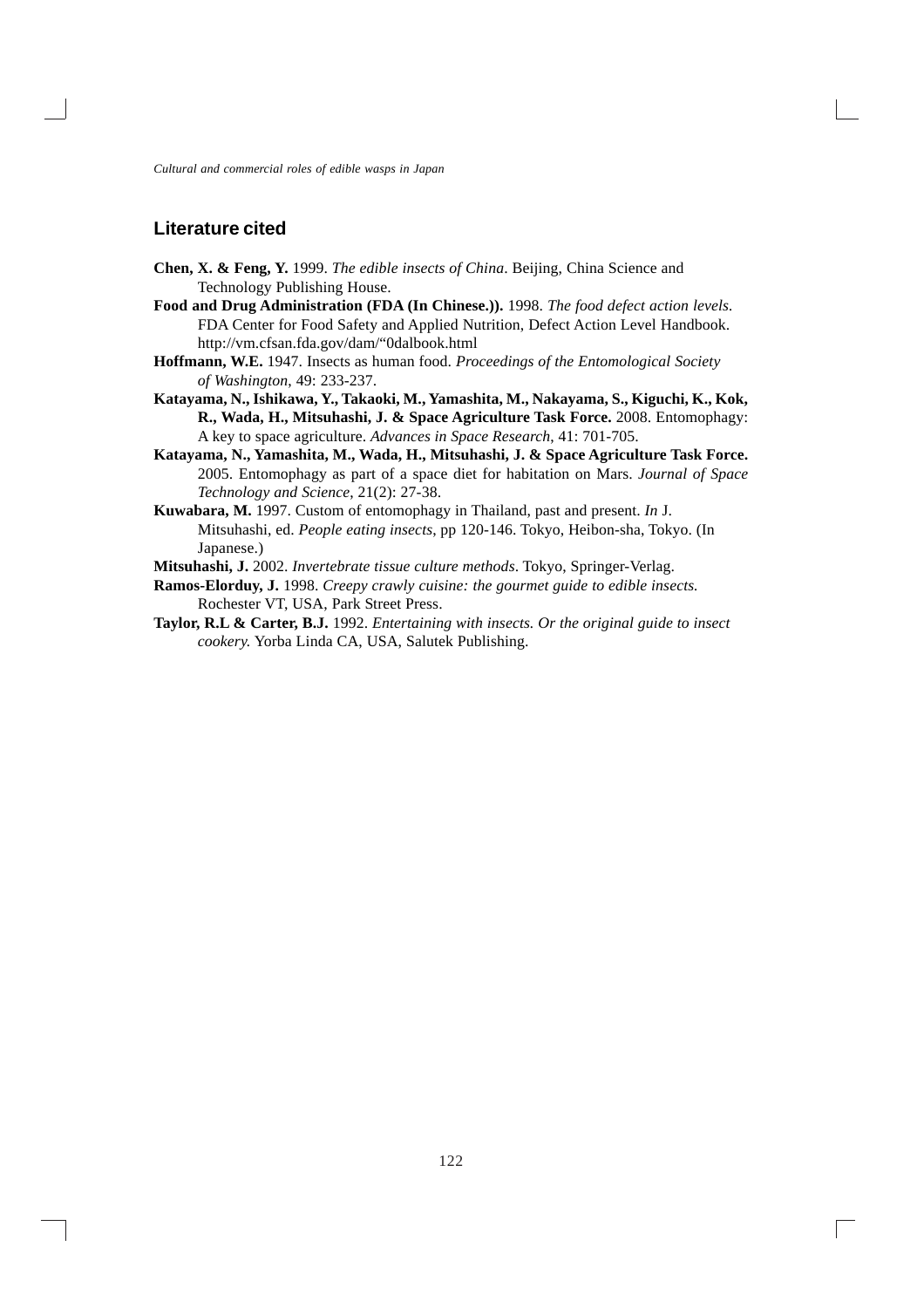## **Kenichi Nonaka1**

*Insects such as long-horned beetle caterpillars and wasps are consumed in the mountainous areas of Japan. Although insect eating has generally declined in Japan, the collection and eating of wasps (*Vespula *spp. and* Vespa *spp.) can still be found. In particular, yellow-jacket wasp larvae and pupae (*Vespula *spp.) are preferred in the mountainous areas of central Japan, where they are treasured as an autumn delicacy. The larvae and pupae are also available commercially at high prices. Insect materials used in canned foods are imported from other countries to satisfy demand. Communal management has begun to maintain the populations and habitat of* Vespula *spp. as a food resource.* Vespa *spp. are also collected for subsistence use and for commercial sale by local people who must use special protective gear for collection. Culturally and commercially, wasps are regarded as an important food resource for the sustainable development of rural mountain villages.*

#### **Keywords: insect eating, traditional food,** *Vespa***,** *Vespula*

#### **Introduction**

Edible insects are important cultural resources in Japan that reflect the country's rich biodiversity. However, increases in demand could lead to competition and overexploitation, resulting in their future decline. Insect habitats are also likely to be impacted in areas affected by overdevelopment. It is necessary to raise awareness on the importance of edible insects in order to ensure that they are exploited sustainably and to promote their proper use and conservation.

There were once many edible insects in Japan, although consumption of most has declined. Among those still utilized as food, wasps are a popular food in mountainous regions. They are highly valued, not only for personal consumption, but also for commercial purposes. In some areas, resource management has been carried out to preserve their habitats as well as to maintain population numbers (Nonaka 2007; 2005).

This study focuses on traditional wasp-eating practices in Japan. The data are based on the author's 20 years of fieldwork in Japan that focused on insect consumption, collection methods and regional variations.

<sup>1</sup> Department of Geography, Rikkyo University, 3-34-1 Nishi-ikebukuro Toshima, Tokyo, Japan 171-8501. Email: nonaka@rikkyo.ac.jp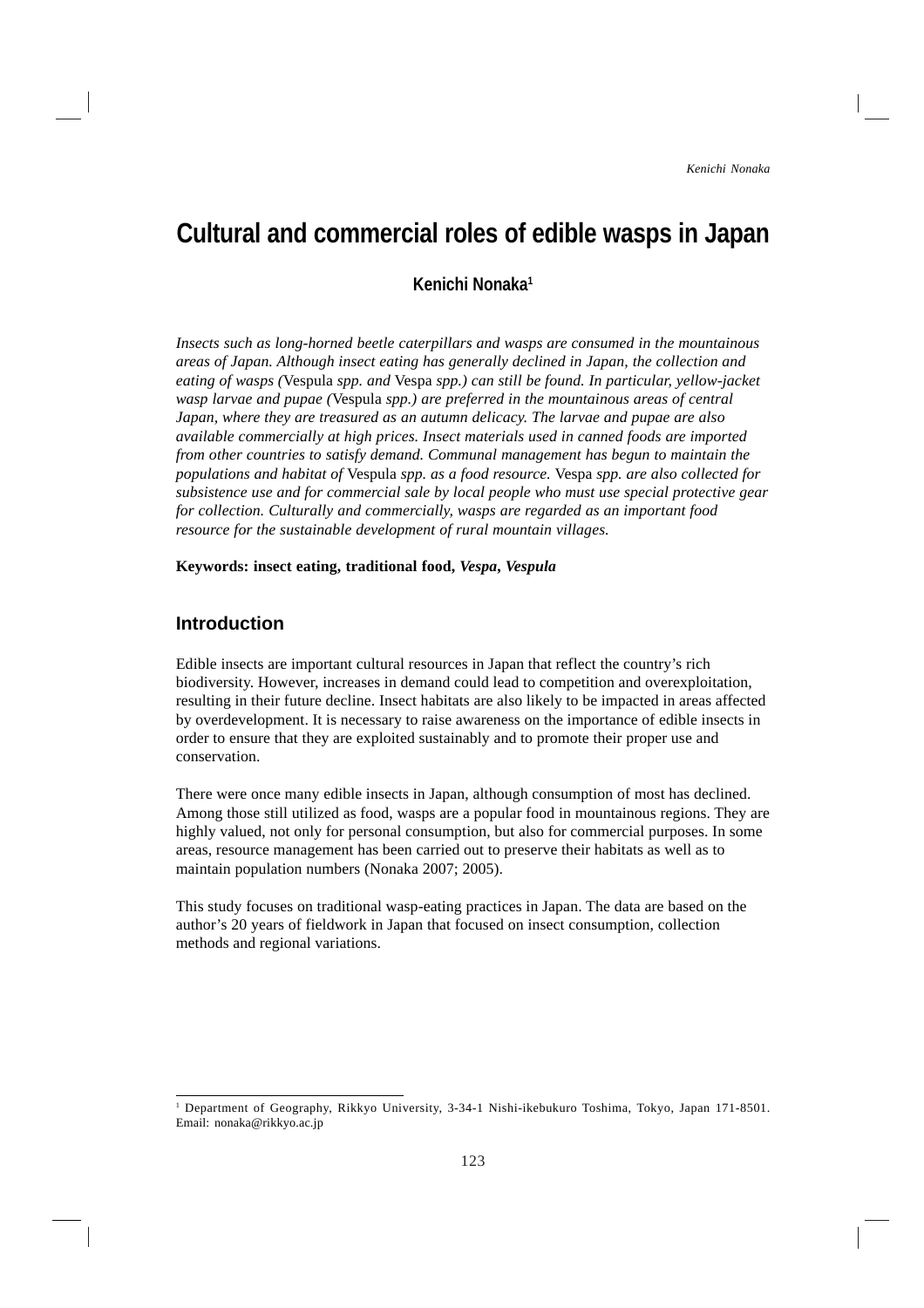## **The custom of eating insects in Japan**

In a report submitted in 1919, 55 edible insect species were listed in Japan (Miyake 1919). After the Second World War, this number decreased owing to environmental and social changes (Nonaka 1987). However, some insects such as grasshoppers and wasps are still popular as food, although there are regional differences in their consumption; regions where this food custom remains common are declining. Grasshoppers are collected in Japan's many paddy fields, which are very common because rice is a staple component of the Japanese diet and the country's most important agricultural product. More than 70 percent of Japan's land area is classified as mountainous and insects are consumed primarily in the uplands. Longhorned beetle caterpillars were popular among people living in mountainous areas 50 years ago when fuelwood was used for cooking and heating. Many senior citizens recall that they were very sweet and tasty. Nowadays, there are fewer opportunities to catch caterpillars as a result of decreased use of fuelwood.

Wasps are one category of insects that continue to be commonly collected and eaten. In Japan, two species of *Vespula* and three species of *Vespa* are eaten. Some people wonder why people in Japan enjoy collecting and eating wasps, as they are so dangerous. It is hard to imagine how the wasps are collected. When an Australian entomologist observed the practice in an area where the activity is still common, he was incredulous when he saw people collecting the nest and removing the wasps. He was astonished as he watched the way in which collectors handled the wasps and cooked them.

## **Collection methods**

Species of *Vespula* are commonly found in fields and mountainous regions. They appear during summer and autumn and build their nests underground. The nests are not easy to locate.

In order to find the nests, unique and skillful methods have been established in regions where *Vespula* are popular, particularly in central Japan. The worker wasps are attracted with bait (Plate 1). They carry the balls of meat, with tiny ribbons attached, back to the nest. The ribbons make it easier to follow the wasps and locate the nest. The chase begins as the team follows the tagged wasps. Members of the team display great skill and close teamwork as they climb up trees and run up and down hills trying to determine the wasps' route. When the entrance to the nest is discovered, smoke is used to sedate the wasps inside. The nest is dug out while the wasps are sedated. By digging the whole nest out, one can determine its weight.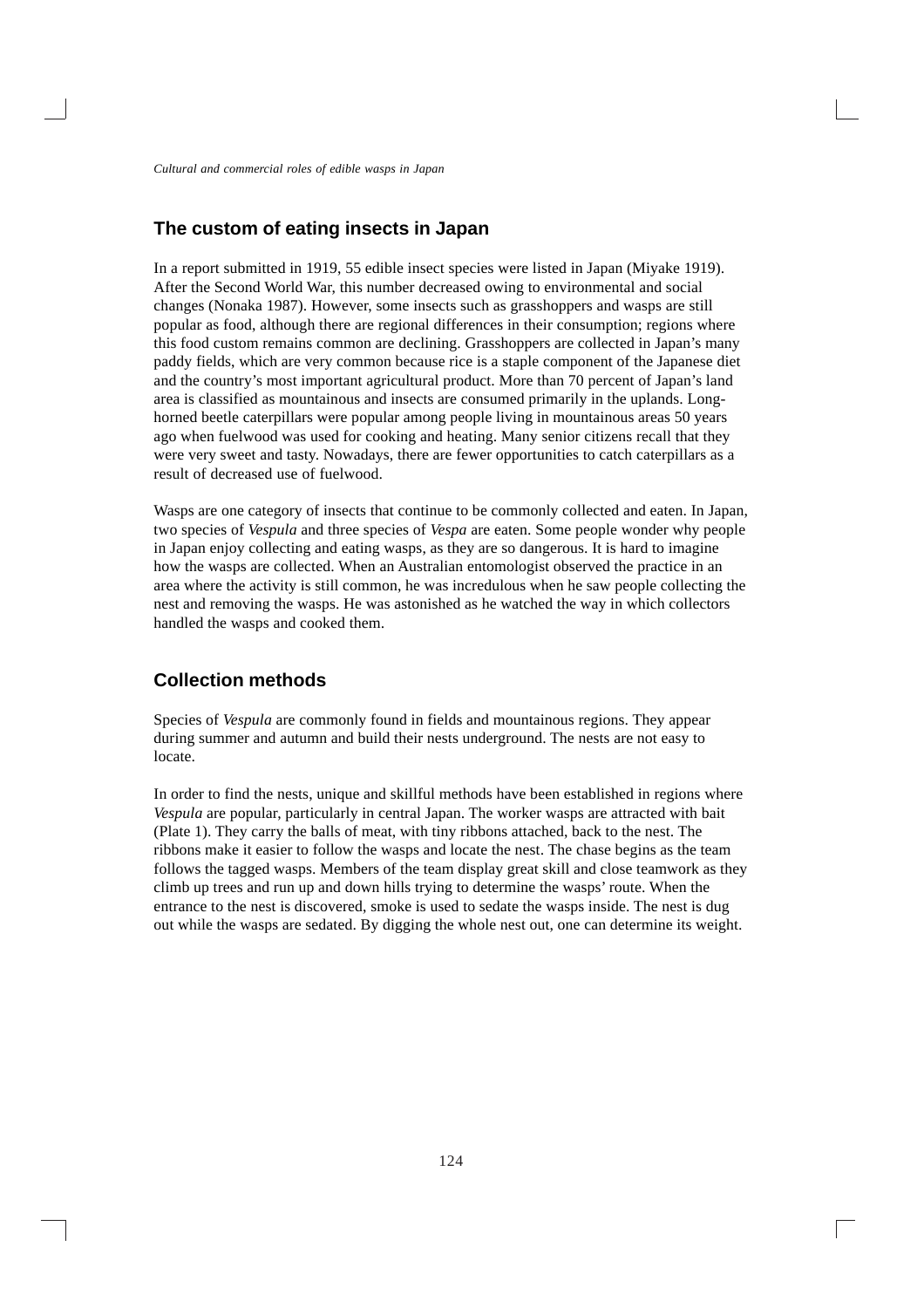#### *Kenichi Nonaka*



**Plate 1.** *Vespula flaviceps* **starting to carry a meat ball with tiny ribbons attached back to the nest** *(Courtesy Kenichi Nonaka)*

A similar method is used for giant hornets (*Vespa mandarinia*), which are the largest wasps in Japan. A meatball with a tiny ribbon attached is not required in this case, because the worker wasps are much larger and can be tracked more easily. Protective suits, which have to be specially ordered, are essential when collecting the hornet nest during the day time, because these insects are very dangerous (Plate 2). Some people tie a tiny white ribbon around the waist of the worker wasp while it is eating the bait. Others, wary of attacks, prefer to collect wasps at night when the workers are sleeping.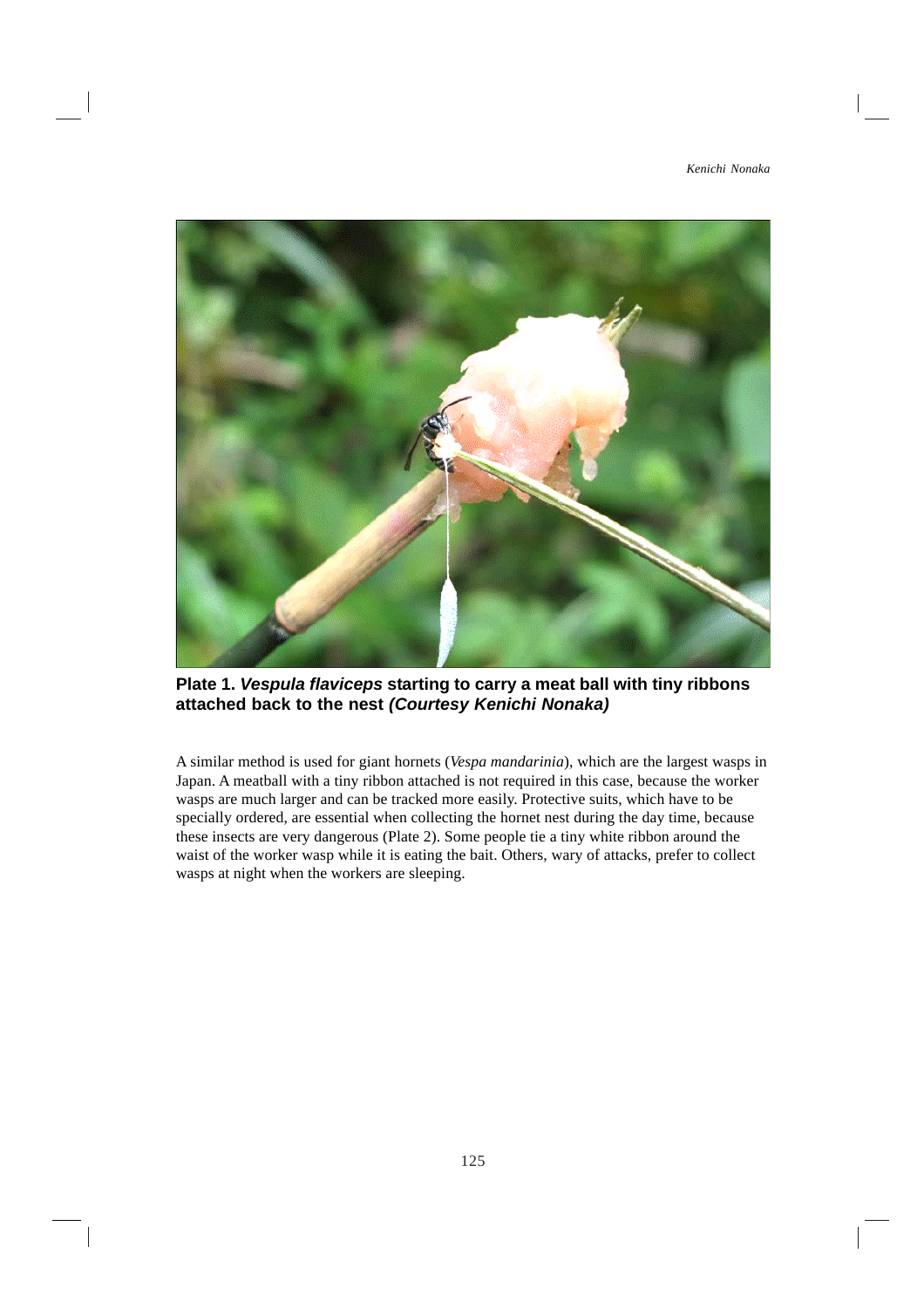

**Plate 2. Collectors wearing protective suits against** *Vespa mandarinia* **approaching the nest** *(Courtesy Kenichi Nonaka)*

## **Cooking**

The harvested nests are brought home and prepared for cooking by members of the family. The larvae and pupae are removed one by one. This process is time-consuming, but the time is used to share the experience, recalling how the wasps were collected, and imagining how the wasps must have lived. They are usually boiled with soy sauce or fried with salt. The whole family gathers to remove the live larvae from the combs, taking great care not to crush them in the process. It takes considerable time and effort to do this, but it provides an opportunity for the family to interact with each other. The larvae are boiled to a hard consistency with soy sauce, sugar and sake. The cooked wasp larvae are then mixed with rice (Plate 3).